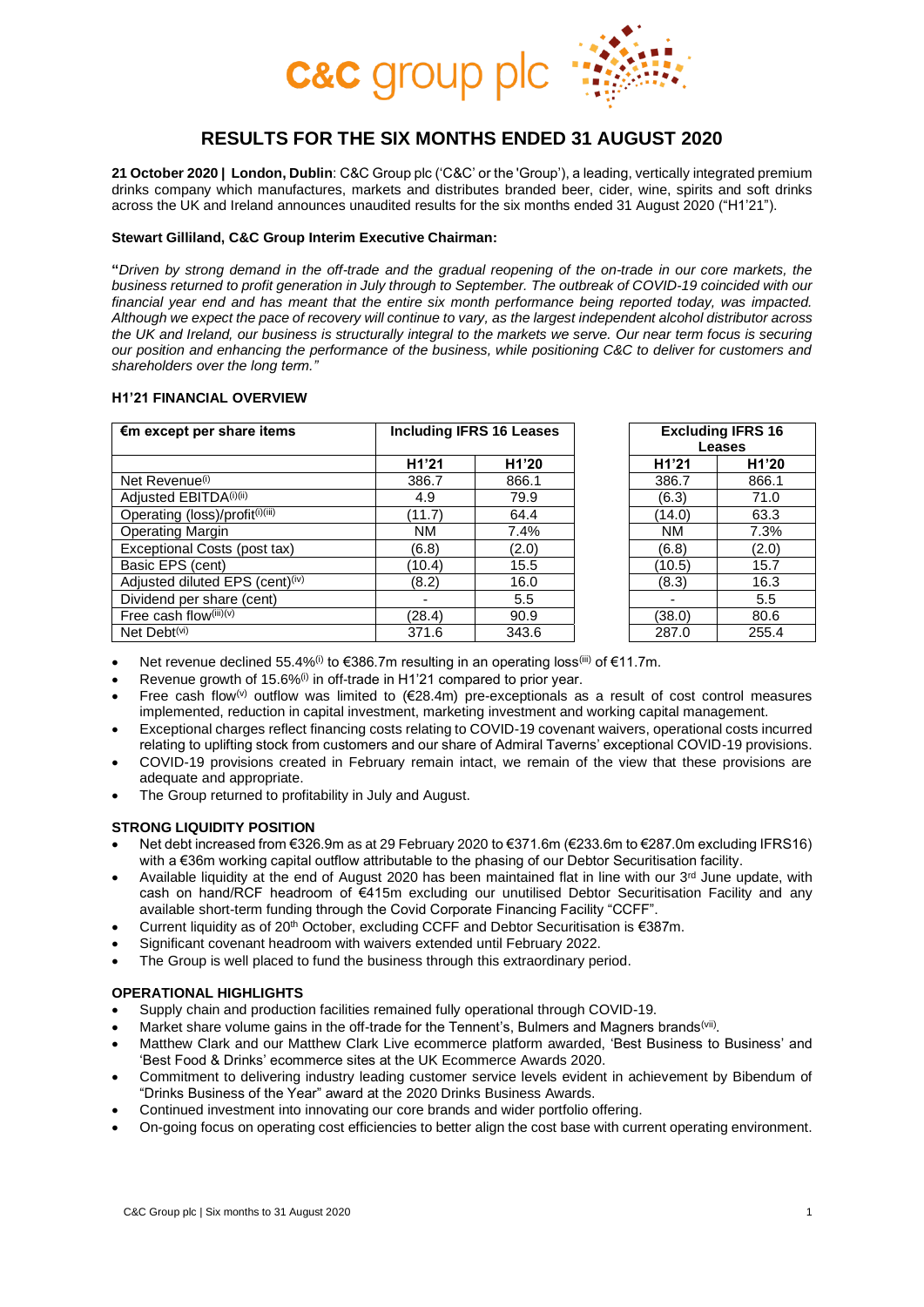# **STRATEGIC DEVELOPMENTS**

- Appointment of David Forde as Group CEO and Patrick McMahon as Group CFO.
	- Strength and progress of our brand-led wholesale model demonstrated through:
		- o Appointed exclusive distributor of Budweiser on the island of Ireland; launched new brand identity.
		- $\circ$  Appointed exclusive distributor and representative of Tito's Handmade Vodka in the UK, the #1 selling spirit brand in the USA<sup>(xix)</sup>.
- Continued optimisation of the Group's distribution networks in Scotland, England and Wales.

## **SUPPORT FOR THE ON-TRADE**

- Extensive support for the hospitality sector including measures to facilitate re-opening, increased flexibility in delivery days and times, 'new for old keg' replacement process, availability of key lines secured with supply partners, and assistance with hygiene measures.
- The Group continued to deliver industry leading levels of service.
- Liquidity support of €7m into Admiral Taverns to support their tenants and the on-trade. Admiral Taverns now has sufficient liquidity to manage further restrictions.

## **ESG COMMITMENTS**

- Board ESG Sub-Committee established comprising Executive and Non-Executive Directors, with meetings attended by ESG Associates appointed from each business unit.
- CO2 capture process at Wellpark Brewery to be completed in H2'21, which will further reduce CO2 emissions.
- As an early supporter of MUP in Scotland and encouraged by its positive societal impact, C&C continues to support its introduction in the UK and Ireland.

## **CURRENT TRADING & OUTLOOK**

- Liquidity position remains robust and we have begun to take action to permanently right-size our fixed cost base.
- September continued the return to profitability for the Group, however October is challenged by further ontrade restrictions in both the UK and Ireland.
- Near term outlook for the on-trade sector remains challenging and uncertain, with the key Christmas trading period likely to be impacted by continuing restrictions across the hospitality industry.
- Off-trade channel performing strongly; continuing to benefit from a temporary shift in consumption dynamics.
- Brexit plans readied for a potential no trade deal exit outcome on 31 December 2020.
- Disposal of non-core Tipperary Water Cooler business in Ireland.

## **Stewart Gilliland, C&C Group Interim Executive Chairman:**

*"Throughout COVID-19, our priority has, and continues to be, the health and wellbeing of our people, customers, suppliers, business partners and local communities. Thanks to the collective work of our colleagues and suppliers, together with the extensive measures we have implemented, in all our offices, depots and production facilities, the Group's supply chain and production has not been impacted. We continue to support the hospitality sector on measures to facilitate re-opening in line with government guidelines and public health advice.*

*It is encouraging to see the business return to profit alongside the reopening of the on-trade in July. Our core local brands, Bulmers, Magners and Tennent's, have demonstrated the inherent strength of their customer appeal, winning market share in the off-trade channel over the past six months. However, the outlook for the on-trade sector remains challenging with limited near-term visibility.* 

*We expect to see reduced volumes in the on-trade continue for the near term partially offset by increases in the off-trade. We are adapting to this temporary change in consumption dynamics and whilst it will invariably reduce short term profitability, we fundamentally believe in the medium and long term outlook for the on-trade channel. The scale, reach and customer focus of the Group's brand-led distribution model should, in time, enable us to translate any improvement within this channel into superior profitability.*

*Importantly, in terms of ensuring the Group's ability to trade effectively through this extraordinary period, we have enhanced our liquidity position, diversified our sources of funding, extended our borrowing facilities while reducing operating costs and maximising available cash flow.* 

*We remain confident in the inherent strength of our local brands, our unparalleled route to market and the medium to long term prospects for C&C."*

**ENDS**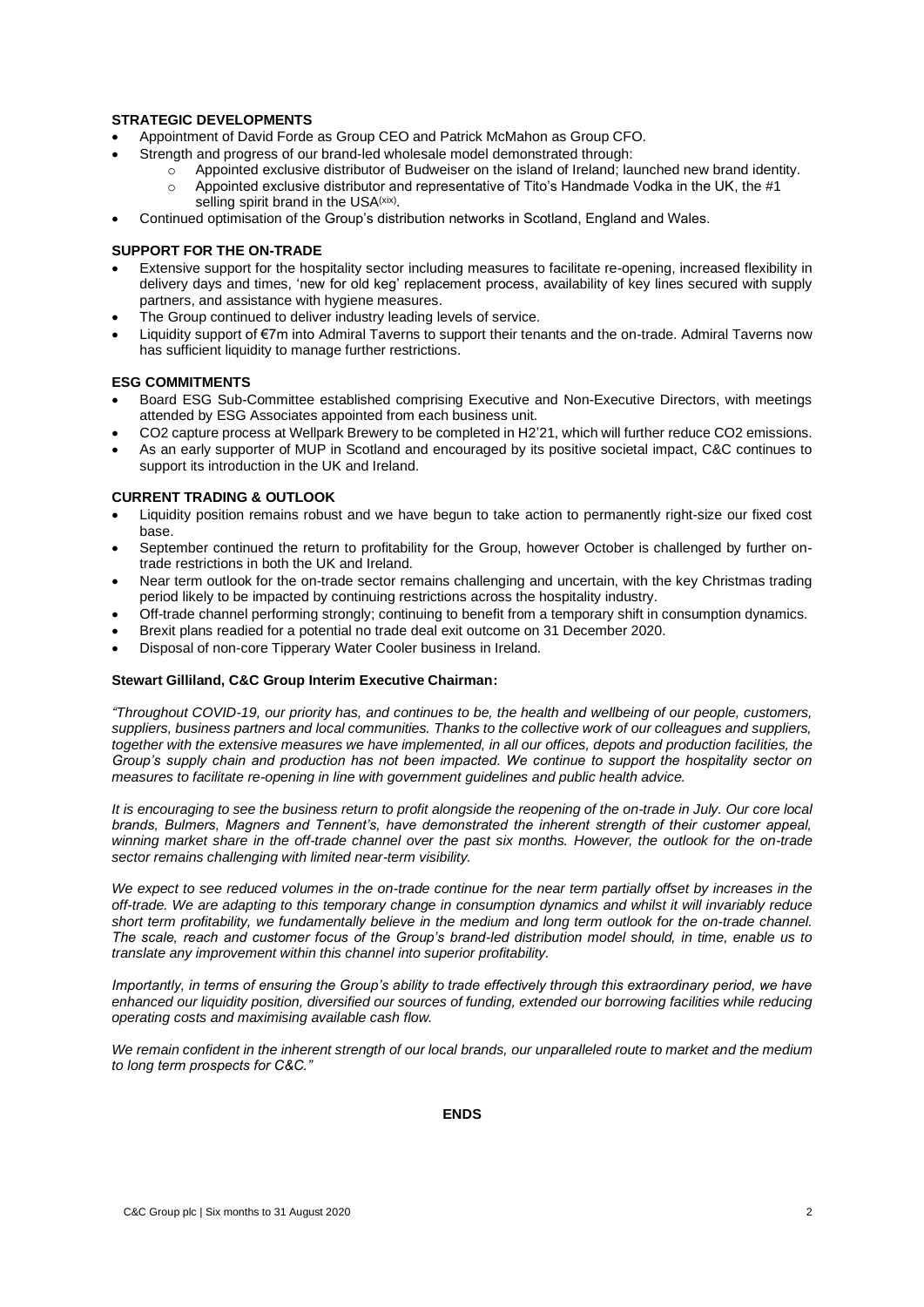#### **OPERATING REVIEW**

#### **Great Britain**

| €m constant currency(i) | H1'21 | H1'20 | Change % |
|-------------------------|-------|-------|----------|
|                         |       |       |          |
| Net revenue             | 103.9 | 165.9 | (37.4%)  |
| - Price/Mix impact      |       |       | (21.9%)  |
| - Volume impact         |       |       | (15.5%)  |
|                         |       |       |          |
| Operating profit(iii)   | 6.2   | 24.4  | (74.6%)  |
| Operating margin        | 6.0%  | 14.7% |          |
|                         |       |       |          |
| Volume (kHls)           | 1,154 | 1,365 | (15.5%)  |
| - of which Tennent's    | 407   | 499   | (18.4%)  |
| - of which Magners      | 300   | 304   | (1.3%)   |

#### *Market insight*

The on-trade channel was materially impacted in the period due to the worsening impact of the virus from late February into H1'21 and the consequent lockdown restrictions between March and July, with phased re-openings and localised lockdowns continuing thereafter. The latest 12 month market data indicates that lager volume in the Scottish on-trade declined 39.2% and -80.9%<sup>(viii)</sup> for the latest 6 months. As a result there has been an immediate shift in consumption dynamics to the off-trade, where lager in the Scottish off-trade increased 17.0% for the MAT and +31.9% on the latest 6 months<sup>(ix)</sup>.

The latest 12-month GB cider market volumes are +2% whilst value is -8% ${}^{\rm (ix)(xx)}$ . Cider also seeing a channel switch to the off-trade with off-trade volumes  $(+13%)^{(\rm viii)}$  outperforming the on-trade  $(-36%)^{(\rm iv)}$ .

#### *Operational performance*

Wellpark Brewery and our logistical network remained fully operational throughout the period. Adapting to the immediate shift in consumption dynamics the Group reallocated resources, to meet the increased demand in the off-trade channel. Consequently, we rationalised our branded SKU range to ensure continuity of supply over the period. COVID-19 has accelerated the development of our digital capabilities which will grow online's share of ontrade revenue from its current 38%.

A proactive and constructive dialogue was maintained with our on-trade customers during this time of extraordinary challenges for the industry. In turn, moratoriums on capital loan book repayments during the period of lockdown were agreed, with the majority of these unwound by 31 August 2020.

Following the re-opening of the on-trade in July 2020, as at 31 August 2020, the business was trading with 78% of the outlets it traded with at 31 August 2019.

#### *Tennent's*

Tennent's off-trade volume share of lager in Scotland increased +0.7% to 26.1% for the latest 12 months, with share growth accelerating to +1.3%, and delivering volume share of 26.4% for the latest 6 months<sup>(ix)</sup>. The closure of the on-trade resulted in Tennent's on-trade volumes declining 64.8% compared to H1'20. Volumes have recovered strongly since trade recommenced, with distribution points currently tracking at 81%, however, with a rate of sale reduction due to social distancing and lower footfall.

We have continued to invest and strengthen our brand innovation, with the launch of Tennent's Light in March 2020 to meet evolving health conscious and wellbeing consumer trends. The brand is in over 300 outlets in the on-trade and was launched in the off-trade in July with products listed in over 1,000 multiple retail and convenience stores. In addition, Tennent's Zero, a 0% lager was launched in the off-trade in October with multiple retailers.

#### *Magners and GB cider portfolio*

Total Magners volumes declined 1.3% in H1'21. Growth in volumes via BBG has been driven by the off-trade, where total Magners volumes gained market share with volumes up +15% for the latest 12 months against the GB off-trade cider volume growth of +13%<sup>(ix)</sup>. Off-trade Magners volumes +27.4% over 6 months against GB off-trade cider volume growth of  $+25.5\%$ <sup>(xiii)</sup>.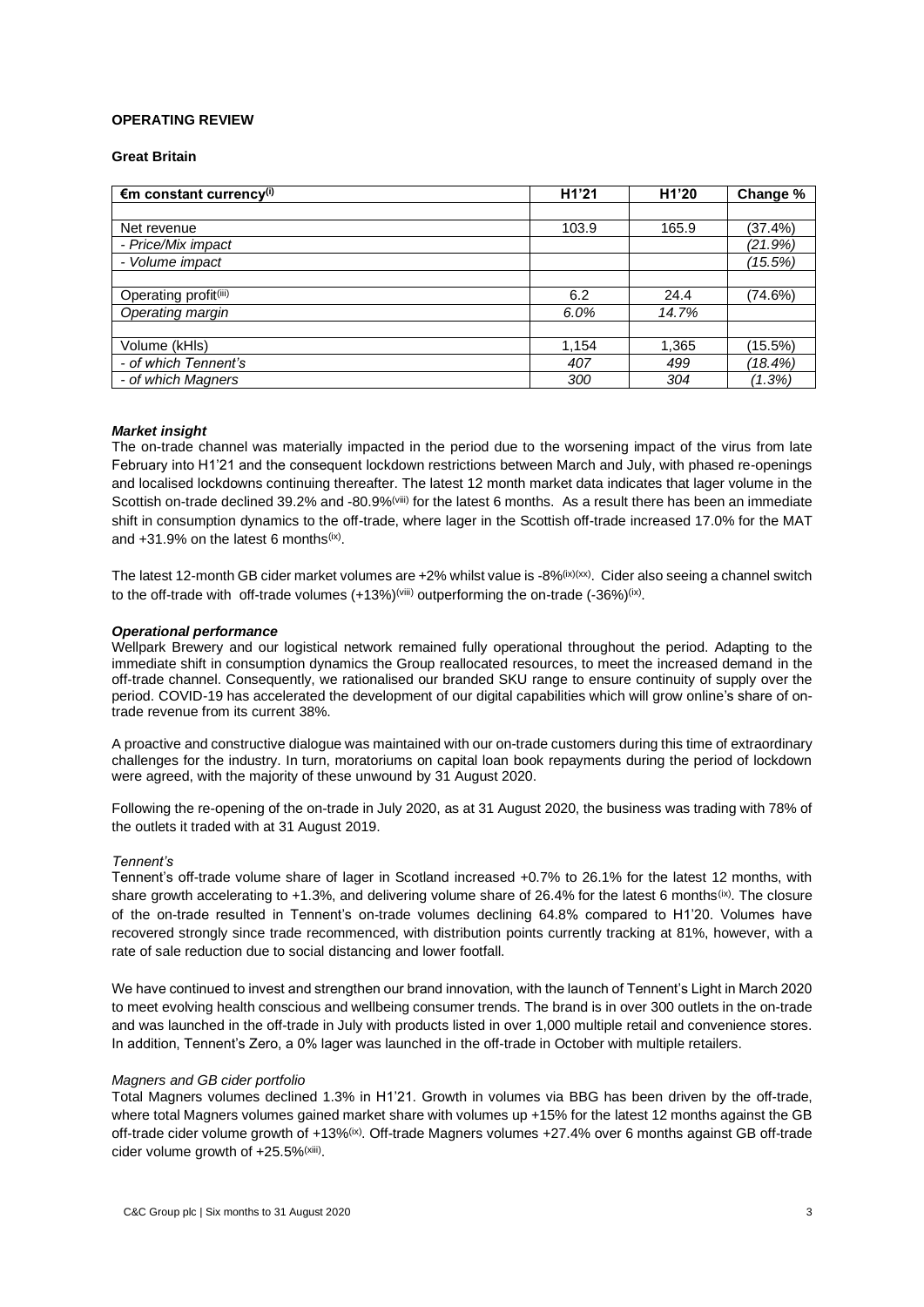#### *Wholesale distribution and wine*

Volumes have decreased 63.2% in H1'21. The service issues experienced in FY2020 due to a newly implemented warehouse management system have now been addressed. Our direct-to-store convenience solution has had a robust performance in H1'21 with revenues growing +71%. This was driven by strong availability of key brands and service supported by an online platform. In addition, 'Tennent's Rewards' was launched, a new convenience retailer loyalty scheme. This will be supported by direct in-store promotion and advice to enhance sales and profit for the end retailer. The scheme also supports member retailers and trade groups, with trade information, point of sale and incentives.

# *Financial performance*

Net revenue for the GB division decreased 37.4% to €103.9m in the period driven by the closure of the on-trade and volume moving into the lower margin off-trade channel. As a result, operating profit has reduced by €18.2m to €6.2m.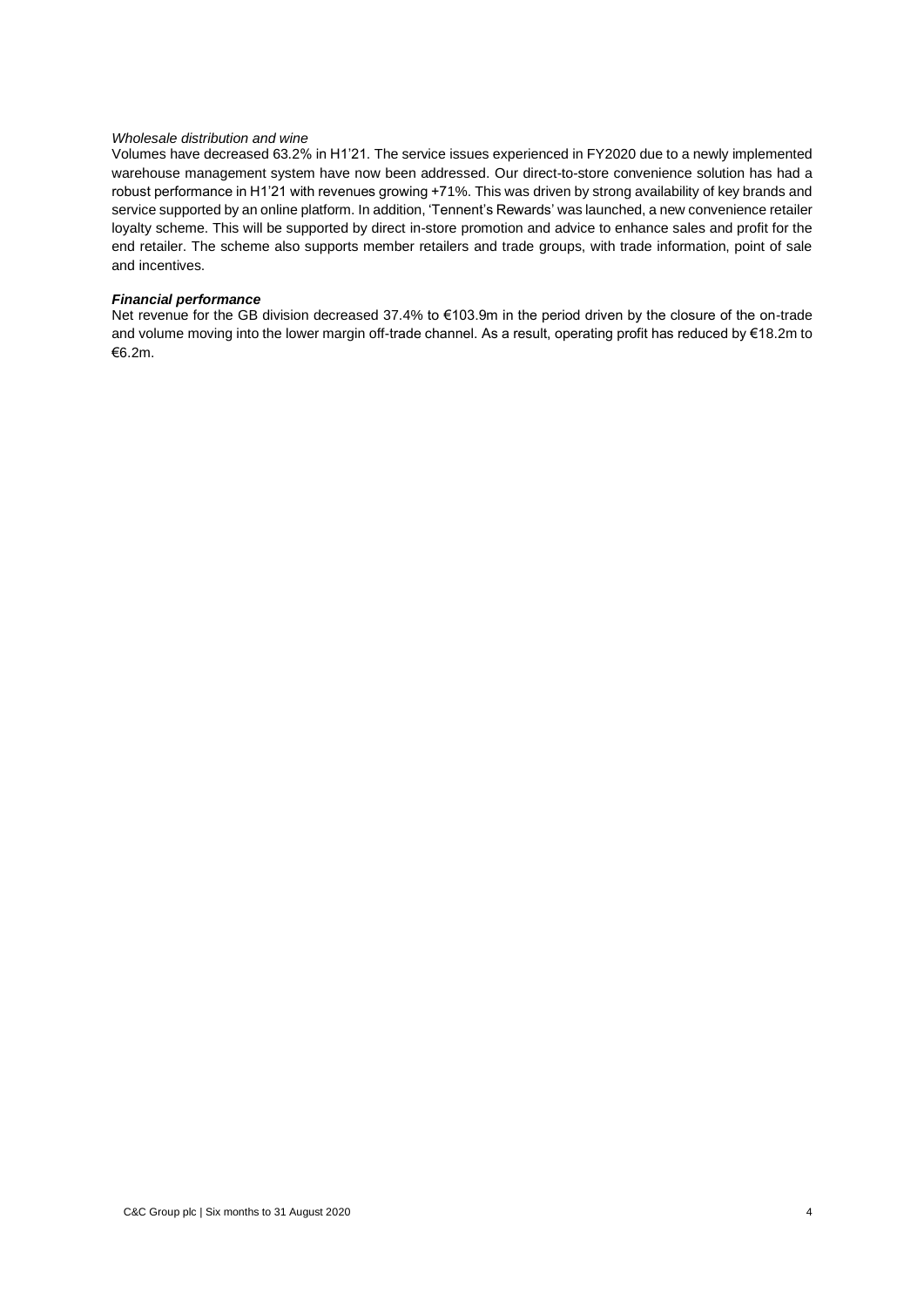## **Ireland**

| €m constant currency <sup>(i)</sup> | H1'21 | H1'20 | Change %  |
|-------------------------------------|-------|-------|-----------|
|                                     |       |       |           |
| Net revenue                         | 90.7  | 120.3 | (24.6%)   |
| - Price/Mix impact                  |       |       | (15.4%)   |
| - Volume impact                     |       |       | (9.2%)    |
|                                     |       |       |           |
| Operating profit(iii)               | 1.6   | 25.7  | (93.8%)   |
| Operating margin                    | 1.8%  | 21.4% |           |
|                                     |       |       |           |
| Volume (kHls)                       | 680   | 749   | $(9.2\%)$ |
| - of which Bulmers                  | 176   | 209   | (15.8%)   |

## *Market insight*

As result of COVID-19 and the ensuing restrictions, long alcoholic drink (LAD) volumes in the Republic of Ireland are significantly down, driven by the closure of the on-trade. Restaurants and food led pubs re-opened on 29 June. Since then there has been a steady increase in the number of sites trading and a gradual increase in trading levels, with national COVID-19 restrictions switching to localised restrictions. The off-trade has picked up volume share gains, as consumption dynamics have changed with volume  $+24.6\%$ <sup>(xi)</sup> on a MAT basis. The off-trade growth has increased on a 6 month basis to +46.7%<sup>(xi)</sup>, this has softened in the latest 3 months to +38.1%<sup>(xi)</sup> as the on-trade gradually re-opens.

As a result of COVID-19, larger brands have performed well<sup>(xii)</sup>, while own label<sup>(xiii)</sup> and niche<sup>(xiv)</sup> have suffered. Retail habits<sup>(xv)</sup> have evolved; frequency, basket-size and outlet choices have changed. Convenience channel was and remains the highest growth channel, with growth in rural areas at the expense of larger cities/urban areas<sup>(xvi)</sup>.

The Group remains an active supporter of the introduction of Minimum Unit Pricing in Ireland and awaits clarification on the timeframe for its implementation.

## *Operational Performance*

The business has taken a number of significant actions in H1'21 to create the right platform from which to reemerge stronger in the second half of the year.

- $\circ$  From 1<sup>st</sup> July, the Group assumed exclusive distribution of the Budweiser brand in Ireland and launched the new brand identity. The addition of Budweiser means the Group is now distributing BBG's full beer portfolio in the Island of Ireland.
- o To strengthen our customer service, the Group launched a new online ordering platform and customer portal system in Ireland, 'Bulmers Direct'.

Our Clonmel manufacturing facility continued to be fully operational through the period to meet the increased demand in the off-trade. Our depot network also remained open to fulfil deliveries, operating with a reduced headcount. We have worked proactively with our customer and supplier base to support the hospitality sector throughout lockdown and through the reopening phase, by providing flexibility with delivery days and order sizes; a 'new for old keg' replacement process and our C&C Hygiene initiative, which is helping 500 on-trade customers.

In Ireland, the on-trade began re-opening from the end of June, however through a combination of local and subsequent national restrictions the on-trade has not been allowed to fully re-open since March. As at August 2020, the business was trading with 47% of the outlets it traded with in August 2019.

## *Cider*

Bulmers has gained share in the off-trade LAD category in both volume and value share in the latest 6 month market data, growing +0.4% and +0.2% respectively<sup>(xi)</sup>. In addition, the latest brand health scores confirm Bulmers is ranked the No.1 cider brand in Ireland across all measures and the No.3 brand in LAD<sup>(xvii)</sup>. Bulmers off-trade volumes are up +42.4% in H1'21 against H1'20, driven mainly through the convenience channel which has significantly outperformed. The performance in the off-trade has moderated as the on-trade has re-opened.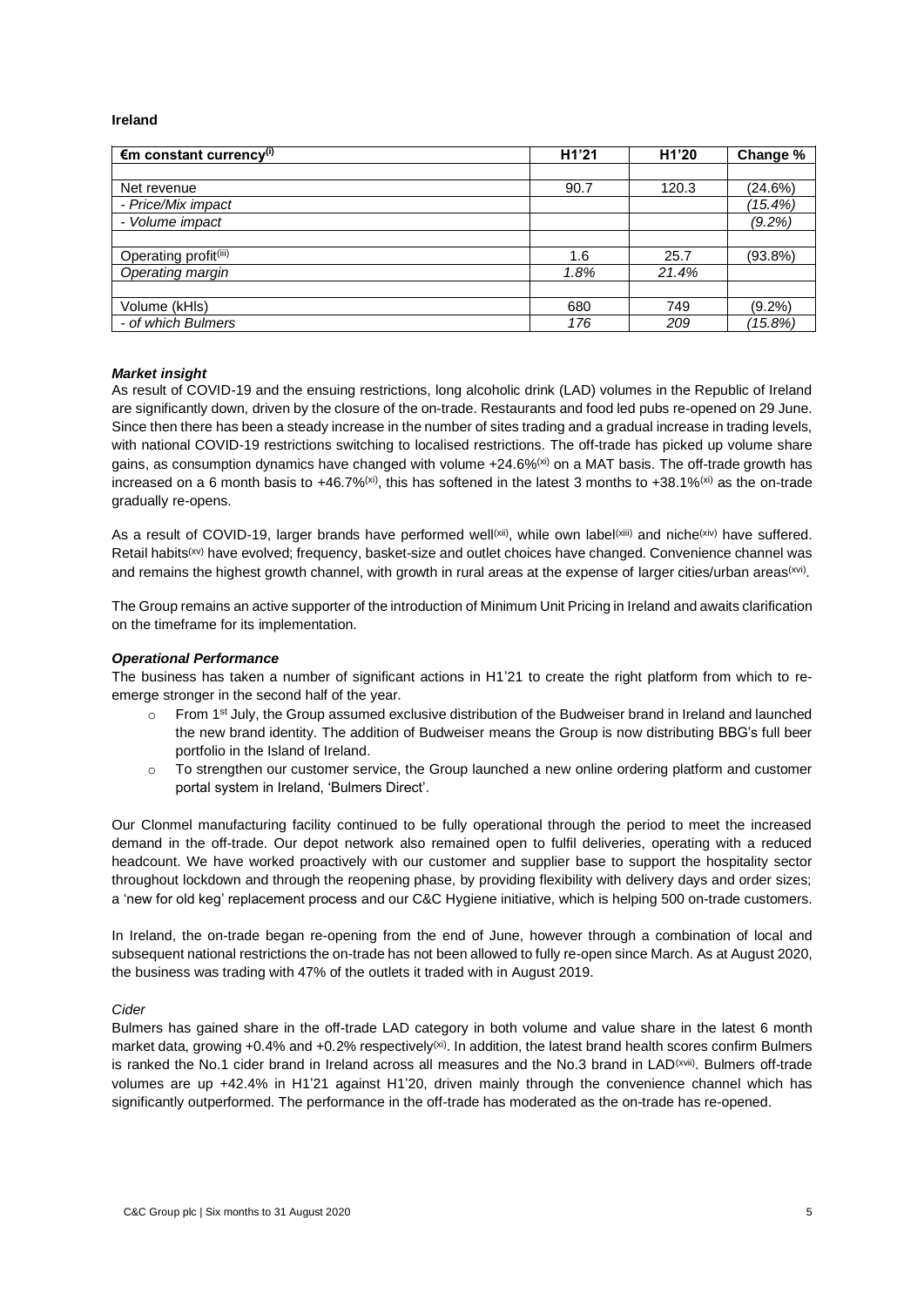## *Wholesale distribution and wine*

The wholesale channel has been significantly impacted with the majority of the 4,600 outlets it serves closed during H1'21, this is reflected in volumes -41.5% against H1'20. Conversely the wine business has performed strongly with volumes +11.3% in H1'21, performance has been driven by the off-trade and buoyed by Summer "staycations".

#### *Financial performance*

Net revenue performance in H1'21 is -24.6% against H1'20. The performance has been driven by volume decline in the on-trade, which has resulted in an operating profit of €1.6m in H1'21 against €25.7m in H1'20.

#### *Non-core disposal*

As part of a strategic review, in October, the business has divested of the non-core Tipperary Water Cooler business, for an initial consideration of €7.4m. Further consideration may be payable and is dependent on further revenue targets being met.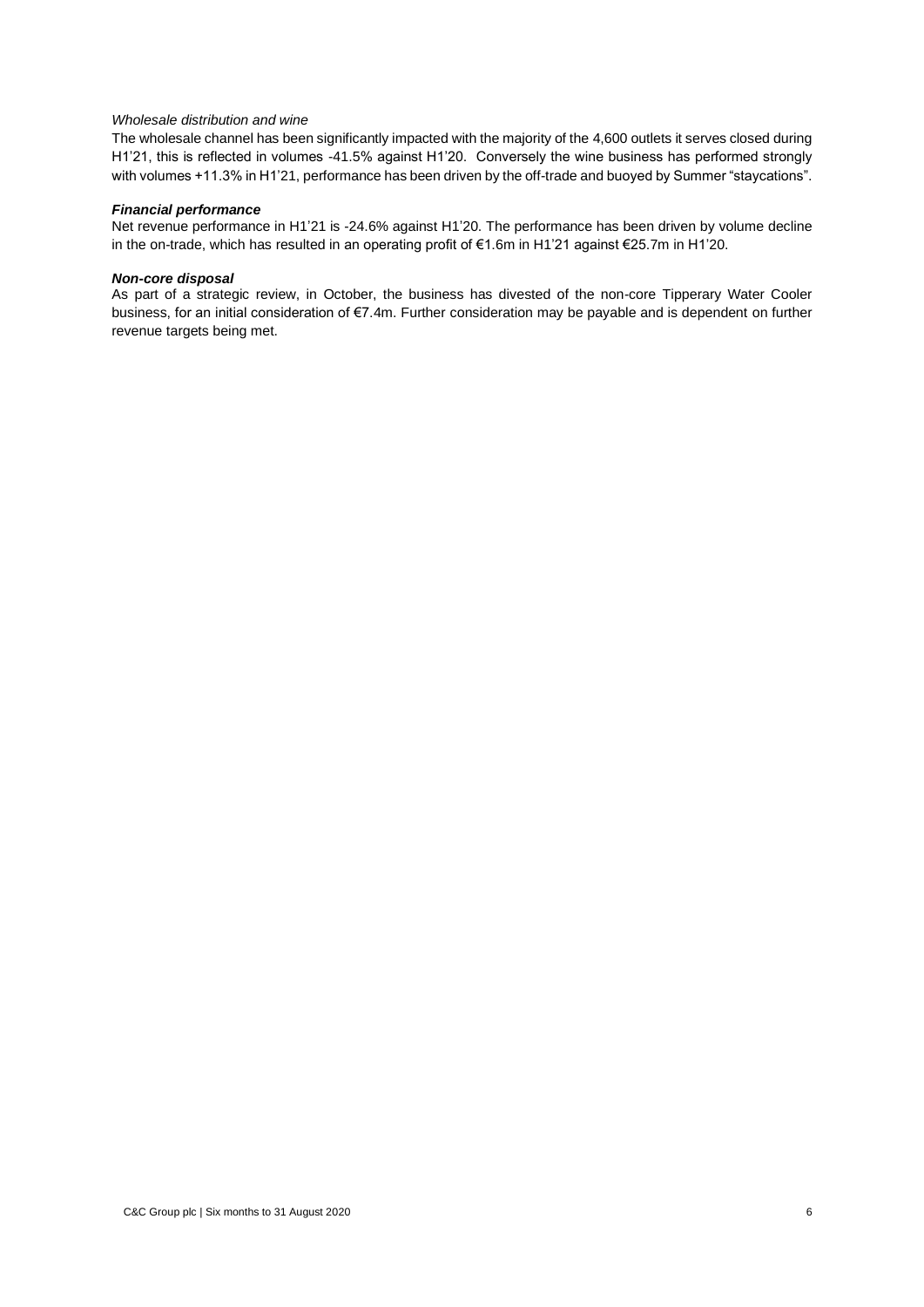## **Matthew Clark and Bibendum**

| €m constant currency(i)      | H1'21  | H1'20  | Change % |
|------------------------------|--------|--------|----------|
|                              |        |        |          |
| Net revenue                  | 179.0  | 558.6  | (68.0%)  |
| - Price/Mix impact           |        |        | (4.5%)   |
| - Volume impact              |        |        | (63.5%)  |
|                              |        |        |          |
| Operating (loss)/profit(iii) | (19.5) | 11.5   | (269.6%) |
| Operating margin             | ΝM     | 2.1%   |          |
|                              |        |        |          |
| Volume (cases k 9L)          | 5,842  | 16,008 | (63.5%)  |

In aggregate, Matthew Clark and Bibendum form the UK's No.1 drinks distribution business to the UK licensed ontrade. Matthew Clark is the leading independent composite drinks distributor with unrivalled product breadth across all categories.

## *Market Insight*

In the latest market data to the end of August 20, 23% of the pre COVID outlet base have yet to return to trading from the same 8 week period last year with total value sales on the same basis are -39% year on year<sup>(xviii)</sup>. As the on-trade has recovered, food and community pub sales have recovered fastest, this has been driven by outlet reopenings and rate of sale while city centre outlets are more relatively impacted<sup>(xviii</sup>).

## *Operational Performance*

The on-trade has been severely impacted from COVID-19 and related restrictions and changes to consumer behaviour across the UK hospitality sector with the nationwide lockdown seeing only a fraction of our customers trading during this period. Localised lockdowns and social restrictions have continued to influence the trading environment.

Since trade recommenced in early July, we had seen steady week-on-week trading progress during H1. This growth has been supported by increased 'staycations' due to international travel restrictions and the Government's Eat Out to Help Out 'EOTHO' initiative. At the end of August, on trade volumes for that month were 53% of the same period of the prior year, with 76% of the distribution points trading despite areas of the hospitality space remaining closed.

Bibendum off-trade has seen net sales increase by €5.1m (+12.8%) compared to the prior year, with throughput increased across the customer base, notably the grocery retailers, as consumers switch to take-home options.

Matthew Clark and our Matthew Clark Live ecommerce platform was awarded, 'Best Business to Business' and 'Best Food & Drinks' ecommerce sites at the UK Ecommerce Awards 2020. Bibendum was named "Drinks Business of the Year" at the 2020 Drinks Business Awards.

# *Customers*

All depots remained operational during lockdown with reduced headcounts. This included supplying hotels housing NHS staff during lockdown. In addition, the capacity in the network was used to supply off-trade customers for one of our key suppliers. Ensuring the depot network remained open has allowed the business to react quicker to trade recommencing and ensuring that stock is in place as demand requires.

We have worked with our suppliers and customers to manage the respective working capital pressures being experienced throughout the industry. The business negotiated temporary extensions to supplier payments terms which were then passed onto the customer base over the period of lockdown. As at H1'21 the majority of these extensions have been repaid and received in full.

We continued to support and service our customer base through lockdown. As trade recommenced in July we responded with prompt and timely solutions to outlet challenges including minimum order quantities; targeted back to trade promotions; administration of the national brewers 'new for old' scheme and debt management.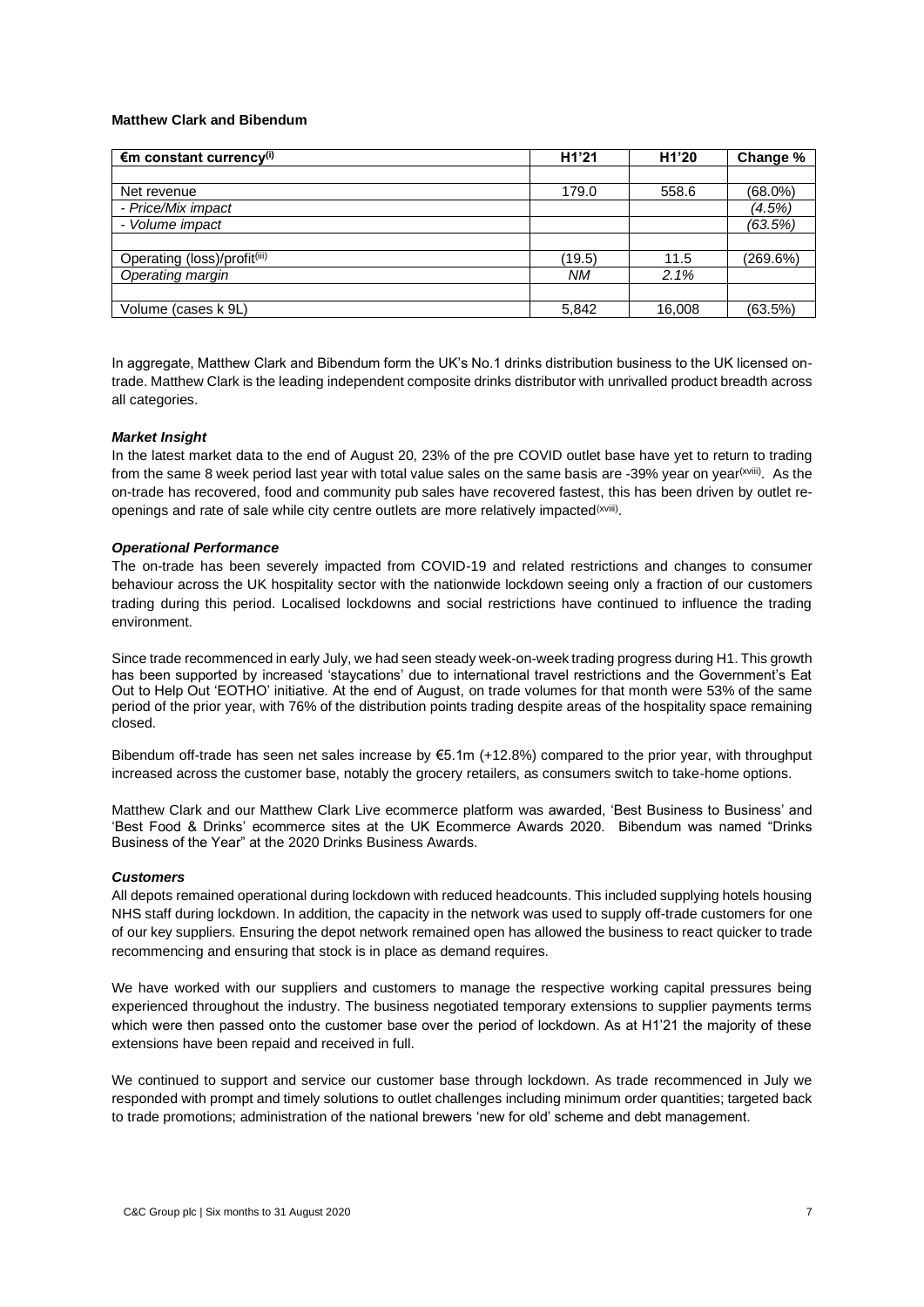Post lockdown we have witnessed an uplift in Ecommerce, with online orders already at pre COVID-19 levels despite reduced trading overall. We anticipate this trend to continue and have continued to invest to improve our offer through this channel.

Customer service and satisfaction levels have been impacted, with On Time in Full deliveries (OTIF) as at end August 2020 at 87% (August 2019: 96%), mainly impacted by some limited stock availability, however, given the exceptional circumstances this is viewed as most satisfactory and an industry leading performance.

## *Suppliers*

The supplier base has been supportive throughout COVID-19, with most agreeing to extend payments and collecting excess stock. All payment plans were completed by 30 September. We have continued to work closely since trade has recommenced, with back-to-trade promotions and working with credit insurers to bring limits back to a level that will support on-going trade.

In August, the Group was selected to exclusively distribute and represent the Tito's Handmade Vodka brand in the UK, effective 01 September. Tito's is ranked the number 1 spirit in the USA $(xix)$ .

## *Financial Performance*

Net revenue is down 68.0% principally driven by reduced volume from the impact of COVID-19 on the on-trade restrictions, resulting in an operating loss of €19.5m.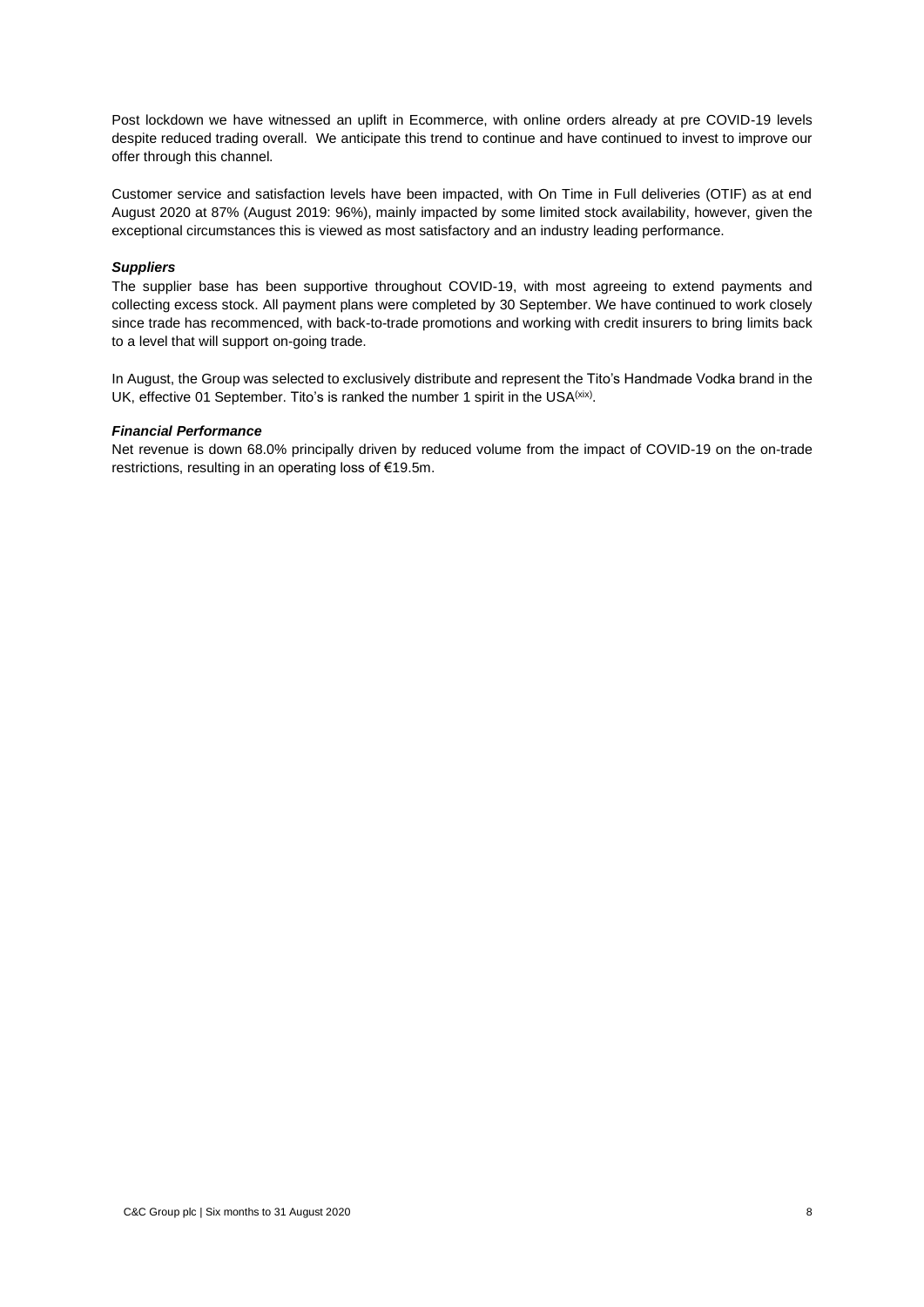## **International**

| €m constant currency(i) | H <sub>1</sub> '21 | H1'20 | Change %    |
|-------------------------|--------------------|-------|-------------|
|                         |                    |       |             |
| Net revenue             | 13.1               | 21.3  | (38.5%)     |
| - Price/Mix impact      |                    |       | (0.4%       |
| - Volume impact         |                    |       | (38.1%)     |
|                         |                    |       |             |
| Operating profit(iii)   |                    | 2.8   | $(100.0\%)$ |
| Operating margin        | <b>NM</b>          | 13.1% |             |
|                         |                    |       |             |
| Volume (kHIs)           | 83                 | 134   | (38.1%)     |

#### *Operational performance*

H1'21 overall volume decline was driven by COVID-19 particularly travel restrictions and the closure of the ontrade implemented across APAC, EMEA and the US. While there are early signs of recovery in a number of regions as restrictions have been lifted, the impact on the tourist industry has resulted in a sharp decline in H1, in line with the peak summer trading period.

#### *Europe and Africa*

Performance across Central and Eastern Europe reflected a significant volume decline in Q1, when most markets faced restrictions due to the impact of COVID-19. As the year progressed volumes stabilised in France, Germany and Italy, albeit they remain suppressed compared to prior year due to the virus, while the Nordics have performed positively throughout due to a strong off-trade presence. The main tourist regions, however, have not seen a recovery in time to benefit from summer trade, with Spain and the Mediterranean particularly effected by the ongoing uncertainty, and subsequently recording declines. Overall EMEA volumes were 27.5khl, -58.1% vs H1'20.

#### *Asia Pacific*

A new distributor for Magners in South Korea has performed positively year to date and, alongside China, driving overall growth in Asia Pacific. Elsewhere in Asia, volume performance has been moderate, impacted by COVID-19. We continue to shift focus towards larger markets that can deliver sustainable brand growth. Australia and New Zealand performed strongly, however volume is down compared to H1'20. Overall APAC volumes were 18.1khl, +17.9%.

#### *North America*

Total volumes in H1'21 were down ‐29.0%, mainly driven in Q1 with volumes beginning to recover in Q2 as lockdown restrictions eased. An uplift in off-trade volumes has helped ease the impact of the loss of on-trade volumes, with a considerable manufacturing uplift in off-trade SKUs resulting in all staff returning from furlough by the 1st August 2020.

#### *Financial performance*

Revenues of €13.1m in H1'21 are -38.5% against H1'20, this has been driven by reduced volumes and has resulted in a breakeven operating position against €2.8m operating profit in H1'20.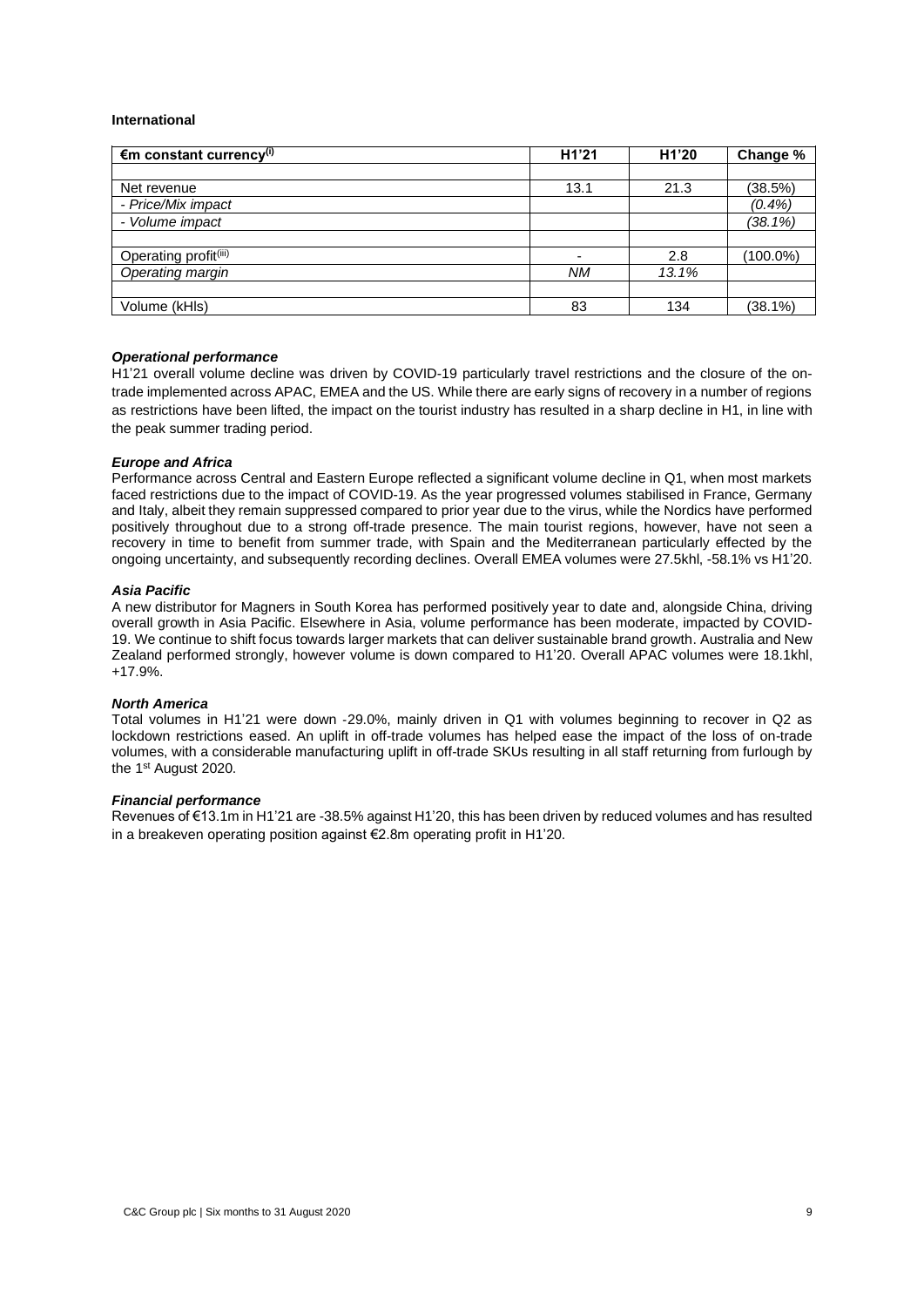#### **Notes**

#### **Footnotes included at the bottom of each operating section**

- (i) H1'20 comparative adjusted for constant currency (H1'20 translated at H1'20 F/X rates) as outlined on page 15.<br>(ii) Adjusted EBITDA is earnings before exceptional items, finance income, finance expense, share of equity Adjusted EBITDA is earnings before exceptional items, finance income, finance expense, share of equity accounted investments profit/loss after tax, tax, depreciation and amortisation charges. A reconciliation of the Groups operating loss to adjusted EBITDA is set out on page 13.
- (iii) Excluding exceptional items.
- (iv) Adjusted basic/diluted earnings per share ('EPS') excludes exceptional items. Refer to note 5 of the Condensed Consolidated Interim Financial Statements.
- (v) Free Cash Flow that comprises cash flow from operating activities net of tangible and intangible cash outflows/inflows which form part of investing activities. FCF highlights the underlying cash generating performance of the ongoing business. FCF benefits from the Group's purchase receivables programme which contributed €89.4m (31 August 2019: €159.9m) to closing cash. A reconciliation of FCF to net movement in cash per the Group's Cash Flow Statement is set out on page 13.
- (vi) Net debt comprises borrowings (net of issues costs) less cash. Net debt, including the impact of IFRS 16 Leases, comprises borrowings (net of issue costs), lease liabilities capitalised less cash. Refer to note 9 of the Condensed Consolidated Interim Financial Statements.
- (vii) IRI 26 weeks to 09.08.20 and Nielsen (Ireland), Off Trade Share, 6 months to August 2020<br>(viii) CGA MAT and 24 week data to 05.09.2020.
- $\frac{1}{10}$  CGA MAT and 24 week data to 05.09.2020.<br>(ix) IRI MAT 09.08.20.
- (ix) IRI MAT 09.08.20.
- (x) PROOF (GB On trade Review) August 2020.<br>(xi) AC Nielsen (Ireland) August 2020.
- (xi) AC Nielsen (Ireland) August 2020.<br>(xii) Top 10 Brands have gained share
- 
- (xii) Top 10 Brands have gained share in last 6 months (Nielsen, Off Trade, August 2020) Private Label share of LAD declined -0.4% to 7.5% of LAD in last 6 months (Nielsen, Off Trade, August 2020).
- (xiv) The Top 10 Brands have gained share as smaller brands have seen share declines (Nielsen, Off Trade, August 2020).
- (xv) Main weekly grocery shop is primary driver of a store visit, this increased with COVID-19 but top ups and immediate use are beginning to return to pre-COVID levels. (Source: Shopper Intelligence, September 2020).
- (xvi) Convenience LAD volume in last 6 months increased 60.3% and increased share + 4.0% to 47.6% of total off trade volume (Source: Nielsen, August 2020).
- (xvii) YouGov MAT Aug 2020.
- (xviii) CGA: On Trade Market Recovery Update (OPM), 8 weeks to 05.09.2020.
- Tito's number 1 spirit in USA (IWSR US Beverage Alcohol Review January 2020)
- $\overrightarrow{(xx)}$  CGA MAT 11.07.20

#### **Conference call details | Analysts & Institutional Investors**

C&C Group plc will host a live conference call and webcast, for analysts and institutional investors, today, 21 October 2020, at 08:30 BST (03:30 ET). Dial in details are below for the conference call. The webcast can be accessed on the Group's website: www.candcgroupplc.com.

| Passcode: | 55425780#        |
|-----------|------------------|
| USA:      | + 1 631 913 1422 |
| Europe:   | +44 333 300 0804 |
| Ireland:  | + 353 1 431 1252 |

For all conference call replay numbers, please contact FTI Consulting.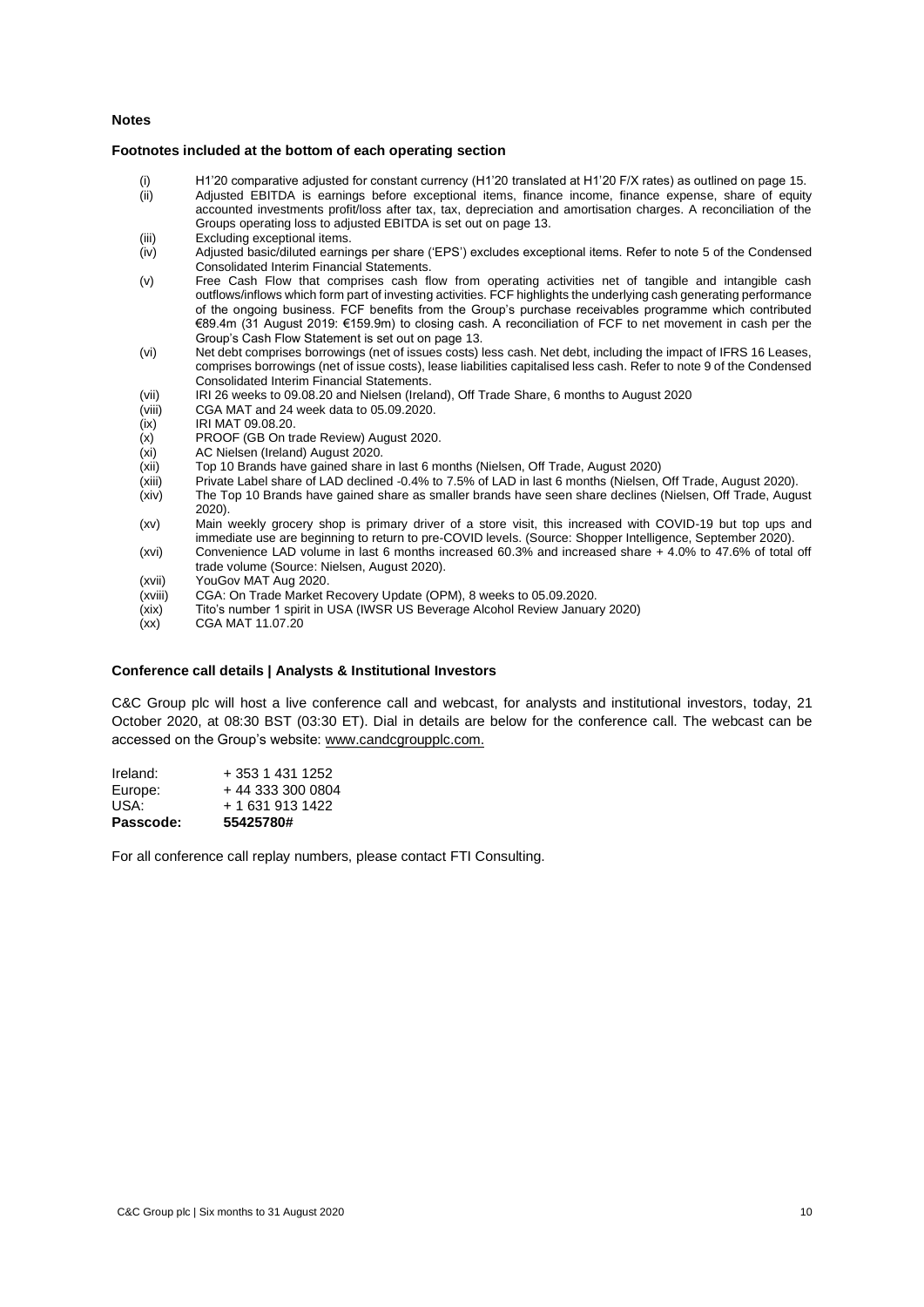# **Contacts**

# **C&C Group plc**

Stewart Gilliland | interim Executive Chairman Patrick McMahon | Chief Financial Officer Ewan Robertson | Finance & IR Director Email[: ewan.robertson@candcgroup.com](mailto:ewan.robertson@candcgroup.com)

# **FTI Consulting**

Jonathan Neilan/Paddy Berkery Tel: +353 1 765 0886 Email[: CandCGroup@fticonsulting.com](mailto:CandCGroup@fticonsulting.com)

## **Novella Communications**

Tim Robertson/Fergus Young Tel: +44 203 151 7008 Email[: TimR@novella-comms.com](mailto:TimR@novella-comms.com)

# **About C&C Group plc**

C&C Group plc is a leading, vertically integrated premium drinks company which manufactures, markets and distributes branded beer, cider, wine, spirits, and soft drinks across the UK and Ireland.

- C&C Group's portfolio of owned/exclusive brands include: Bulmers, the leading Irish cider brand; Tennent's, the leading Scottish beer brand; Magners the premium international cider brand; as well as a range of fastgrowing, super-premium and craft ciders and beers, such as Heverlee, Menabrea, Five Lamps and Orchard Pig. C&C exports its Magners and Tennent's brands to over 40 countries worldwide.
- C&C Group has owned brand and contract manufacturing/packing operations in Co.Tipperary, Ireland; Glasgow, Scotland; and Vermont, US, where it manufactures Woodchuck, a leading craft cider brand in the United States.
- C&C is the No.1 drinks distributor to the UK and Ireland hospitality sectors. Operating under the Matthew Clark, Bibendum, Tennent's and C&C Gleeson brands, the Group supplies over 35,000 pubs, bars, restaurants and hotels, and is a key route-to-market for major international beverage companies.
- C&C Group also has an investment in the Admiral Taverns tenanted pub group, which owns c. 950 pubs across England & Wales.

C&C Group is headquartered in Dublin and is listed on the London Stock Exchange.

## **Note regarding forward-looking statements**

This announcement includes forward-looking statements, including statements concerning current expectations about future financial performance and economic and market conditions which C&C believes are reasonable. However, these statements are neither promises nor guarantees, but are subject to risks and uncertainties, including those factors discussed on page 16 that could cause actual results to differ materially from those anticipated.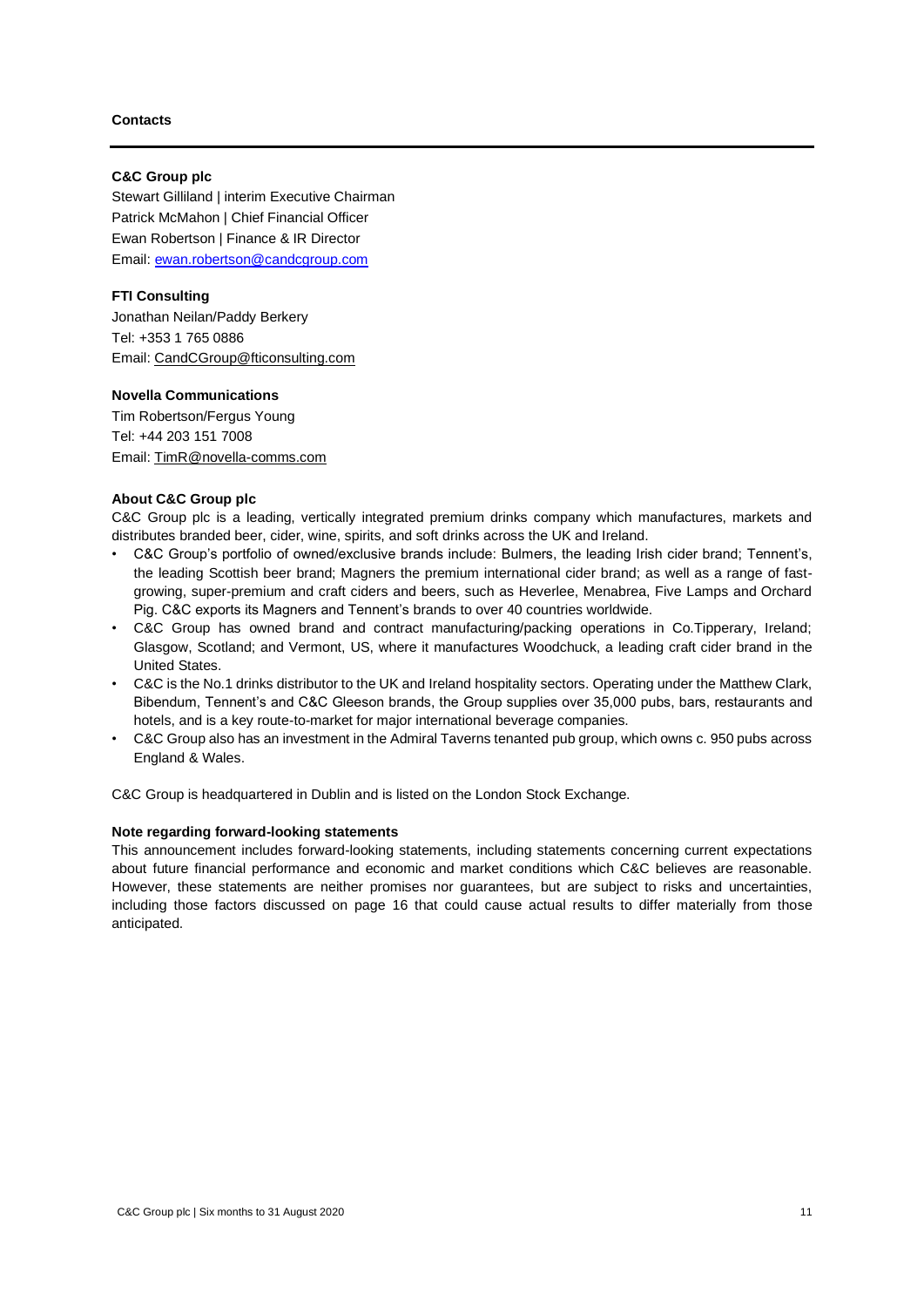## **Financial review**

A summary of results for the six months ended 31 August 2020 is set out in the table below:

|                                                                                               | Period ended<br>31 August<br>$2020^{(i)}$ | <b>Period ended</b><br>31 August<br>$2019^{(i)}$ | <b>CC Period</b><br>ended 31<br><b>August</b><br>$2019^{(i)(ii)}$ |
|-----------------------------------------------------------------------------------------------|-------------------------------------------|--------------------------------------------------|-------------------------------------------------------------------|
|                                                                                               | €m                                        | €m                                               | €m                                                                |
| Net revenue                                                                                   | 386.7                                     | 874.9                                            | 866.1                                                             |
| <b>Operating (loss)/profit</b><br>Net finance costs<br>Share of equity accounted investments' | (11.7)<br>(10.3)                          | 64.9<br>(10.2)                                   | 64.4                                                              |
| (loss)/profit after tax                                                                       | (3.4)                                     | 1.9                                              |                                                                   |
| (Loss)/profit before tax                                                                      | (25.4)                                    | 56.6                                             |                                                                   |
| Income tax expense                                                                            |                                           | (6.7)                                            |                                                                   |
| (Loss)/profit for the financial period                                                        | (25.4)                                    | 49.9                                             |                                                                   |
| <b>Basic EPS</b><br>Adjusted diluted EPS <sup>(iii)</sup>                                     | (10.4) cent<br>(8.2) cent                 | 15.5 cent<br>$16.0$ cent                         |                                                                   |

COVID-19 and its outbreak at our year end date, 29 February 2020, has impacted our customers, the entire drinks and hospitality sector and of course it has had a material impact on our results for the six months to 31 August 2020.

The Group reports an operating loss, before exceptional items, of €11.7m for the six month period. The Group returned to profit generation in July and August as the on-trade slowly started to reopen and the strong demand in the off-trade continued. Our core brands have performed relatively well given the circumstances with share growth a feature across all three.

The Group maintains a robust liquidity position with available liquidity of €415.4m at the end of August 2020. Our lenders remain supportive with covenants waived until February 2022. Working capital has been tightly managed and the Group is well placed to fund the business through this unprecedented time.

#### **Finance costs, income tax and shareholder returns**

Net finance charges before exceptional items of €10.3m (31 August 2019: €10.2m) were incurred in the six months ended 31 August 2020. During the period, the Group successfully negotiated financial covenant waivers directly as a consequence of the impact of COVID-19 with its lenders. Exceptional finance charges of €2.9m were incurred directly associated with these waivers including waiver fees, increased margins payable and other professional fees directly associated with the covenant waivers.

Income tax credit for the period was €0.2m (31 August 2019: charge €5.7m). The current period credit was with respect to exceptional items (31 August 2019: €6.7m charge before exceptional items and a credit of €1.0m with respect to exceptional items). In line with IAS 34 *Interim Financial Reporting* the effective tax rate for the period ended 31 August 2020 was 0.7% excluding share of equity accounted investments. The effective tax rate is influenced by several factors including the mix of profits and losses generated across the main geographic locations and carried forward losses on which no deferred tax has been recognised.

Due to the emergence of COVID-19, no final dividend was paid with respect to FY2020 and no interim dividend is being declared with respect to FY2021. In the prior financial period, a final dividend of 9.98 cent per ordinary share was paid to shareholders on 19 July 2019 equating to a distribution of €30.8m, of which €18.3m was paid in cash and €12.5m as a scrip alternative.

#### **Exceptional items**

The Group has incurred exceptional costs on a before tax basis of €7.0m in the current financial period. This includes €2.9m of exceptional finance charges as outlined above. Also included are costs of €2.6m directly related to the COVID-19 pandemic. These costs primarily related to keg repatriation costs in light of the closure of on-trade premises and the write off of an IT intangible asset where the project will now not be completed, as a direct consequence of COVID-19. The Group has also accounted for its share of exceptional items (€1.3m) with respect to its equity accounted investments, all of which again were incurred as a direct consequence of the pandemic.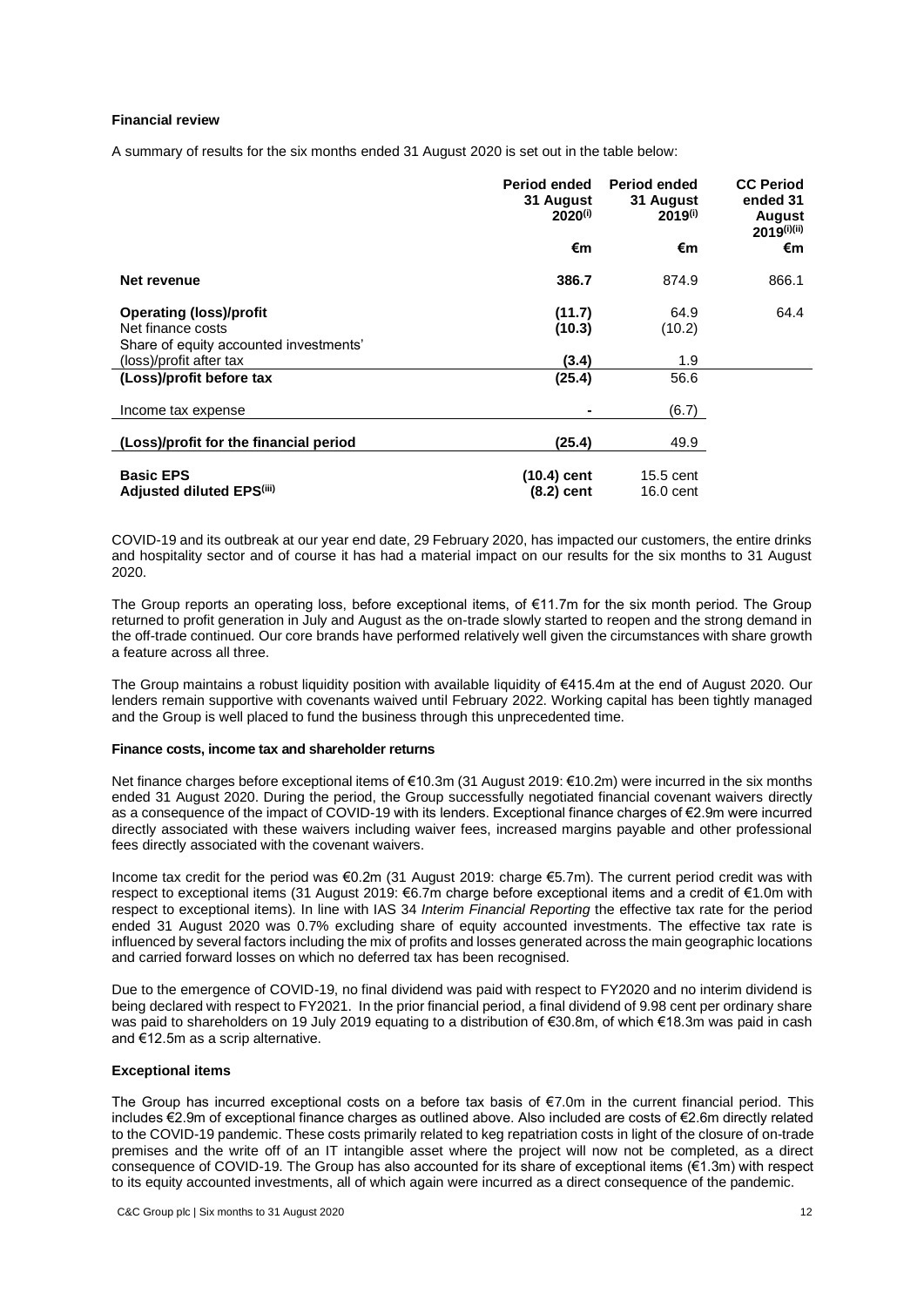Summary cash flow for the six months ended 31 August 2020 is set out in the table below. Overall liquidity remains robust. The reduction in the Group's receivables purchase programme, as a direct consequence of reduced trading, is the primary driver of the working capital outflow in the period. The contribution to period end Group cash from the receivables purchase programme was €89.4m compared to €131.4m at 29 February 2020 (this represents a cash outflow of €36m on a constant currency basis in the six month period to 31 August 2020).

|                                                             | Six months ended 31 | Six months ended |
|-------------------------------------------------------------|---------------------|------------------|
|                                                             | August 2020         | 31 August 2019   |
|                                                             | €m                  | €m               |
| Operating (loss)/profit                                     | (14.5)              | 59.3             |
| <b>Exceptional items</b>                                    | 2.8                 | 5.6              |
| Operating (loss)/profit before exceptional items            | (11.7)              | 64.9             |
| Amortisation and depreciation charge                        | 16.6                | 15.5             |
| Adjusted EBITDA <sup>(iv)</sup>                             | 4.9                 | 80.4             |
| <b>Cash flow summary</b>                                    |                     |                  |
| <b>Adjusted EBITDA</b>                                      | 4.9                 | 80.4             |
| Tangible / intangible net expenditure                       | (5.5)               | (7.4)            |
| Advances to customers                                       | (0.4)               | (1.0)            |
| Working capital movement                                    | (25.7)              | 24.1             |
| Income taxes received/(paid)                                | 5.7                 | (1.2)            |
| Exceptional items paid                                      | (2.8)               | (7.1)            |
| Net finance costs                                           | (7.6)               | (5.2)            |
| Exceptional finance costs paid                              | (1.2)               |                  |
| Pension contributions paid                                  | (0.2)               | (0.2)            |
| Other*                                                      | 0.4                 | 1.4              |
| Free Cash Flow(v) (FCF)                                     | (32.4)              | 83.8             |
| FCF exceptional cash outflow                                | 4.0                 | 7.1              |
| FCF excluding exceptional cash outflow                      | (28.4)              | 90.9             |
| <b>Reconciliation to Condensed Consolidated Cash Flow</b>   |                     |                  |
| <b>Statement</b>                                            |                     |                  |
| <b>Free Cash Flow</b>                                       | (32.4)              | 83.8             |
| Cash outflow re acquisition of equity accounted investments | (6.8)               | (0.5)            |
| Proceeds from sale of equity accounted investment           |                     | 6.1              |
| Shares purchased to satisfy share option entitlements       |                     | (0.4)            |
| Proceeds from exercise of share options/equity interests    |                     | 0.4              |
| Shares purchased under share buyback programme              |                     | (11.3)           |
| Payment of issue costs                                      | (1.4)               | (0.5)            |
| Dividends paid                                              |                     | (18.3)           |
| Payment of lease liabilities                                | (9.6)               | (10.3)           |
| Drawdown of debt                                            | 351.6               | 133.4            |
| Repayment of debt                                           | (216.7)             | (88.0)           |
| Net increase in cash                                        | 84.7                | 94.4             |

\* Other primarily relates to the add back of share options, pensions debited to operating (loss)/profit and net profit on disposal of property, plant and equipment.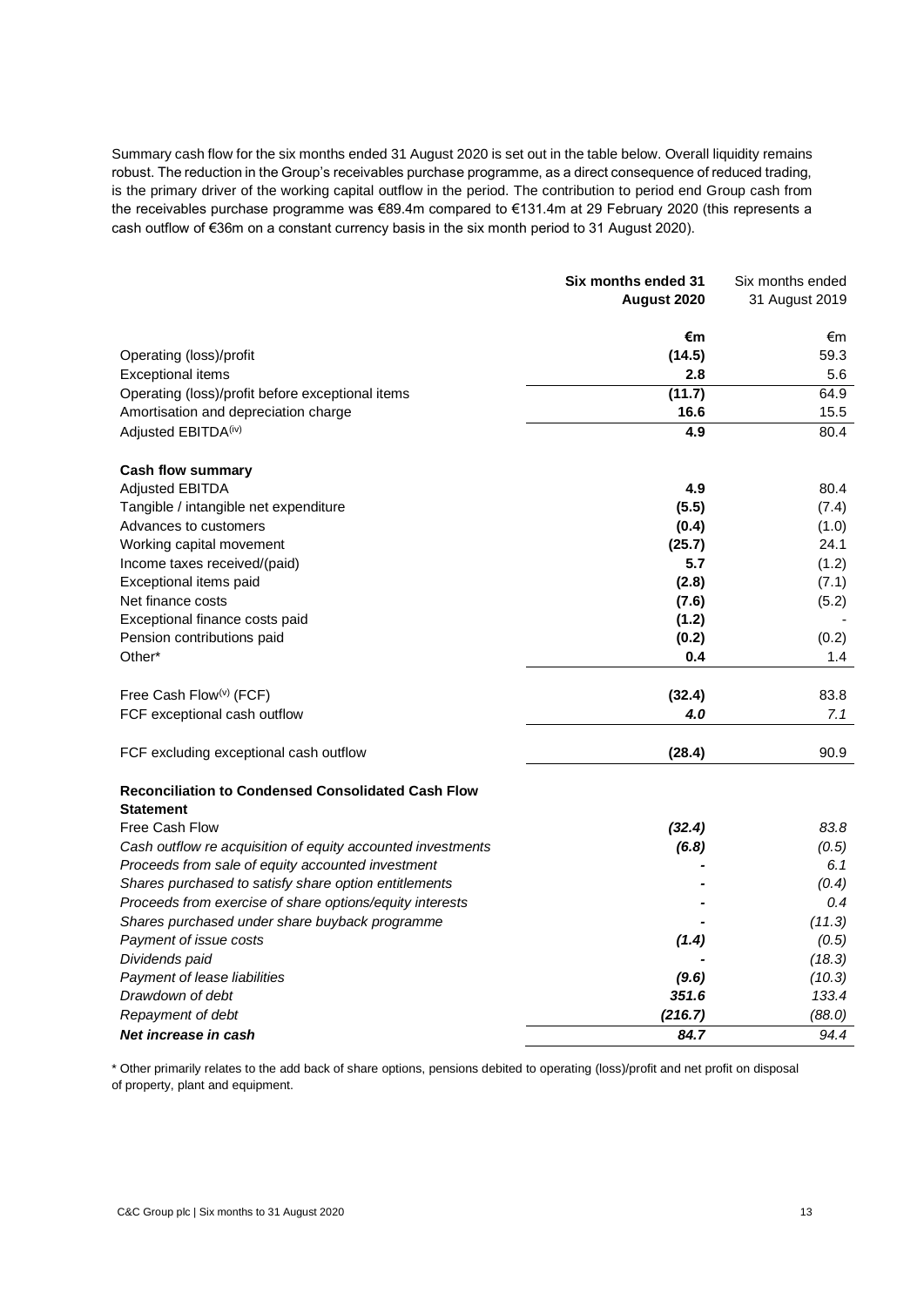## **Pensions**

In compliance with IFRS, the net assets and actuarial liabilities of the various defined benefit pension schemes operated by Group companies, computed in accordance with IAS 19(R) *Employee Benefits,* are included on the Condensed Consolidated Balance Sheet as retirement benefits.

At 31 August 2020, the Group is reporting a net retirement benefit surplus of €6.8m (31 August 2019 deficit: €14.9m, 29 February 2020 deficit: €7.9m). All schemes are closed to new entrants. There are 2 active members in the Northern Ireland ('NI') scheme and 55 active members (less than 10% of total membership) in the Republic of Ireland ('ROI') schemes. The Group has an approved funding plan in place, the details of which are disclosed in note 11 of the Condensed Consolidated Interim Financial Statements. Arising from the formal actuarial valuations of the main schemes the Group has committed to contributions of 27.5% of pensionable salaries. In the short term deficit contributions are not required for the Group's staff defined benefit pension scheme.

There is no funding requirement with respect to the Group's executive defined benefit pension scheme or the Group's NI defined benefit pension scheme, both of which are in surplus. The funding requirement will be reviewed again as part of the next triennial valuation in January 2021.

The key factors influencing the change in valuation of the Group's defined benefit pension scheme obligations are as outlined below:

|                                                     | €m    |
|-----------------------------------------------------|-------|
| Net deficit at 1 March 2020                         | (7.9) |
| Employer contributions paid                         | 0.2   |
| Experience gains and losses on scheme liabilities   | 0.9   |
| Effect of changes in financial assumptions          | 14.5  |
| Actual return less Interest income on scheme assets | (0.2) |
| Current service cost                                | (0.4) |
| Translation adjustment                              | (0.3) |
|                                                     |       |
| Net pension surplus at 31 August 2020               | 6.8   |

The change from a net deficit of the Group's defined benefit pension schemes at 29 February 2020, to a net surplus at 31 August 2020, as computed in accordance with IAS 19(R) *Employee Benefits* is primarily due to an increase in the discount rate over the six-month period. This reflects an increase in Corporate bond yields over the same period.

#### **Foreign currency and comparative reporting**

|                      |           | Six month period ended<br>31 August 2020 | Six month period ended<br>31 August 2019 |
|----------------------|-----------|------------------------------------------|------------------------------------------|
| Translation exposure | Euro:Stg£ | 0.894                                    | 0.884                                    |
|                      | Euro:US\$ | 1.124                                    | 1.123                                    |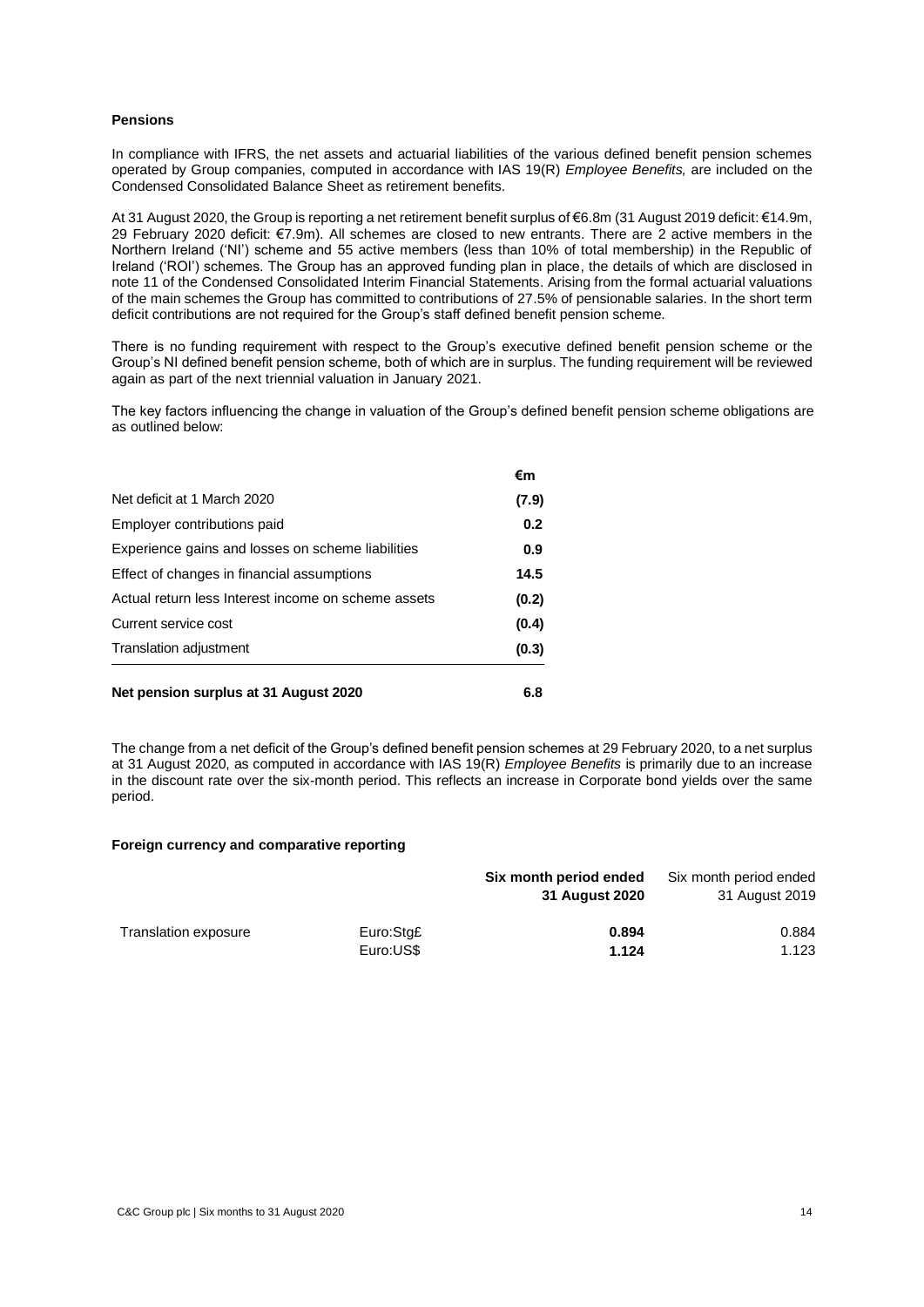Comparisons for revenue, net revenue and operating profit before exceptional items for each of the Group's reporting segments are shown at constant exchange rates for transactions by subsidiary undertakings in currencies other than their functional currency and for translation in relation to the Group's sterling and US dollar denominated subsidiaries by restating the prior period at current period effective rates.

The impact of restating currency exchange rates on the results for the period ended 31 August 2019 is as follows:

|                                 |                      |                          |                          | Period ended             |
|---------------------------------|----------------------|--------------------------|--------------------------|--------------------------|
|                                 |                      |                          |                          | 31 August 2019           |
|                                 | <b>Period ended</b>  | <b>FX</b>                | <b>FX</b>                | <b>Constant currency</b> |
|                                 | 31 August 2019<br>€m | <b>Transaction</b><br>€m | <b>Translation</b><br>€m | comparative<br>€m        |
|                                 |                      |                          |                          |                          |
| <b>Revenue</b>                  |                      |                          |                          |                          |
| Ireland                         | 172.6                |                          | (0.4)                    | 172.2                    |
| <b>Great Britain</b>            | 263.2                |                          | (3.0)                    | 260.2                    |
| International                   | 21.8                 |                          |                          | 21.8                     |
| Matthew Clark and Bibendum      | 635.5                |                          | (7.4)                    | 628.1                    |
| <b>Total</b>                    | 1,093.1              | $\blacksquare$           | (10.8)                   | 1,082.3                  |
| Net revenue                     |                      |                          |                          |                          |
| Ireland                         | 120.6                |                          | (0.3)                    | 120.3                    |
| <b>Great Britain</b>            | 167.8                |                          | (1.9)                    | 165.9                    |
| International                   | 21.3                 |                          |                          | 21.3                     |
| Matthew Clark and Bibendum      | 565.2                |                          | (6.6)                    | 558.6                    |
| <b>Total</b>                    | 874.9                | $\blacksquare$           | (8.8)                    | 866.1                    |
| Operating profit <sup>(i)</sup> |                      |                          |                          |                          |
| Ireland                         | 25.8                 |                          | (0.1)                    | 25.7                     |
| <b>Great Britain</b>            | 24.7                 |                          | (0.3)                    | 24.4                     |
| International                   | 2.8                  |                          |                          | 2.8                      |
| Matthew Clark and Bibendum      | 11.6                 |                          | (0.1)                    | 11.5                     |
| <b>Total</b>                    | 64.9                 |                          | (0.5)                    | 64.4                     |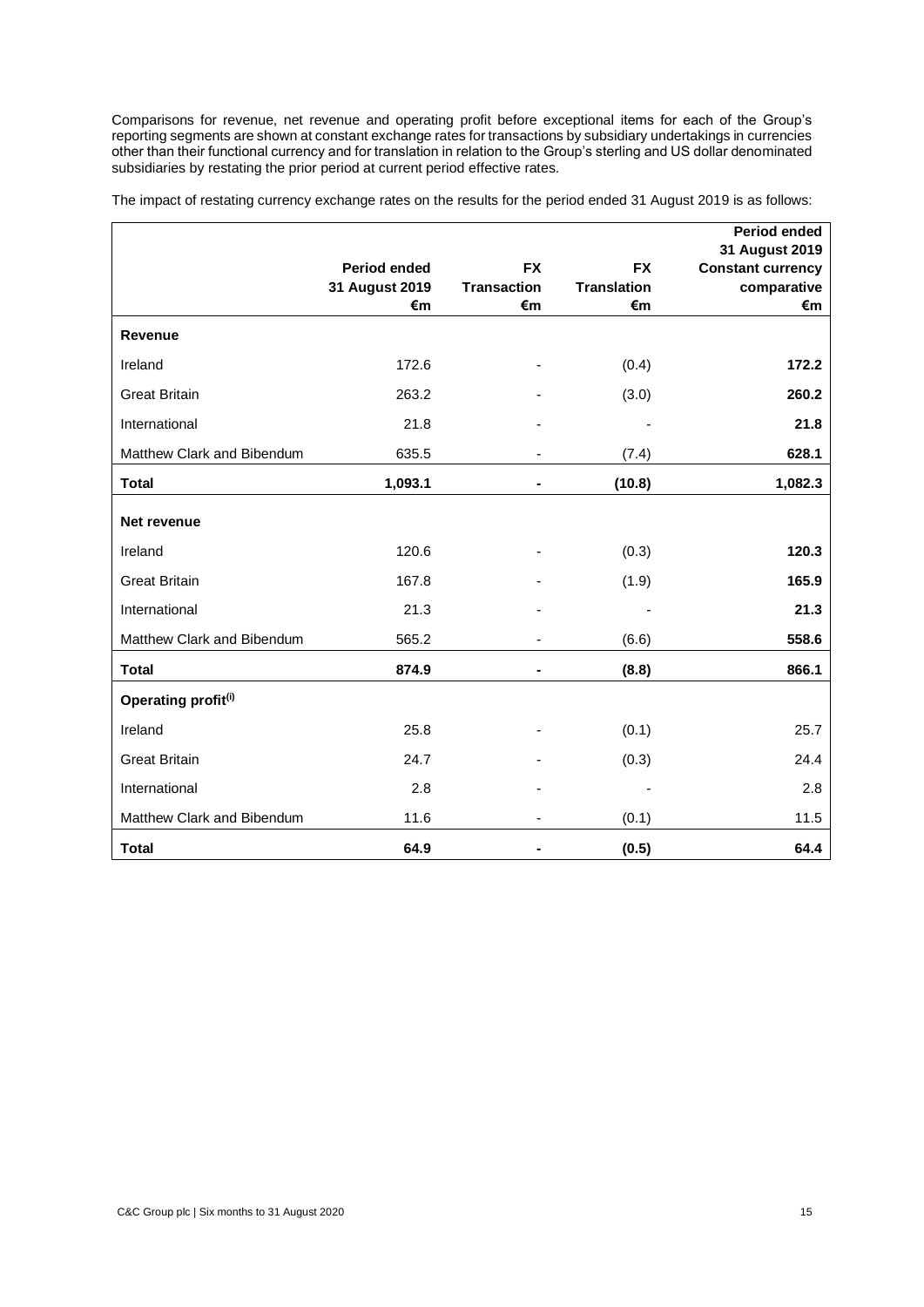## **Notes to the Finance Review are set out below.**

- (i) Before exceptional items.
- $(iii)$  H1'20 comparative adjusted for constant currency (H1'20 translated at H1'21 F/X rates) as outlined on page 15.
- (iii) Adjusted basic/diluted (loss)/earnings per share ('EPS') excludes exceptional items. Refer to note 5 of the Condensed Consolidated Interim Financial Statements.
- (iv) Adjusted EBITDA is earnings before exceptional items, finance income, finance expense, share of equity accounted investments' (loss)/profit after tax, tax, depreciation and amortisation charges. A reconciliation of the Group's operating (loss)/profit to EBITDA is set out on page 13.
- (v) Free Cash Flow ('FCF') that comprises cash flow from operating activities net of tangible and intangible cash outflows/inflows which form part of investing activities. FCF highlights the underlying cash generating performance of the ongoing business. FCF benefits from the Group's purchase receivables programme which contributed €89.4m (29 February 2020: €131.4m; 31 August 2019: €159.9m) to closing cash. A reconciliation of FCF to net movement in cash per the Group's Cash Flow Statement is set out on page 13.

#### **Principal risks and uncertainties**

We have an established risk management process to identify, assess and monitor the principal risks that we face as a business. We have performed a robust assessment of the principal risks facing the Group, including those that would threaten its business model, future performance, solvency or liquidity.

The Directors consider that the principal risks and uncertainties which could have a material impact on the Group's performance in the remaining 26 weeks of the financial year remain substantially the same as those stated on pages 13 to 20 of the Group's Annual Financial Statements for the year ended 29 February 2020, which are available on our website[, http://www.candcgroupplc.com.](http://www.candcgroupplc.com/)

Since publication of the FY2020 Annual Report, negotiations have continued between the EU and the UK in relation to the UK's departure from the EU. It is currently unclear as to the terms of departure and we are therefore taking the appropriate steps to put contingency plans in place to prepare the Group for the possibility of a 'no deal' scenario and the potential for an abrupt departure from the EU. We have undertaken a detailed analysis of the risks and operational challenges to our business from a no-deal Brexit and their potential impact on the business and have contingency planning in place to substantially mitigate these risks and challenges.

Prior to the year end, the emergence of COVID-19 began to have an impact on global economies and on businesses generally. This impact has increased significantly since the end of the 2020 financial year on 29 February. Similar to businesses across many sectors and specifically the drinks industry, Government imposed restrictions, while necessary to slow the spread of COVID-19, have had a significant impact on many of the Group's outcomes, principally the on-trade, as well as the Group's employees, many of whom have been furloughed. Our primary concern is for the welfare of our people, their families and the communities in which we operate. To that end, we have followed the advice from the respective governments at all times and will continue to do so to protect our people and our operations.

The Audit Committee and the Board have assessed the current and potential impact of COVID-19 on the business and worked closely with the executive team to put in place near-term measures to protect the business and its prospects, in the best interests of all stakeholders. The Board is closely monitoring the development of COVID-19 and the guidance of Governments and health authorities; and is overseeing all business continuity actions being undertaken by the Group's management team.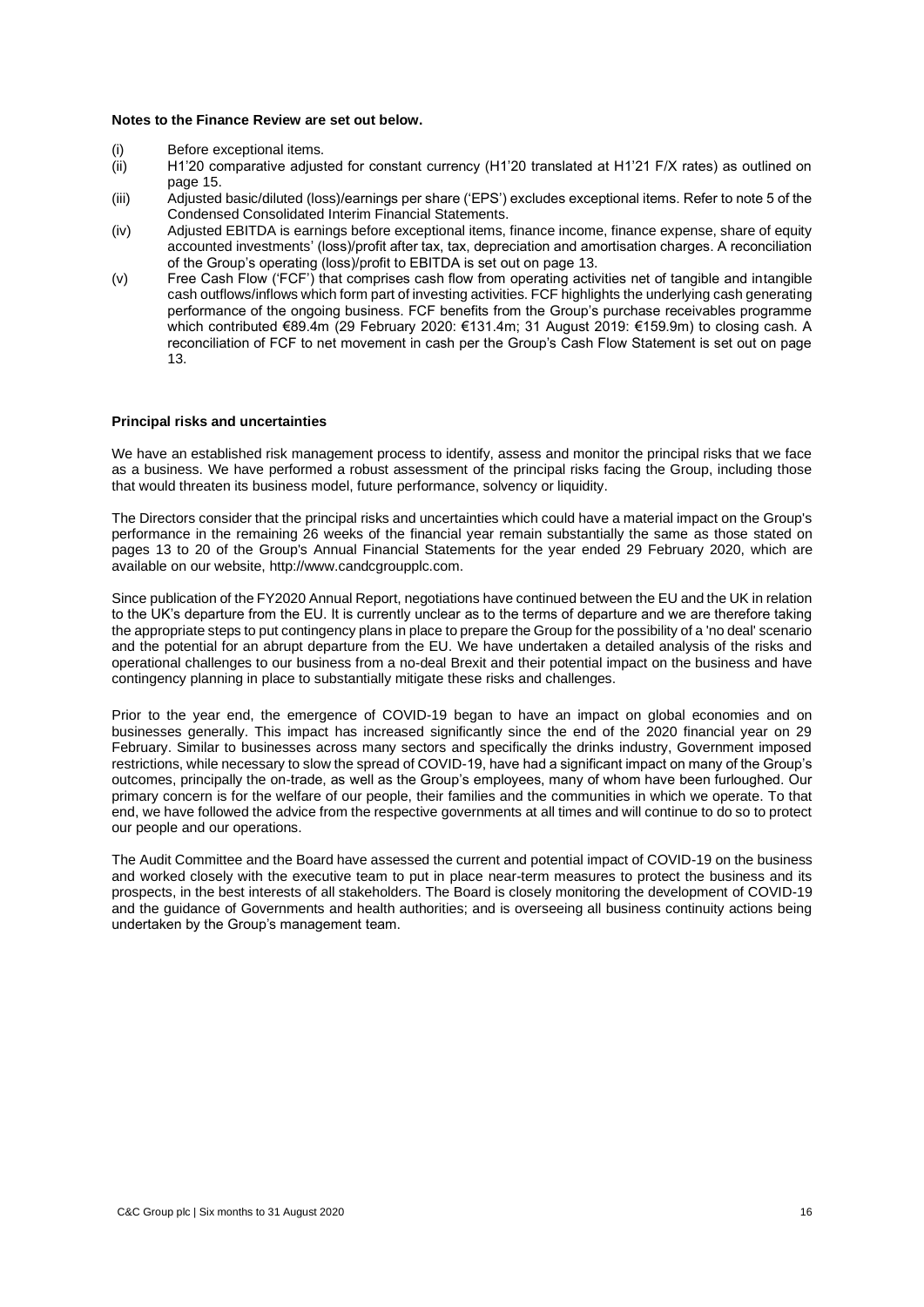## **Directors' responsibility statement in respect of the half-yearly financial report for the six months ended 31 August 2020**

We confirm our responsibility for the half-yearly financial report in accordance with the Transparency Directive (2004/109/EC) Regulations 2007 and the interim Transparency Rules of the Irish Financial Services Regulatory Authority and with IAS 34 *Interim Financial Reporting* as adopted by the EU, and that to the best of our knowledge:

- the condensed set of financial statements comprising the Condensed Consolidated Income Statement, the Condensed Consolidated Statement of Comprehensive Income, the Condensed Consolidated Balance Sheet, the Condensed Consolidated Cash Flow Statement, the Condensed Consolidated Statement of Changes in Equity and the related notes have been prepared in accordance with IAS 34 *Interim Financial Reporting* as adopted by the EU;
- the interim management report includes a fair review of the information required by:
	- (a) Regulation 8(2) of the Transparency (Directive 2004/109/EC) Regulations 2007,
		- being an indication of important events that have occurred during the first six months of the financial year and their impact on the condensed set of financial statements; and,
		- a description of the principal risks and uncertainties for the remaining six months of the year; and
	- (b) Regulation 8(3) of the Transparency (Directive 2004/109/EC) Regulations 2007,
		- being related party transactions that have taken place in the first six months of the current financial year and that have materially affected the financial position or performance of the entity during that period; and,
		- any changes in the related party transactions described in the last Annual Report that could do so.

The Group's auditor has not audited or reviewed the Condensed Consolidated Interim Financial Statements or the remainder of the half-yearly financial report.

On behalf of the Board

21 October 2020

S. Gilliland P. McMahon Chairman Chief Financial Officer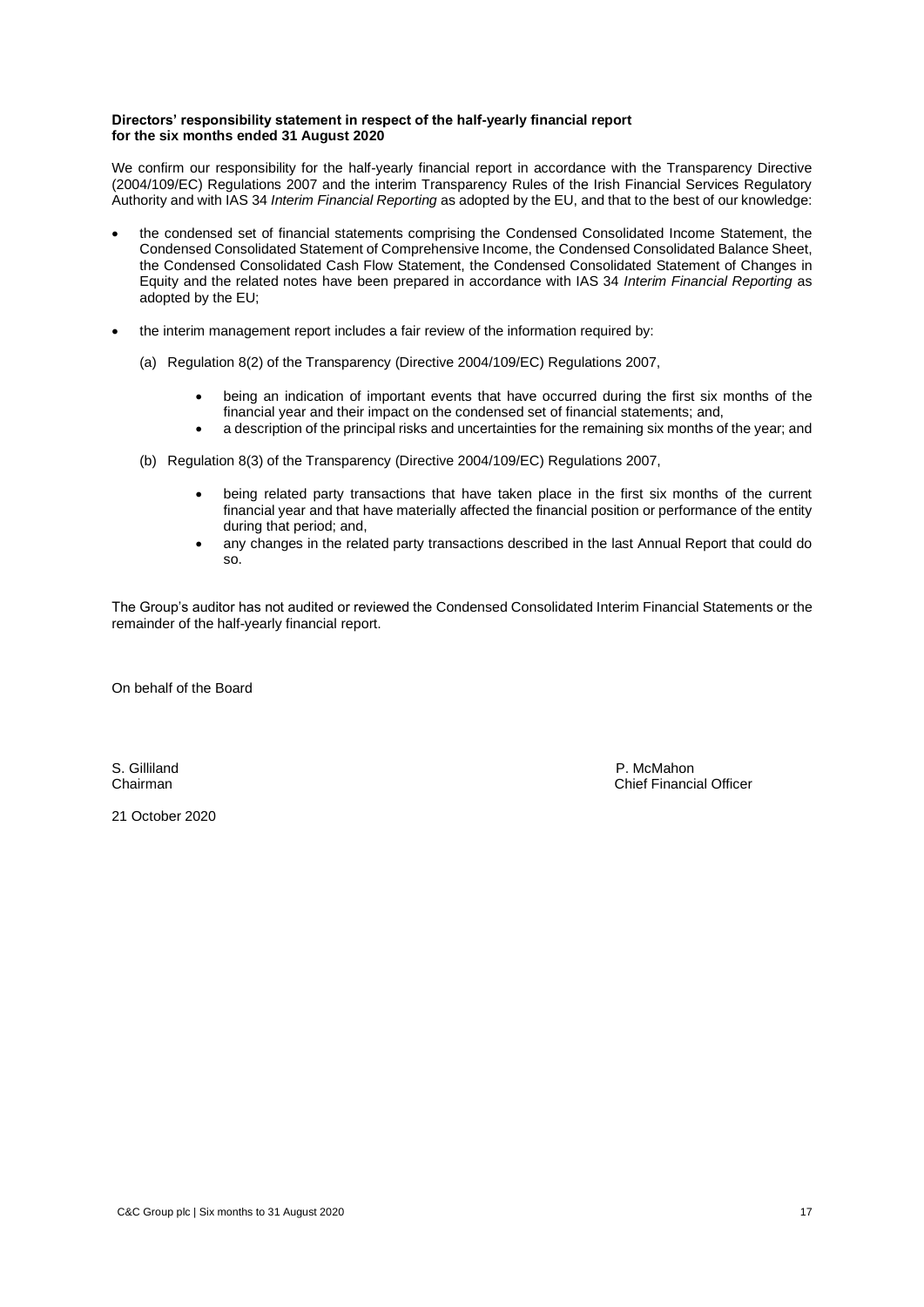# **Condensed Consolidated Income Statement for the six months ended 31 August 2020**

|                                                                               |                | Six months ended 31 August 2020<br>(unaudited) |                                               |                    | Six months ended 31 August 2019<br>(unaudited) |                                        |             |
|-------------------------------------------------------------------------------|----------------|------------------------------------------------|-----------------------------------------------|--------------------|------------------------------------------------|----------------------------------------|-------------|
|                                                                               | <b>Notes</b>   | <b>Before</b><br>exceptional<br>items<br>€m    | <b>Exceptional</b><br>items<br>(note 4)<br>€m | <b>Total</b><br>€m | Before<br>exceptional<br>items<br>€m           | Exceptional<br>items<br>(note 4)<br>€m | Total<br>€m |
| Revenue                                                                       | $\overline{c}$ | 541.4                                          |                                               | 541.4              | 1,093.1                                        |                                        | 1,093.1     |
| Excise duties                                                                 |                | (154.7)                                        | ۰                                             | (154.7)            | (218.2)                                        |                                        | (218.2)     |
| Net revenue                                                                   | $\overline{c}$ | 386.7                                          |                                               | 386.7              | 874.9                                          |                                        | 874.9       |
| Operating costs                                                               |                | (398.4)                                        | (2.8)                                         | (401.2)            | (810.0)                                        | (5.6)                                  | (815.6)     |
| <b>Group operating (loss)/</b><br>profit                                      | $\overline{c}$ | (11.7)                                         | (2.8)                                         | (14.5)             | 64.9                                           | (5.6)                                  | 59.3        |
| Profit on disposal                                                            | 4              |                                                |                                               |                    |                                                | 2.6                                    | 2.6         |
| Finance income                                                                |                |                                                |                                               |                    | 0.5                                            |                                        | 0.5         |
| Finance expense                                                               |                | (10.3)                                         | (2.9)                                         | (13.2)             | (10.7)                                         |                                        | (10.7)      |
| Share of equity accounted<br>investments' (loss)/profit after<br>tax          |                | (3.4)                                          | (1.3)                                         | (4.7)              | 1.9                                            |                                        | 1.9         |
| (Loss)/profit before tax                                                      |                | (25.4)                                         | (7.0)                                         | (32.4)             | 56.6                                           | (3.0)                                  | 53.6        |
| Income tax credit/(expense)                                                   | 3              |                                                | 0.2                                           | 0.2                | (6.7)                                          | 1.0                                    | (5.7)       |
| Group (loss)/profit for the<br>financial period                               |                | (25.4)                                         | (6.8)                                         | (32.2)             | 49.9                                           | (2.0)                                  | 47.9        |
| Attributable to:<br>Equity holders of the parent<br>Non-controlling interests |                | (25.4)                                         | (6.8)                                         | (32.2)             | 49.8<br>0.1                                    | (2.0)                                  | 47.8<br>0.1 |
| Group (loss)/profit for the<br>financial period                               |                | (25.4)                                         | (6.8)                                         | (32.2)             | 49.9                                           | (2.0)                                  | 47.9        |
| <b>Basic (loss)/earnings</b><br>per share (cent)                              | 5              |                                                |                                               | (10.4c)            |                                                |                                        | 15.5c       |
| <b>Diluted (loss)/earnings</b><br>per share (cent)                            | $\mathbf 5$    |                                                |                                               | (10.4c)            |                                                |                                        | 15.4c       |

All of the results are related to continuing operations.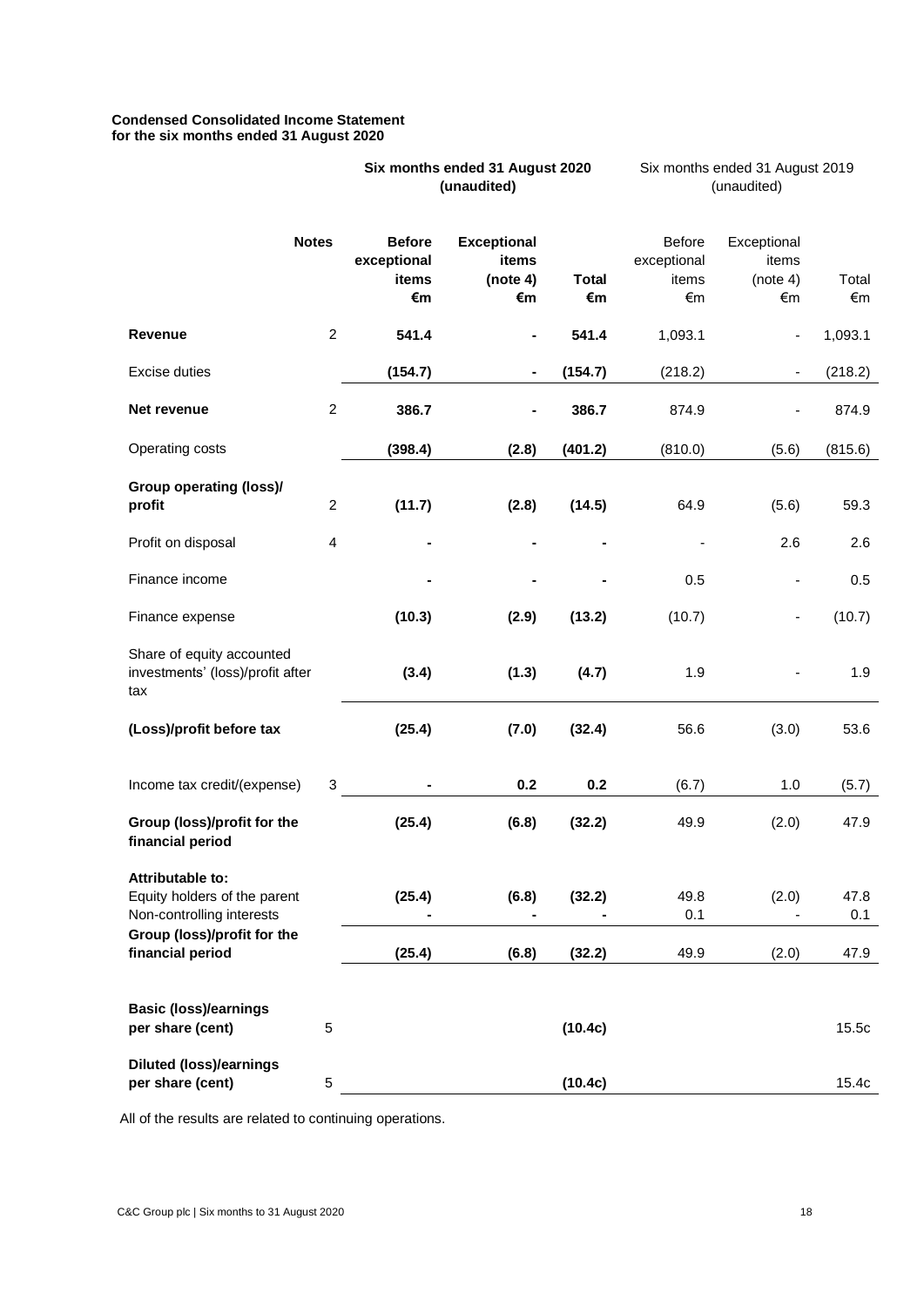#### **Condensed Consolidated Statement of Comprehensive Income for the six months ended 31 August 2020**

|                                                                            |              | <b>Six months</b><br>ended<br>31 August<br>2020<br>(unaudited) | Six months<br>ended<br>31 August<br>2019<br>(unaudited) |
|----------------------------------------------------------------------------|--------------|----------------------------------------------------------------|---------------------------------------------------------|
| Other comprehensive income:                                                | <b>Notes</b> | €m                                                             | €m                                                      |
|                                                                            |              |                                                                |                                                         |
| Items that may be reclassified to Income Statement in<br>subsequent years: |              |                                                                |                                                         |
| Foreign currency translation differences arising on the net investment     |              |                                                                |                                                         |
| in foreign operations                                                      |              | (20.7)                                                         | (24.0)                                                  |
| Gain relating to cash flow hedges                                          |              | 0.5                                                            | 2.2                                                     |
| Deferred tax liability relating to cash flow hedges                        |              | (0.1)                                                          | (0.4)                                                   |
| Items that will not be reclassified to Income Statement in                 |              |                                                                |                                                         |
| subsequent years:                                                          |              |                                                                |                                                         |
| Actuarial gain/(loss) on retirement benefits                               | 11           | 15.2                                                           | (11.2)                                                  |
| Deferred tax (charge)/credit on actuarial gain/(loss) on retirement        |              |                                                                |                                                         |
| benefits                                                                   |              | (2.0)                                                          | 1.3                                                     |
| Net loss recognised directly within Other Comprehensive Income             |              | (7.1)                                                          | (32.1)                                                  |
| Group (loss)/profit for the financial period                               |              | (32.2)                                                         | 47.9                                                    |
| Comprehensive (expense)/income for the financial period                    |              | (39.3)                                                         | 15.8                                                    |
| Attributable to:                                                           |              |                                                                |                                                         |
| Equity holders of the parent                                               |              | (39.3)                                                         | 15.7                                                    |
| Non-controlling interests                                                  |              |                                                                | 0.1                                                     |
| Comprehensive (expense)/income for the financial period                    |              | (39.3)                                                         | 15.8                                                    |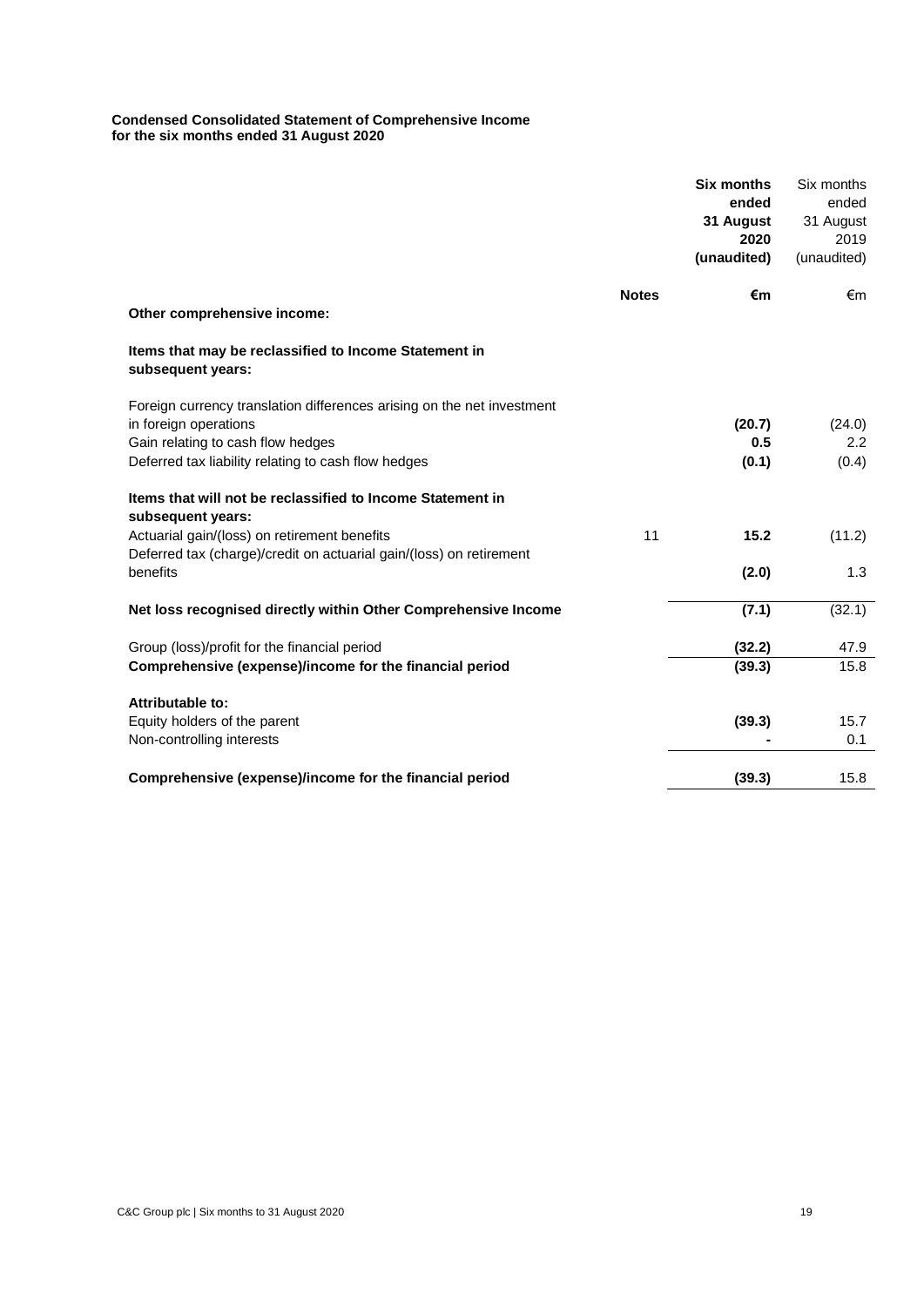# **Condensed Consolidated Balance Sheet**

**as at 31 August 2020**

|                                                   | <b>Notes</b>   | As at          | As at          | As at            |
|---------------------------------------------------|----------------|----------------|----------------|------------------|
|                                                   |                | 31 August 2020 | 31 August 2019 | 29 February 2020 |
|                                                   |                | (unaudited)    | (unaudited)    | (audited)        |
|                                                   |                | €m             | €m             | €m               |
| <b>ASSETS</b>                                     |                |                |                |                  |
|                                                   |                |                |                |                  |
| <b>Non-current assets</b>                         |                |                |                |                  |
| Property, plant & equipment                       | 6              | 210.4          | 210.2          | 223.4            |
| Goodwill & intangible assets                      | $\overline{7}$ | 638.4          | 669.9          | 652.9            |
| Equity accounted investments                      |                | 82.0           | 66.7           | 83.9             |
| <b>Retirement benefits</b>                        | 11             | 11.0           | 8.5            | 8.8              |
| Deferred tax assets                               |                | 10.0           | 5.1            | 11.9             |
| Trade & other receivables                         |                | 44.5           | 26.8           | 25.8             |
|                                                   |                | 996.3          | 987.2          | 1,006.7          |
| <b>Current assets</b>                             |                |                |                |                  |
| Inventories                                       |                | 123.7          | 154.3          | 145.8            |
| Trade & other receivables                         |                | 206.3          | 197.3          | 166.0            |
| Derivative financial asset                        |                | 0.3            | 0.3            |                  |
| Cash                                              |                | 201.6          | 230.5          | 123.4            |
|                                                   |                | 531.9          | 582.4          | 435.2            |
| <b>TOTAL ASSETS</b>                               |                | 1,528.2        | 1,569.6        | 1,441.9          |
|                                                   |                |                |                |                  |
| <b>EQUITY</b>                                     |                |                |                |                  |
| Equity share capital                              |                | 3.2            | 3.2            | 3.2              |
| Share premium                                     |                | 171.0          | 165.1          | 171.0            |
| Other reserves                                    |                | 79.5           | 75.1           | 102.4            |
| <b>Treasury shares</b>                            |                | (36.6)         | (36.7)         | (36.6)           |
| Retained income                                   |                | 299.0          | 369.8          | 315.4            |
| <b>Equity attributable to equity</b>              |                |                |                |                  |
| holders of the parent                             |                | 516.1          | 576.5          | 555.4            |
| Non-controlling interests                         |                |                | (0.7)          |                  |
| <b>Total Equity</b>                               |                | 516.1          | 575.8          | 555.4            |
|                                                   |                |                |                |                  |
| <b>LIABILITIES</b>                                |                |                |                |                  |
| <b>Non-current liabilities</b>                    |                |                |                |                  |
| Lease liabilities                                 |                | 66.2           | 69.2           | 74.4             |
| Interest bearing loans & borrowings               | 8              | 373.6          | 431.0          | 323.8            |
| <b>Retirement benefits</b>                        | 11             | 4.2            | 23.4           | 16.7             |
| Provisions                                        |                | 3.5            | 3.1            | 5.1              |
| Deferred tax liabilities                          |                | 16.1           | 16.3           | 16.5             |
|                                                   |                | 463.6          | 543.0          | 436.5            |
| <b>Current liabilities</b>                        |                |                |                |                  |
| Lease liabilities                                 |                | 18.4           | 19.0           | 18.9             |
| Derivative financial liabilities                  |                |                |                | 0.3              |
|                                                   |                | 403.1          | 367.3          | 390.7            |
| Trade & other payables                            |                |                |                |                  |
| Interest bearing loans & borrowings<br>Provisions | 8              | 115.0          | 54.9           | 33.2             |
|                                                   |                | 3.8            | 2.9            | 4.1              |
| Current income tax liabilities                    |                | 8.2            | 6.7            | 2.8              |
|                                                   |                | 548.5          | 450.8          | 450.0            |
| <b>Total liabilities</b>                          |                | 1,012.1        | 993.8          | 886.5            |
|                                                   |                |                |                |                  |
| <b>TOTAL EQUITY &amp; LIABILITIES</b>             |                | 1,528.2        | 1,569.6        | 1,441.9          |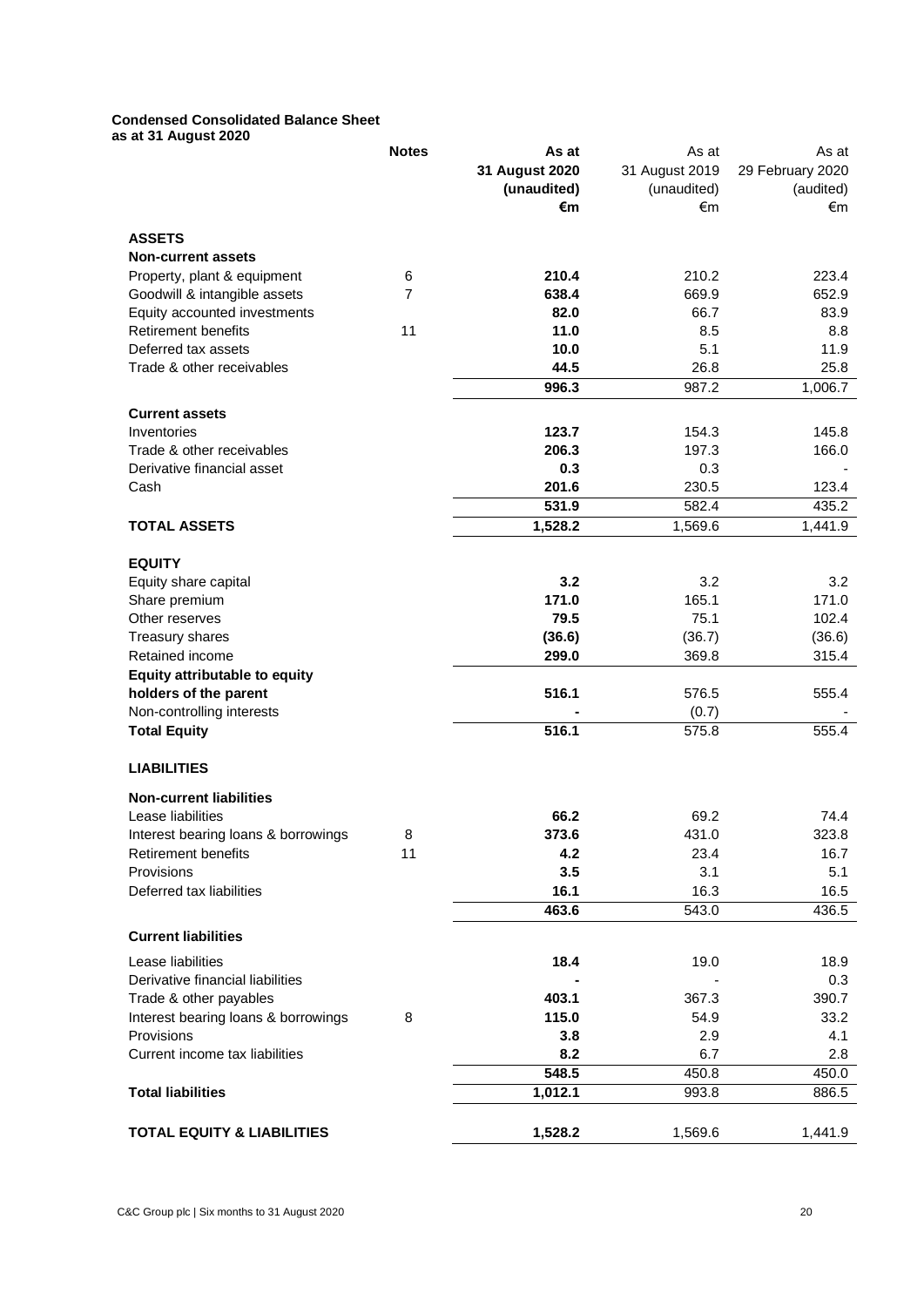# **Condensed Consolidated Cash Flow Statement for the six months ended 31 August 2020**

|                                                             |              | <b>Six months</b> | Six months       |
|-------------------------------------------------------------|--------------|-------------------|------------------|
|                                                             | <b>Notes</b> | ended             | ended            |
|                                                             |              | 31 August 2020    | 31 August 2019   |
|                                                             |              | (unaudited)       | (unaudited)      |
|                                                             |              | €m                | €m               |
| <b>CASH FLOWS FROM OPERATING ACTIVITIES</b>                 |              |                   |                  |
| Group (loss)/profit for the financial period                |              | (32.2)            | 47.9             |
| Finance income                                              |              |                   | (0.5)            |
| Finance expense                                             |              | 13.2              | 10.7             |
| Income tax expense                                          | 3            | (0.2)             | 5.7              |
| Loss/(profit) on share of equity accounted investment       |              | 4.7               | (1.9)            |
| Depreciation of property, plant & equipment                 | 6            | 15.4              | 14.3             |
| Amortisation of intangible assets                           | 7            | 1.2               | 1.2              |
| Profit on disposal of equity accounted investment           | 4            |                   | (2.6)            |
| Net profit on disposal of property, plant & equipment       | 6            |                   | (0.2)            |
| Charge for equity settled share-based payments              |              |                   | 1.2              |
| Pension charged to Income Statement less contributions paid | 11           | 0.2               | 0.2 <sub>0</sub> |
|                                                             |              | 2.3               | 76.0             |
|                                                             |              |                   |                  |
| Decrease in inventories                                     |              | 17.4              | 23.6             |
| Increase in trade & other receivables                       |              | (65.9)            | (43.3)           |
| Increase in trade & other payables                          |              | 24.0              | 42.8             |
| Decrease in provisions                                      |              | (1.6)             | (1.5)            |
|                                                             |              | (23.8)            | 97.6             |
|                                                             |              |                   |                  |
| Interest received                                           |              |                   | 0.5              |
| Interest and similar costs paid                             |              | (8.8)             | (5.7)            |
| Income taxes received/(paid)                                |              | 5.7               | (1.2)            |
| Net cash (outflow)/inflow from operating activities         |              | (26.9)            | 91.2             |
|                                                             |              |                   |                  |
| <b>CASH FLOWS FROM INVESTING ACTIVITIES</b>                 |              |                   |                  |
| Purchase of property, plant & equipment                     | 6            | (5.3)             | (6.8)            |
| Purchase of intangible assets                               | 7            | (0.2)             | (0.8)            |
| Net proceeds on disposal of property, plant & equipment     | 6            |                   | 0.2              |
| Proceeds from sale of equity accounted investment           | 4            |                   | 6.1              |
| Cash outflow re acquisition of equity accounted investments | 14           | (6.8)             | (0.5)            |
| Net cash outflow from investing activities                  |              | (12.3)            | (1.8)            |
|                                                             |              |                   |                  |
| <b>CASH FLOWS FROM FINANCING ACTIVITIES</b>                 |              |                   |                  |
| Proceeds from exercise of share options/equity Interests    |              |                   | 0.4              |
| Drawdown of debt                                            |              | 351.6             | 133.4            |
| Repayment of debt                                           |              | (216.7)           | (88.0)           |
| Payment of lease liabilities                                |              | (9.6)             | (10.3)           |
| Payment of issue costs                                      |              | (1.4)             | (0.5)            |
|                                                             |              |                   |                  |
| Shares purchased to satisfy share options entitlement       | $12 \,$      |                   | (0.4)            |
| Shares purchased under share buyback programme              | 13           |                   | (11.3)           |
| Dividends paid                                              |              |                   | (18.3)           |
| Net cash inflow from financing activities                   |              | 123.9             | 5.0              |
|                                                             |              |                   |                  |
| Net increase in cash                                        |              | 84.7              | 94.4             |
| Reconciliation of opening to closing cash                   |              |                   |                  |
| Cash at beginning of year                                   |              | 123.4             | 144.4            |
| Translation adjustments                                     |              | (6.5)             | (8.3)            |
| Net increase in cash                                        |              | 84.7              | 94.4             |
| Cash at end of period                                       |              | 201.6             | 230.5            |

A reconciliation of cash to net debt is presented in note 9.

C&C Group plc | Six months to 31 August 2020 21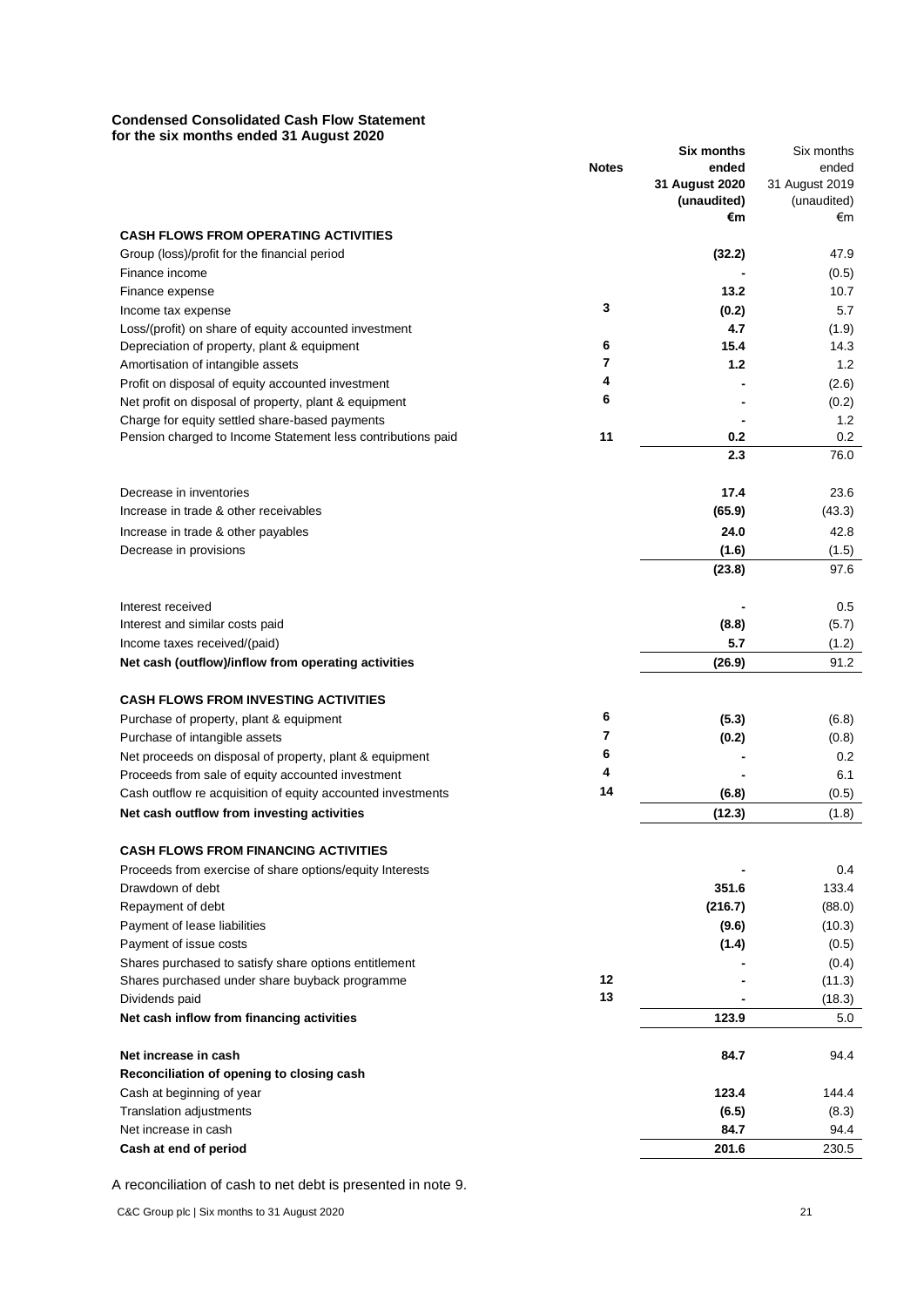|                                                      | <b>Equity</b><br>share<br>capital | Share<br>premium         | Other<br>capital<br>reserves* | Cash<br>flow<br>hedge<br>reserve | Share-<br>based<br>payments<br>reserve | Currency<br>translation<br>reserve | <b>Revaluation</b><br>reserve | <b>Treasury</b><br>shares | <b>Retained</b><br>income | <b>Total</b> | Non-<br>controlling<br>interest | Total                    |
|------------------------------------------------------|-----------------------------------|--------------------------|-------------------------------|----------------------------------|----------------------------------------|------------------------------------|-------------------------------|---------------------------|---------------------------|--------------|---------------------------------|--------------------------|
|                                                      | €m                                | €m                       | €m                            | €m                               | €m                                     | €m                                 | €m                            | €m                        | €m                        | €m           | €m                              | €m                       |
| At 29 February 2020                                  | 3.2                               | 171.0                    | 25.8                          | 0.3                              | 5.8                                    | 59.0                               | 11.5                          | (36.6)                    | 315.4                     | 555.4        |                                 | 555.4                    |
| Loss for the financial period<br>Other comprehensive |                                   |                          |                               |                                  |                                        |                                    |                               | $\blacksquare$            | (32.2)                    | (32.2)       |                                 | (32.2)                   |
| income/(expense)                                     |                                   | $\overline{\phantom{a}}$ | $\blacksquare$                | 0.4                              |                                        | (20.7)                             |                               | $\blacksquare$            | 13.2                      | (7.1)        |                                 | (7.1)                    |
| <b>Total comprehensive</b><br>income/(expense)       |                                   | $\overline{\phantom{a}}$ | $\blacksquare$                | 0.4                              | $\blacksquare$                         | (20.7)                             |                               | $\blacksquare$            | (19.0)                    | (39.3)       |                                 | (39.3)                   |
| Reclassification of share-based<br>payments reserve  | $\,$                              |                          | $\blacksquare$                |                                  | (2.6)                                  |                                    |                               | $\blacksquare$            | 2.6                       |              |                                 | $\overline{\phantom{0}}$ |
| <b>Total transactions with owners</b>                |                                   |                          |                               |                                  | (2.6)                                  |                                    |                               |                           | 2.6                       |              |                                 | $\blacksquare$           |
| <b>At 31 August 2020</b>                             | 3.2                               | 171.0                    | 25.8                          | 0.7                              | 3.2                                    | 38.3                               | 11.5                          | (36.6)                    | 299.0                     | 516.1        |                                 | 516.1                    |

\* Other capital reserve includes the Other undenominated reserve of €0.9m and the Capital reserve of €24.9m.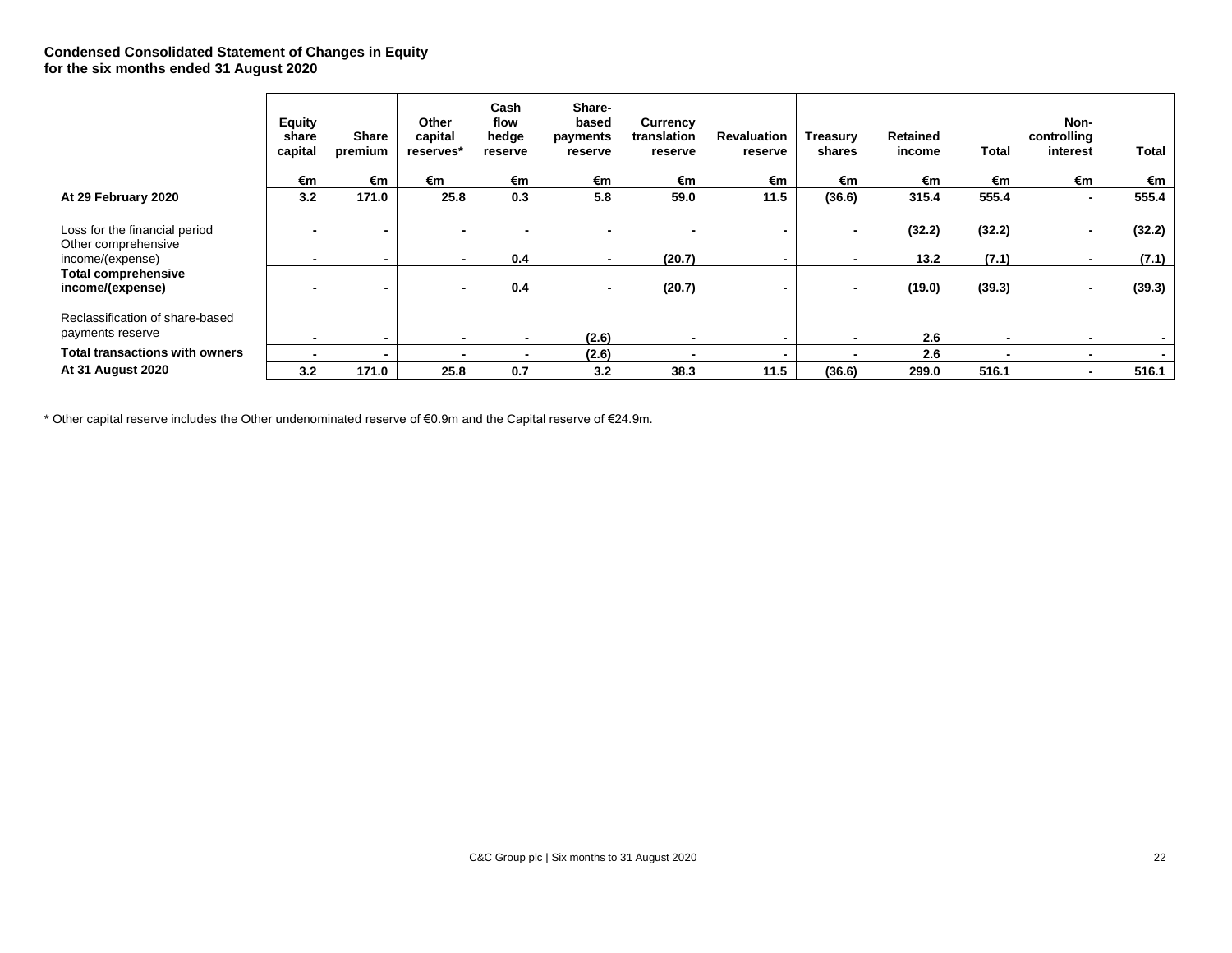|                                                                          | <b>Equity</b><br>share<br>capital | <b>Share</b><br>premium  | Other<br>capital<br>reserves* | <b>Cash flow</b><br>hedge<br>reserve | Share-<br>based<br>payments<br>reserve | <b>Currency</b><br>translation<br>reserve | Revaluation<br>reserve | <b>Treasury</b><br>shares | Retained<br>Income | <b>Total</b> | Non-<br>controlling<br>interest   | Total        |
|--------------------------------------------------------------------------|-----------------------------------|--------------------------|-------------------------------|--------------------------------------|----------------------------------------|-------------------------------------------|------------------------|---------------------------|--------------------|--------------|-----------------------------------|--------------|
|                                                                          | €m                                | €m                       | €m                            | €m                                   | €m                                     | €m                                        | €m                     | €m                        | €m                 | €m           | €m                                | €m           |
| At 1 March 2019                                                          | 3.2                               | 152.6                    | 25.7                          | (1.1)                                | 3.8                                    | 57.6                                      | 10.4                   | (37.1)                    | 383.7              | 598.8        | (0.8)                             | 598.0        |
| Adjustment on initial application of IFRS<br>16                          |                                   |                          |                               |                                      |                                        |                                           |                        |                           | (9.6)              | (9.6)        | <b>.</b>                          | (9.6)        |
| At 1 March 2019 (adjusted)                                               | 3.2                               | 152.6                    | 25.7                          | (1.1)                                | 3.8                                    | 57.6                                      | 10.4                   | (37.1)                    | 374.1              | 589.2        | (0.8)                             | 588.4        |
| Profit for the financial period                                          |                                   |                          |                               |                                      |                                        |                                           |                        |                           | 47.8               | 47.8         | 0.1                               | 47.9         |
| Other comprehensive income/(expense)<br><b>Total comprehensive</b>       |                                   | $\blacksquare$           | $\overline{a}$                | 1.8                                  | $\blacksquare$                         | (24.0)                                    |                        | $\blacksquare$            | (9.9)              | (32.1)       | $\sim$                            | (32.1)       |
| income/(expense)                                                         |                                   |                          |                               | 1.8                                  |                                        | (24.0)                                    |                        |                           | 37.9               | 15.7         | 0.1                               | 15.8         |
| Dividend on ordinary shares                                              |                                   | 12.5                     |                               |                                      |                                        |                                           |                        |                           | (30.8)             | (18.3)       |                                   | (18.3)       |
| Sale of treasury shares/purchases of<br>shares to satisfy employee share |                                   |                          |                               |                                      |                                        |                                           |                        |                           |                    |              |                                   |              |
| entitlements                                                             |                                   |                          |                               |                                      |                                        |                                           |                        | 0.4                       | (0.4)              |              |                                   |              |
| Shares purchased under share buyback                                     |                                   |                          |                               |                                      |                                        |                                           |                        |                           |                    |              |                                   |              |
| programme and subsequently cancelled<br>Reclassification of share-based  |                                   |                          |                               |                                      |                                        |                                           |                        |                           | (11.3)             | (11.3)       |                                   | (11.3)       |
| payments reserve                                                         |                                   | $\overline{\phantom{a}}$ |                               |                                      | (0.3)                                  |                                           |                        |                           | 0.3                |              |                                   |              |
| Equity settled share-based payments                                      |                                   |                          |                               |                                      | 1.2                                    |                                           |                        |                           |                    | 1.2          |                                   | 1.2          |
| <b>Total transactions with owners</b>                                    | $\sim$                            | 12.5                     | $\overline{\phantom{a}}$      | $\blacksquare$                       | 0.9                                    | $\sim$                                    | $\sim$                 | 0.4                       | (42.2)             | (28.4)       | $\sim$                            | (28.4)       |
| <b>At 31 August 2019</b><br>Adjustment on initial application of IFRS    | 3.2                               | 165.1                    | 25.7                          | 0.7                                  | 4.7                                    | 33.6                                      | 10.4                   | (36.7)                    | 369.8              | 576.5        | (0.7)<br>$\overline{\phantom{a}}$ | 575.8        |
| 16<br>At 1 September 2019 (adjusted)                                     | $\sim$<br>3.2                     | 165.1                    | 25.7                          | 0.7                                  | 4.7                                    | 33.6                                      | 10.4                   | (36.7)                    | 3.4<br>373.2       | 3.4<br>579.9 | (0.7)                             | 3.4<br>579.2 |
| Loss for the financial period                                            | $\blacksquare$                    | $\blacksquare$           |                               |                                      |                                        |                                           |                        |                           | (38.7)             | (38.7)       | (0.1)                             | (38.8)       |
| Other comprehensive (expense)/income                                     | $\blacksquare$                    | $\sim$                   | $\sim$                        | (0.4)                                | $\sim$                                 | 25.4                                      | 1.1                    | $\sim$                    | 9.8                | 35.9         | $\overline{\phantom{a}}$          | 35.9         |
| Total comprehensive income                                               | ä,                                | $\blacksquare$           | $\overline{a}$                | (0.4)                                | $\sim$                                 | 25.4                                      | 1.1                    | $\sim$                    | (28.9)             | (2.8)        | (0.1)                             | (2.9)        |
| Dividend on ordinary shares                                              | 0.1                               | 5.5                      |                               |                                      |                                        |                                           |                        |                           | (17.3)             | (11.7)       |                                   | (11.7)       |
| Exercised share options                                                  |                                   | 0.4                      |                               |                                      |                                        |                                           |                        |                           |                    | 0.4          |                                   | 0.4          |
| Reclassification of share-based<br>payments reserve                      |                                   |                          |                               |                                      | (0.2)                                  |                                           |                        |                           | 0.2                |              |                                   |              |
| Sale of treasury shares/purchases of                                     |                                   |                          |                               |                                      |                                        |                                           |                        |                           |                    |              |                                   |              |
| shares to satisfy employee share                                         |                                   |                          |                               |                                      |                                        |                                           |                        |                           |                    |              |                                   |              |
| entitlements<br>Shares purchased under share buyback                     |                                   |                          |                               |                                      |                                        |                                           |                        | 0.1                       | (0.1)              |              |                                   |              |
| programme and subsequently cancelled                                     | (0.1)                             | $\blacksquare$           | 0.1                           |                                      |                                        |                                           |                        |                           | (11.7)             | (11.7)       |                                   | (11.7)       |
| Disposal of non-controlling interests                                    |                                   | $\overline{\phantom{a}}$ |                               |                                      |                                        |                                           |                        |                           |                    |              | 0.8                               | 0.8          |
| Equity settled share-based payments                                      | $\blacksquare$                    |                          |                               |                                      | 1.3                                    |                                           |                        |                           |                    | 1.3          |                                   | 1.3          |
| <b>Total transactions with owners</b>                                    | $\sim$                            | 5.9                      | 0.1                           | $\sim$                               | 1.1                                    |                                           |                        | 0.1                       | (28.9)             | (21.7)       | 0.8                               | (20.9)       |
| At 29 February 2020                                                      | 3.2                               | 171.0                    | 25.8                          | 0.3                                  | 5.8                                    | 59.0                                      | 11.5                   | (36.6)                    | 315.4              | 555.4        | $\blacksquare$                    | 555.4        |

\* Other capital reserve includes the Other undenominated reserve of €0.9m and the Capital reserve of €24.9m.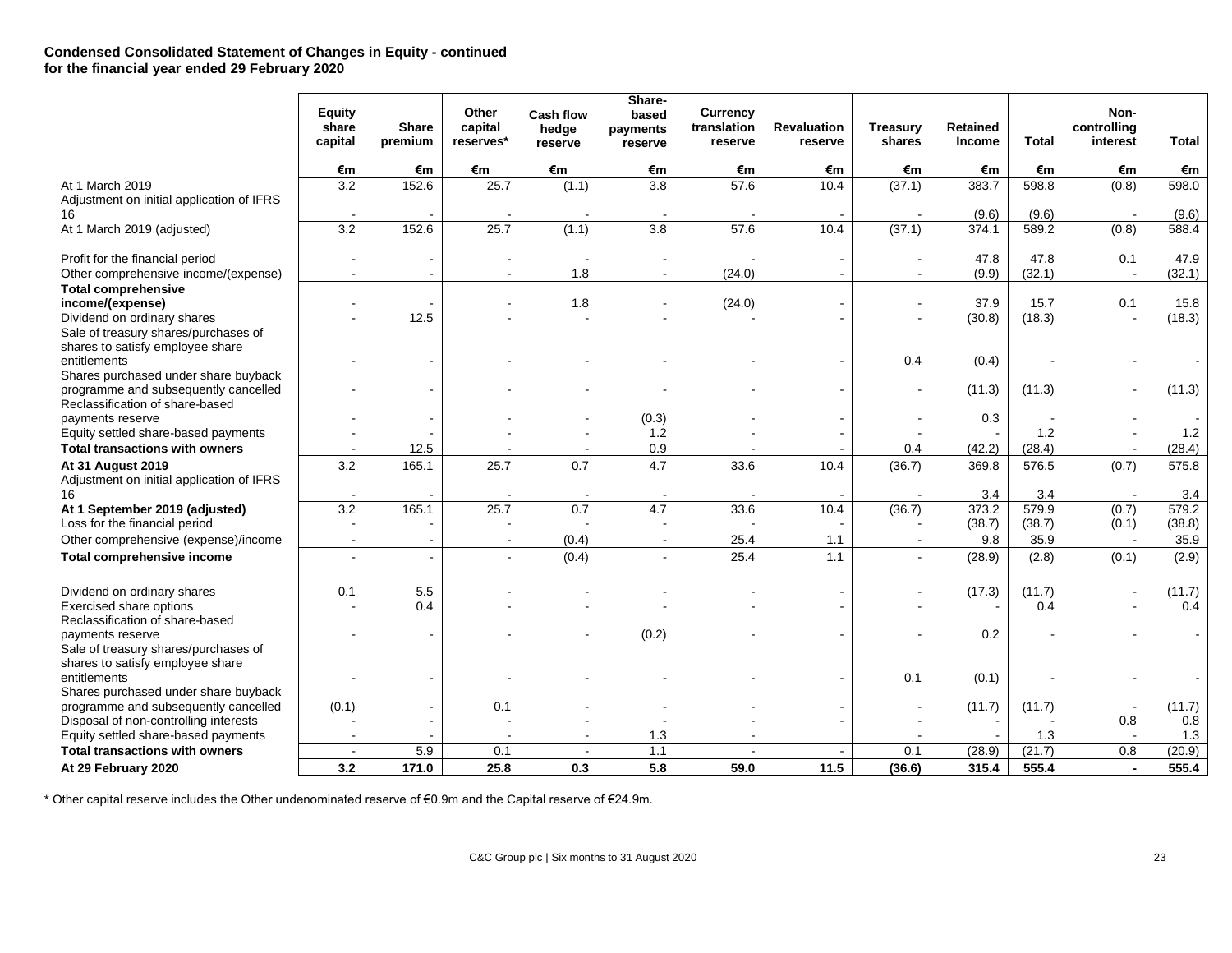## **Notes to the Condensed Consolidated Interim Financial Statements for the six months ended 31 August 2020**

## **1. Basis of preparation and Accounting policies**

The interim financial information presented in this report has been prepared in accordance with IAS 34 *Interim Financial Reporting* as adopted by the EU. The accounting policies and methods of computation adopted in preparation of the Condensed Consolidated Interim Financial Statements are consistent with recognition and measurement requirements of IFRSs as endorsed by the EU Commission and those set out in the Consolidated Financial Statements for the year ended 29 February 2020 and as described in those Financial Statements on pages 111 to 125, except for the adoption of new standards, interpretations and standard amendments effective as of 1 March 2020.

## **Adoption of IFRS and International Financial Reporting Interpretations Committee (IFRIC) Interpretations**

The following new standards, interpretations and standard amendments became effective for the Group as of 1 March 2020:

- Amendments to IFRS 3 Business Combinations Definition of a business.
- Amendments to IFRS 9 Financial instruments, IAS 39 Financial instruments: Recognition and measurement and IFRS 7 Financial instruments: Disclosures – Interest Rate Benchmark Reform.
- Amendments to IAS 1 Presentation of Financial Statements and IAS 8 Accounting Policies, Changes in Accounting Estimates and Errors – Definition of material.
- Amendments to References to the Conceptual Framework in IFRS Standards.

The new standards, interpretations and standard amendments did not result in a material impact on the Group's results.

## **Basis of preparation**

The preparation of the interim financial information requires management to make judgements, estimates and assumptions that affect the application of policies and reported amounts of certain assets, liabilities, revenues and expenses together with disclosure of contingent assets and liabilities. Estimates and underlying assumptions are reviewed on an on-going basis. Revisions to accounting estimates are recognised in the period in which the estimate is revised, if the revision affects only that period, or in the period of the revision and future periods if the revision affects both current and future periods.

These Condensed Consolidated Interim Financial Statements should be read in conjunction with the Group's Annual Report for the year ended 29 February 2020 as they do not include all the information and disclosures required by International Financial Reporting Standards (IFRSs). The accounting policies and methods of computation and presentation adopted in the preparation of the Condensed Consolidated Interim Financial Statements are consistent with those described and applied in the Annual Report for the financial year ended 29 February 2020.

The interim financial information for both the six months ended 31 August 2020 and the comparative six months ended 31 August 2019 are unaudited and have not been reviewed by the auditors. The financial information for the year ended 29 February 2020 represents an abbreviated version of the Group's financial statements for that year. Those financial statements contained an unqualified audit report and have been filed with the Registrar of Companies.

The financial information is presented in Euro millions, rounded to one decimal place. The exchange rates used in translating Balance Sheet and Income Statement amounts were as follows:

|                                                | Six months to  | Six months to  | Year ended       |
|------------------------------------------------|----------------|----------------|------------------|
|                                                | 31 August 2020 | 31 August 2019 | 29 February 2020 |
| Balance Sheet (Euro: Sterling closing rate)    | 0.896          | 0.906          | 0.853            |
| Income Statement (Euro: Sterling average rate) | 0.894          | 0.884          | 0.872            |
| Balance Sheet (Euro: USD closing rate)         | 1.194          | 1.104          | 1.098            |
| Income Statement (Euro: USD average rate)      | 1.124          | 1.123          | 1.113            |

## **Going concern**

The Directors have a reasonable expectation that the Group has adequate resources to continue in operational existence for at least 12 months from the date of this report. That expectation factors in the current and expected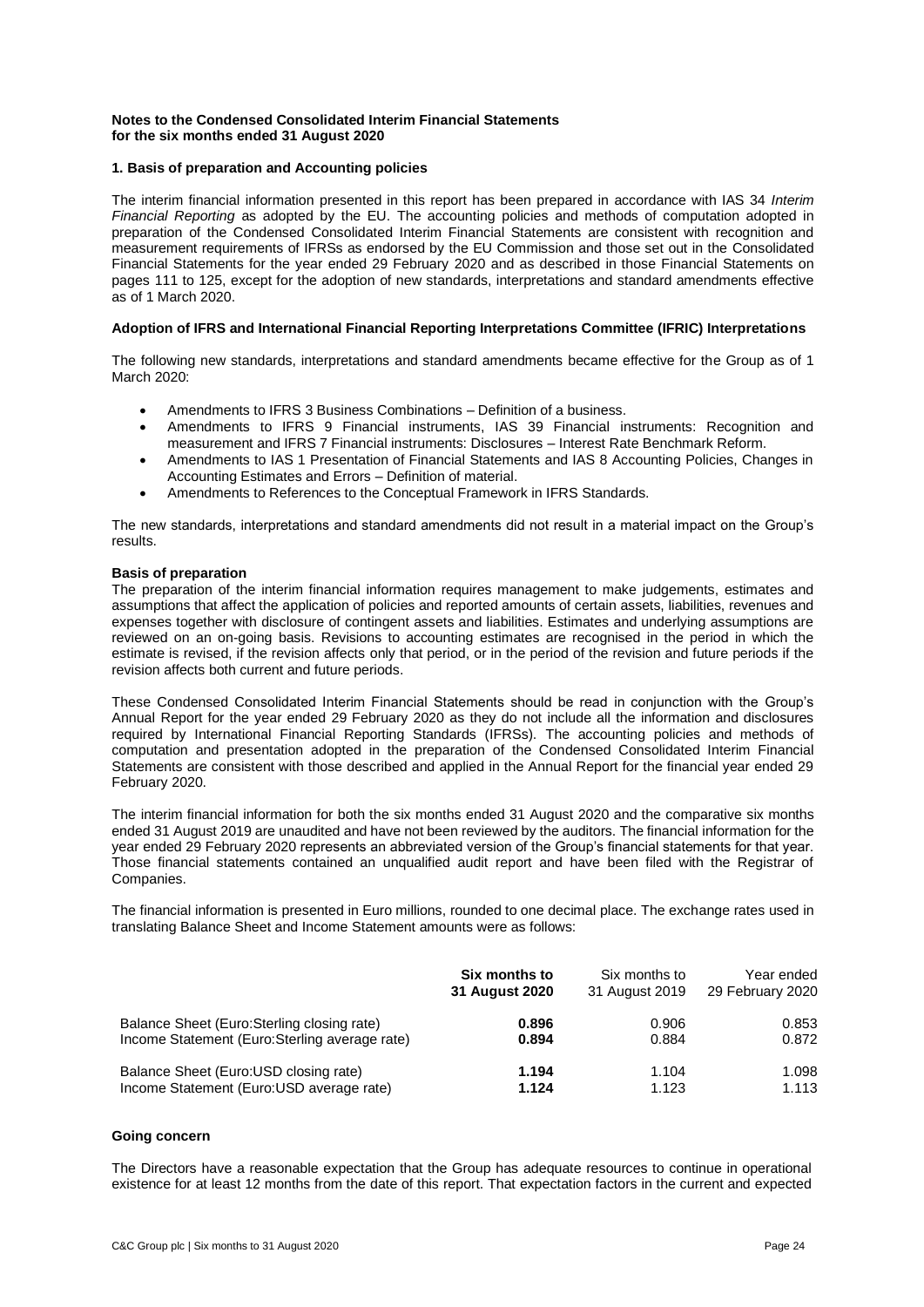impact of COVID-19 and the fact that the Group has extended the waiver period for its financial covenants through to February 2021. Covenants therefore for the current financial period and the periods ended 28 February 2021 and 31 August 2021 will be assessed based on the monthly liquidity and gross debt tests as outlined in note 8. The Group has sufficient access to liquidity to operate over the assessment period. Accordingly, we continue to adopt the going concern basis in preparing the Group's and Company's financial statements.

#### **2. Segmental analysis**

The Group's business activity is the manufacturing, marketing and distribution of branded beer, cider, wine, spirits, soft drinks and bottled water. Four operating segments have been identified in the current and prior financial period; Ireland, Great Britain, International and Matthew Clark and Bibendum ("MCB").

The Group continually reviews and updates the manner in which it monitors and controls its financial operations resulting in changes in the manner in which information is classified and reported to the Chief Operating Decision Maker ("CODM"). The CODM, identified as the executive Directors, assesses and monitors the operating results of segments separately via internal management reports in order to effectively manage the business and allocate resources.

The identified business segments are as follows:

## *(i) Ireland*

This segment includes the financial results from sale of own branded products on the Island of Ireland, principally Bulmers, Outcider, Tennent's, Magners, Clonmel 1650, Five Lamps, Heverlee, Roundstone Irish Ale, Linden Village, Dowd's Lane traditional craft ales, Finches and Tipperary Water. It also includes the financial results from beer, wines and spirits distribution, wholesaling, the results from sale of third party brands as permitted under the terms of a distribution agreement with AB InBev and production and distribution of some private label and third party brands.

# *(ii) Great Britain*

This segment includes the results from sale of the Group's own branded products in Scotland, England and Wales, with Tennent's, Magners, Heverlee, Caledonia Best, Blackthorn, Olde English, Chaplin & Cork's, Orchard Pig and K Cider being the principal brands. It also includes the financial results from AB InBev beer distribution in Scotland, third party brand distribution and wholesaling in Scotland, the distribution of the Italian lager Menabrea, the American lager Pabst, the Chinese beer Tsingtao, the American vodka Tito's Handmade Vodka and the production and distribution of some private label and third party brands.

#### *(iii) International*

This segment includes the results from sale of the Group's cider and beer products, principally Magners, Gaymers, Woodchuck, Wyders, Blackthorn, Hornsby's and Tennent's in all territories outside of Ireland and Great Britain. It also includes the production, sale and distribution of some private label and third party brands.

## *(iv) Matthew Clark and Bibendum ("MCB")*

This segment includes the results from the Matthew Clark and Bibendum businesses. Matthew Clark is the largest independent distributor to the UK on-trade drinks sector. It offers a range of over 13,000 products, including beers, wines, spirits, cider and soft drinks. Matthew Clark also has a number of exclusive distribution agreements for third party products (mainly wines) into the UK market and also has a limited range of own brand wines. It has a nationwide distribution network serving the independent free trade and national accounts. Bibendum is one of the largest wine, spirits and craft beer distributors and wholesalers to the UK on-trade and off-trade, with a particular focus on wine.

The analysis by segment includes both items directly attributable to a segment and those, including central overheads, which are allocated on a reasonable basis in presenting information to the CODM.

Inter-segmental revenue is not material and thus not subject to separate disclosure.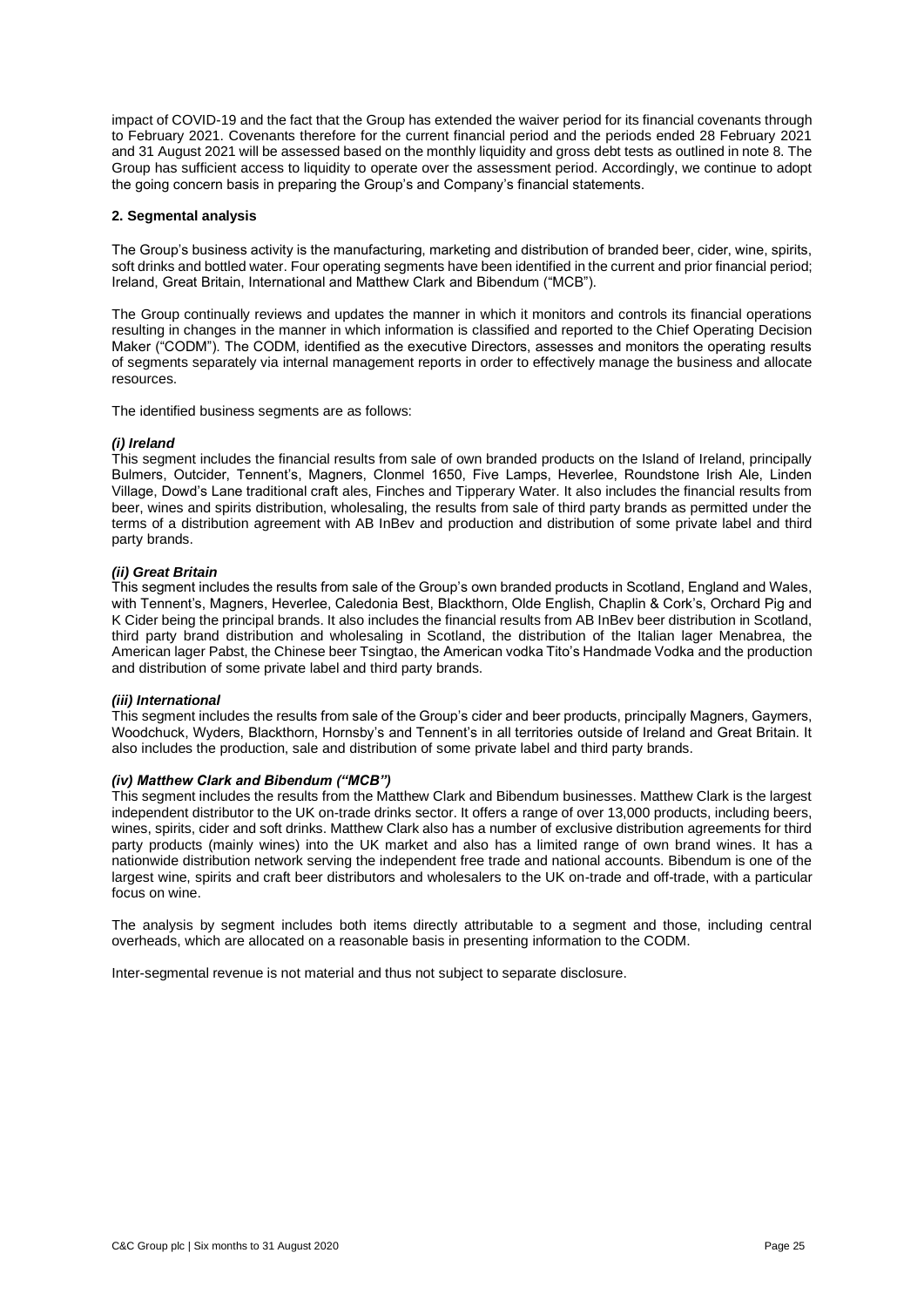## **(a) Analysis by reporting segment**

|                                            | Six months to 31 August 2020 |         |               | Six months to 31 August 2019 |             |           |  |
|--------------------------------------------|------------------------------|---------|---------------|------------------------------|-------------|-----------|--|
|                                            |                              | Net     | Operating     | Revenue                      | Net revenue | Operating |  |
|                                            | Revenue                      | revenue | (loss)/profit |                              |             | profit    |  |
|                                            | €m                           | €m      | €m            | €m                           | €m          | €m        |  |
| Ireland                                    | 144.0                        | 90.7    | 1.6           | 172.6                        | 120.6       | 25.8      |  |
| <b>Great Britain</b>                       | 185.5                        | 103.9   | 6.2           | 263.2                        | 167.8       | 24.7      |  |
| International                              | 13.5                         | 13.1    |               | 21.8                         | 21.3        | 2.8       |  |
| Matthew Clark and Bibendum (MCB)           | 198.4                        | 179.0   | (19.5)        | 635.5                        | 565.2       | 11.6      |  |
|                                            |                              |         |               |                              |             |           |  |
| <b>Total before exceptional items</b>      | 541.4                        | 386.7   | (11.7)        | 1,093.1                      | 874.9       | 64.9      |  |
| Exceptional items (note 4)                 |                              |         | (2.8)         |                              |             | (5.6)     |  |
| Group operating (loss)/profit              |                              | ٠       | (14.5)        |                              |             | 59.3      |  |
| Profit on disposal                         |                              |         |               |                              |             | 2.6       |  |
| Finance income                             |                              |         |               |                              |             | 0.5       |  |
| Finance expense                            |                              |         | (10.3)        |                              |             | (10.7)    |  |
| Finance expense exceptional items          |                              |         | (2.9)         |                              |             |           |  |
| Share of equity accounted investments'     |                              |         |               |                              |             |           |  |
| (loss)/profit after tax before exceptional |                              |         |               |                              |             |           |  |
| items                                      |                              |         | (3.4)         |                              |             | 1.9       |  |
| Share of equity accounted investments'     |                              |         |               |                              |             |           |  |
| exceptional items                          |                              |         | (1.3)         |                              |             |           |  |
|                                            | 541.4                        | 386.7   | (32.4)        | 1,093.1                      | 874.9       | 53.6      |  |

Of the exceptional items in the current period, €1.1m relates to Ireland, €1.0m relates to Great Britain, €0.7m relates to MCB. Of the exceptional items in the prior period, €4.6m related to Great Britain, €0.9m related to MCB and €0.1m is unallocated.

The profit on disposal in the prior period of €2.6m related to International.

The share of equity accounted investments' loss after tax of €3.4m in the current financial period relates to Great Britain (31 August 2019: profit of €1.9m related to Great Britain). The share of equity accounted investments' exceptional loss of €1.3m in the current period also relates to Great Britain.

Total assets for the period ended 31 August 2020 amounted to €1,528.2m (31 August 2019: €1,569.6m, 29 February 2020: €1,441.9m).

## **(b) Geographical analysis of non-current assets**

|                              | Ireland | <b>Great Britain</b> | <b>International</b> | <b>Total</b> |
|------------------------------|---------|----------------------|----------------------|--------------|
|                              | €m      | €m                   | €m                   | €m           |
| <b>31 August 2020</b>        |         |                      |                      |              |
| Property, plant & equipment  | 72.8    | 125.6                | 12.0                 | 210.4        |
| Goodwill & intangible assets | 158.2   | 455.0                | 25.2                 | 638.4        |
| Equity accounted investments | 0.4     | 81.4                 | 0.2                  | 82.0         |
| <b>Total</b>                 | 231.4   | 662.0                | 37.4                 | 930.8        |
|                              | Ireland | <b>Great Britain</b> | International        | Total        |
|                              | €m      | €m                   | €m                   | €m           |
| 31 August 2019               |         |                      |                      |              |
| Property, plant & equipment  | 68.4    | 124.7                | 17.1                 | 210.2        |
| Goodwill & intangible assets | 158.7   | 452.0                | 59.2                 | 669.9        |
| Equity accounted investments | 0.3     | 66.2                 | 0.2                  | 66.7         |
| Total                        | 227.4   | 642.9                | 76.5                 | 946.8        |

The geographical analysis of non-current assets, with the exception of Goodwill & intangible assets, is based on the geographical location of the assets. The geographical analysis of Goodwill & intangible assets is allocated based on the country of destination of sales at date of acquisition.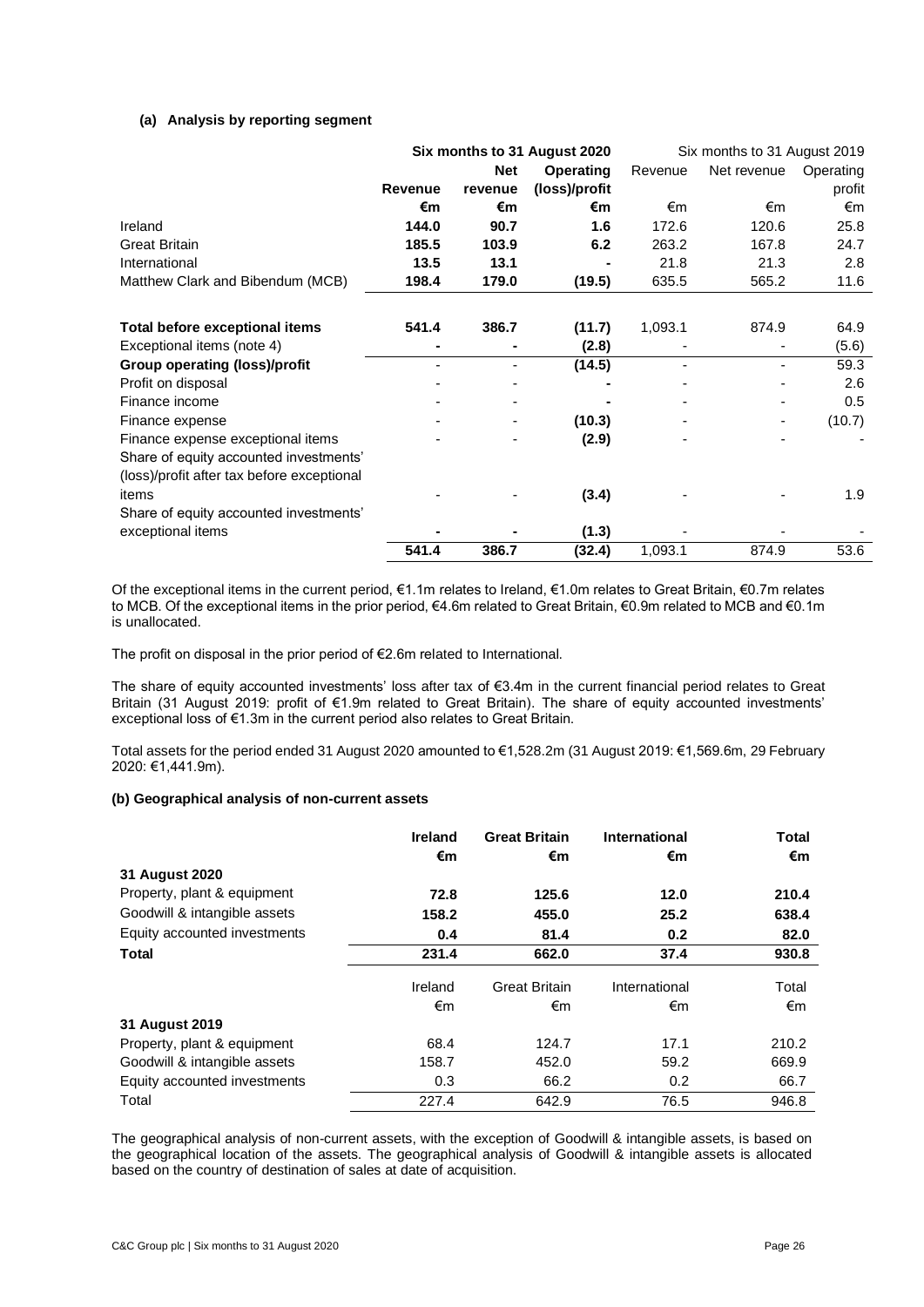## **(c) Disaggregated net revenue**

In the following table, net revenue is disaggregated by primary geographic market and by principal activities and products. Geography is the primary basis on which management reviews its businesses across the Group.

## **Principal activities and products – Net revenue**

|                            | <b>Ireland</b> | <b>Great Britain</b> | International  | Total |
|----------------------------|----------------|----------------------|----------------|-------|
| <b>31 August 2020</b>      | €m             | €m                   | €m             | €m    |
| Own brand alcohol          | 24.3           | 63.6                 | 11.5           | 99.4  |
| Matthew Clark and Bibendum | $\blacksquare$ | 179.0                | $\blacksquare$ | 179.0 |
| Other sources*             | 66.4           | 40.3                 | 1.6            | 108.3 |
| Net revenue                | 90.7           | 282.9                | 13.1           | 386.7 |

\* Other sources include Wholesale (excluding MCB), own label, contracts and non-alcoholic beverages (NABs) revenues.

| 31 August 2019             | Ireland | Great Britain | International            | Total |
|----------------------------|---------|---------------|--------------------------|-------|
|                            | €m      | €m            | €m                       | €m    |
| Own brand alcohol          | 48.4    | 83.6          | 19.2                     | 151.2 |
| Matthew Clark and Bibendum | -       | 565.2         | $\overline{\phantom{a}}$ | 565.2 |
| Other sources*             | 72.2    | 84.2          | 2.1                      | 158.5 |
| Net revenue                | 120.6   | 733.0         | 21.3                     | 874.9 |

\* Other sources include Wholesale (excluding MCB), own label, contracts and non-alcoholic beverages (NABs) revenues.

## **Cyclicality of interim results**

In the current environment, COVID-19 is having a material impact on the results of the Group and will continue to be the key influencing factor on performance in the second half of the Group's financial year ending 28 February 2021.

Under a normal trading environment, C&C (excluding Matthew Clark and Bibendum) brands within our portfolio, particularly our cider brands, tend to have higher consumption during the summer months, which fall within the first half of our financial year. In addition, external factors such as weather and significant sporting events, which traditionally take place in the summer months, will have a greater impact on our first half trading. Accordingly, trading profit is usually higher in the first half than in the second. For Matthew Clark and Bibendum, the most important trading period in terms of sales, profitability and cash flow has been the Christmas season, in which case the second half of the year will have a greater impact on our distribution business.

## **3. Income tax charge**

Income tax credit for the period amounted to €0.2m (31 August 2019: charge €5.7m). The current period credit was with respect to exceptional items (31 August 2019: €6.7m charge before exceptional items and a credit of €1.0m with respect to exceptional items).

In line with IAS 34 *Interim Financial Reporting* the effective tax rate for the period ended 31 August 2020 was 0.7% excluding share of equity accounted investments. The effective tax rate is influenced by several factors including the mix of profits and losses generated across the main geographic locations and carried forward losses on which no deferred tax has been recognised.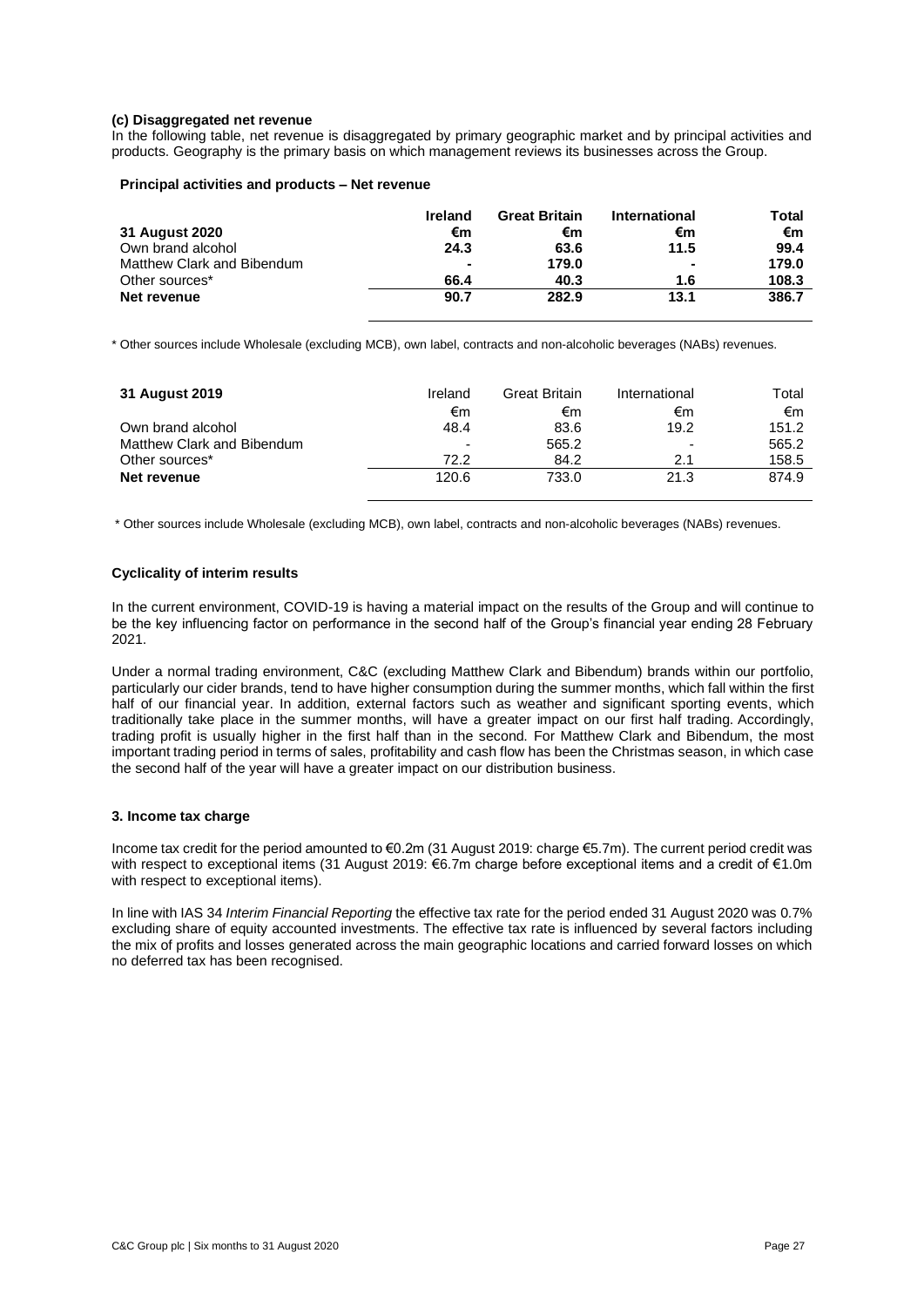## **4. Exceptional items**

|                                                                         | Six months to  | Six months to  |
|-------------------------------------------------------------------------|----------------|----------------|
|                                                                         | 31 August 2020 | 31 August 2019 |
|                                                                         | €m             | €m             |
| <b>Operating costs</b>                                                  |                |                |
| $COVID-19(a)$                                                           | (2.6)          |                |
| Acquisition related expenditure (b)                                     | (0.2)          | (0.2)          |
| Contract termination (c)                                                |                | (4.3)          |
| Restructuring costs (d)                                                 |                | (1.1)          |
| <b>Operating loss exceptional items</b>                                 | (2.8)          | (5.6)          |
| Profit on disposal (e)                                                  |                | 2.6            |
| Finance expense exceptional items (COVID-19) (f)                        | (2.9)          |                |
| Share of equity accounted investments' exceptional items (COVID-19) (g) | (1.3)          |                |
| Loss before tax                                                         | (7.0)          | (3.0)          |
| Income tax credit (h)                                                   | 0.2            | 1.0            |
| <b>Total loss after tax</b>                                             | (6.8)          | (2.0)          |

## **(a) COVID-19**

During the current financial period, the Group incurred costs directly related to the COVID-19 pandemic. These costs primarily related to keg repatriation costs in light of the closure of on-trade premises and the write off of an IT intangible asset where the project will now not be completed, as a direct consequence of COVID-19.

# **(b) Acquisition & integration costs**

During the current financial period, the Group incurred €0.2m of costs associated with a previous acquisition (31 August 2019: €0.2m).

#### **(c) Contract termination**

During the prior financial period, the Group terminated a number of its long-term apple contracts incurring a cost of €4.3m.

#### **(d) Restructuring costs**

Restructuring costs in the prior financial period of €1.1m primarily related to severance costs following the acquisition of Matthew Clark and Bibendum of €0.9m and other restructuring initiatives across the Group of €0.2m.

## **(e) Profit on disposal**

During the prior financial period, the Group disposed of its equity accounted investment in a Canadian company for cash proceeds of €6.1m, realising a profit of €2.6m on disposal.

#### **(f) Finance expense exceptional items**

During the current financial period, the Group successfully negotiated financial covenant waivers due to the impact of COVID-19 with its lenders. Costs of €2.9m were incurred in the period directly associated with these waivers including waiver fees, increased margins payable and other professional fees directly associated with the covenant waivers.

## **(g) Share of equity accounted investments' exceptional items**

Admiral Taverns, the Group's equity accounted investment, incurred exceptional costs in relation to COVID-19 and the Group has recognised its share of these costs amounting to €1.3m. These costs primarily related to an expected loss provision with respect to the recoverability of its debtor book as a consequence of COVID-19 and a charge with respect to credits to licensees for beer that needed to be destroyed as a direct consequence of COVID-19.

#### **(h) Income tax credit**

The tax credit in the current financial period with respect to exceptional items was €0.2m (31 August 2019: €1.0m).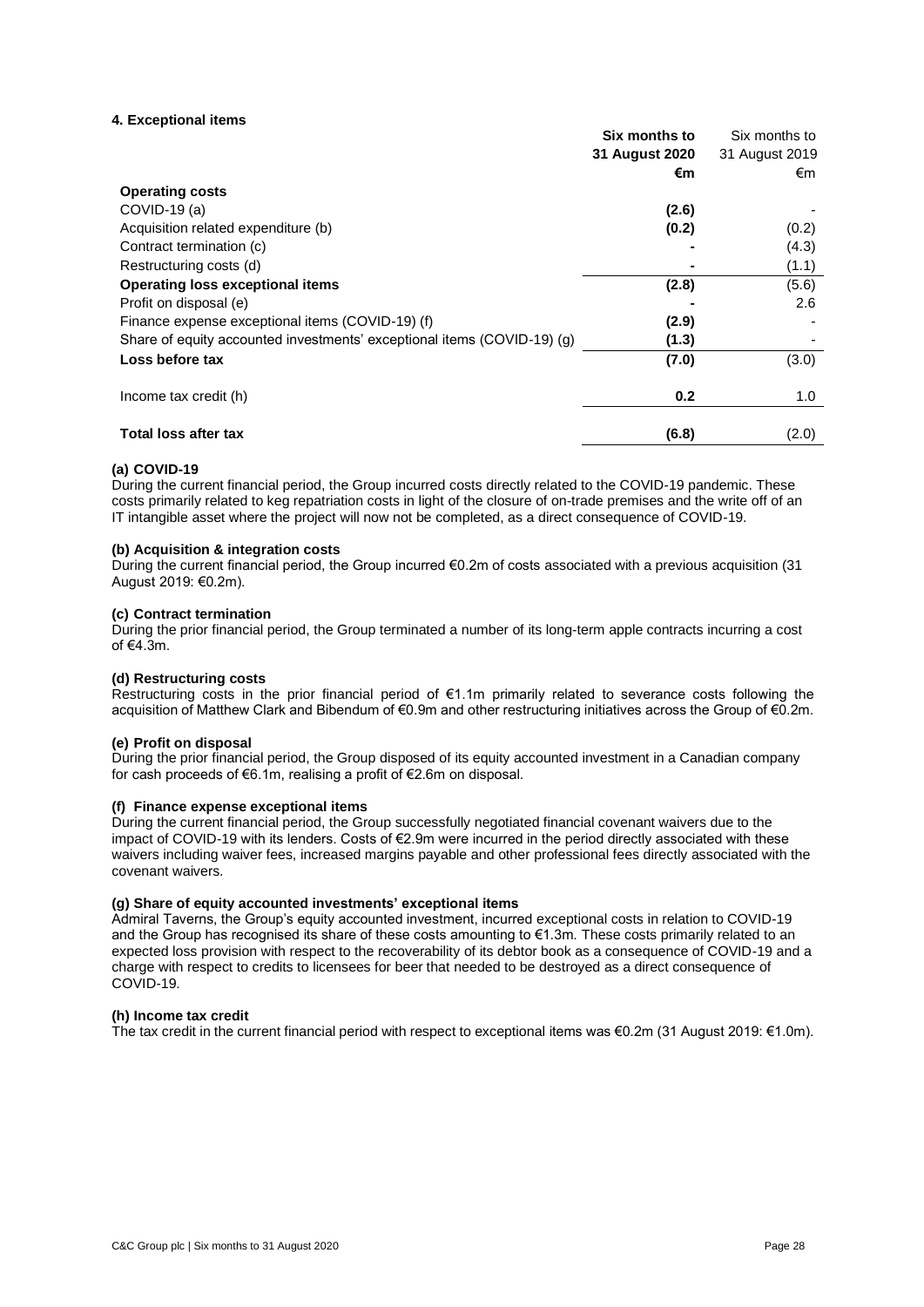## **5. Earnings per ordinary share**

## **Denominator computations**

|                                               | 31 August                | 31 August |
|-----------------------------------------------|--------------------------|-----------|
|                                               | 2020                     | 2019      |
|                                               | <b>Number</b>            | Number    |
|                                               | 000°                     | 000'      |
| Number of shares at beginning of period       | 319.495                  | 320,354   |
| Shares issued in lieu of dividend             | $\overline{\phantom{0}}$ | 3.377     |
| Share buyback and subsequent cancellation     | $\blacksquare$           | (3,000)   |
| Shares issued in respect of options exercised | 722                      |           |
| Number of shares at end of period             | 320.217                  | 320,731   |
|                                               |                          |           |

| Weighted average number of ordinary shares, excluding treasury shares   |         |         |
|-------------------------------------------------------------------------|---------|---------|
| (basic)                                                                 | 308.812 | 308.949 |
| Adjustment for the effect of conversion of options                      | 250     | 1.529   |
| Weighted average number of ordinary shares, including options (diluted) | 309.062 | 310.478 |

**Six months to 31** 

Six months to 31

## **(Loss)/profit for the period attributable to ordinary shareholders**

|                                                                                               | ו ט טו פוווועווואוט<br>August 2020<br>€m | ו ט טו פוווויוויווואוט<br>August 2019<br>€m |
|-----------------------------------------------------------------------------------------------|------------------------------------------|---------------------------------------------|
| Group (loss)/profit for the financial period                                                  | (32.2)                                   | 47.9                                        |
| Profit attributable to non-controlling interest                                               |                                          | (0.1)                                       |
| (Loss)/profit attributable to equity holders of the parent                                    | (32.2)                                   | 47.8                                        |
| Adjustments for exceptional items, net of tax (note 4)                                        | 6.8                                      | 2.0                                         |
| (Loss)/earnings as adjusted for exceptional items,<br>net of tax and non-controlling interest | (25.4)                                   | 49.8                                        |
| Basic (loss)/earnings per share                                                               | Cent                                     | Cent                                        |
| Basic (loss)/earnings per share                                                               | (10.4)                                   | 15.5                                        |
|                                                                                               |                                          |                                             |
| Adjusted basic (loss)/earnings per share                                                      | (8.2)                                    | 16.1                                        |
| Diluted (loss)/earnings per share                                                             |                                          |                                             |
| Diluted (loss)/earnings per share                                                             | (10.4)                                   | 15.4                                        |
| Adjusted diluted (loss)/earnings per share                                                    | (8.2)                                    | 16.0                                        |

Basic (loss)/earnings per share is calculated by dividing the (loss)/profit attributable to the equity holders of the parent by the weighted average number of ordinary shares in issue during the period, excluding ordinary shares purchased/issued by the Company and accounted for as treasury shares (31 August 2020: 10.8m shares; 31 August 2019: 10.8m shares, 29 February 2020: 10.8m shares).

Diluted (loss)/earnings per share is calculated by adjusting the weighted average number of ordinary shares outstanding to assume conversion of all dilutive ordinary shares. The average market value of the Company's shares for purposes of calculating the dilutive effect of share options was based on quoted market prices for the period of the year that the options were outstanding.

Employee share awards (excluding awards which were granted under plans where the rules stipulate that obligations must be satisfied by the purchase of existing shares), which are performance-based, are treated as contingently issuable shares because their issue is contingent upon satisfaction of specified performance conditions in addition to the passage of time. In accordance with IAS 33 *Earnings per Share*, these contingently issuable shares are excluded from the computation of diluted (loss)/earnings per share where the vesting conditions would not have been satisfied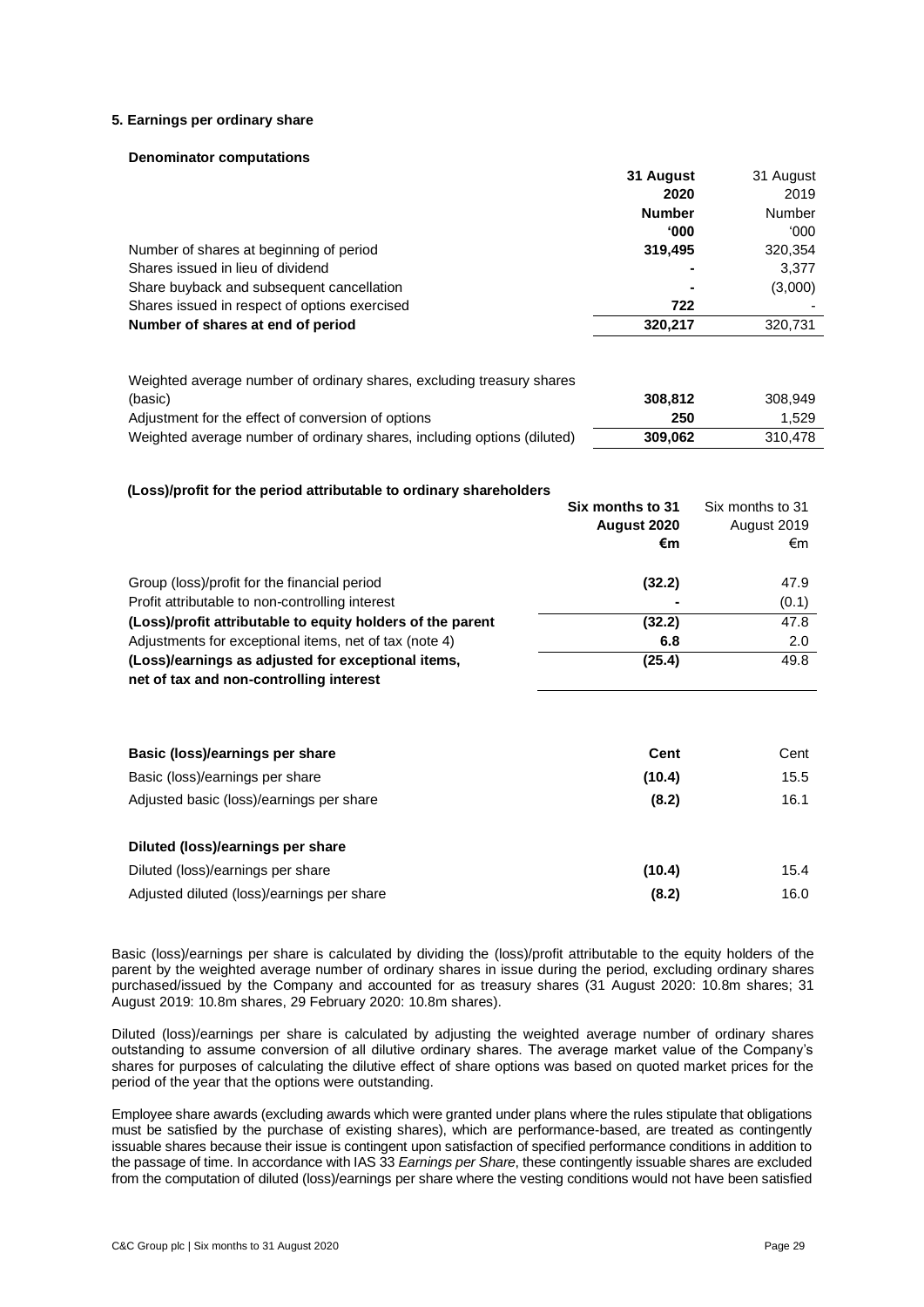at the end of the reporting period. If dilutive other contingently issuable ordinary shares are included in diluted EPS based on the number of shares that would be issuable if the end of the reporting period was the end of the contingency period. Contingently issuable shares excluded from the calculation of diluted (loss)/earnings per share totalled 1,637,820 at 31 August 2020 (262,285: 31 August 2019).

#### **6. Property, plant & equipment**

#### **Acquisitions and disposals**

During the current financial period, the Group acquired assets of €4.8m (31 August 2019 total additions: €5.6m). Total cash outflow in the period in relation to the purchase of property, plant & equipment amounted to €5.3m (31 August 2019 total cash outflow: €6.8m) as a result of a reduction in capital accruals.

In the prior financial period, the Group disposed of assets with a net book value of nil and realised a profit of €0.2m.

The Group's depreciation charge for six months to 31 August 2020 amounted to €15.4m (31 August 2019: €14.3m). Depreciation excluding the impact of IFRS 16 *Leases* amounted to €6.5m (31 August 2019: €6.5m).

#### **Impairment**

The carrying value of items of land & buildings and plant & machinery are reviewed and tested for impairment at each financial year end date or more frequently if events or changes in circumstances indicate that their carrying value may not be recoverable. There was no impairment during the current period.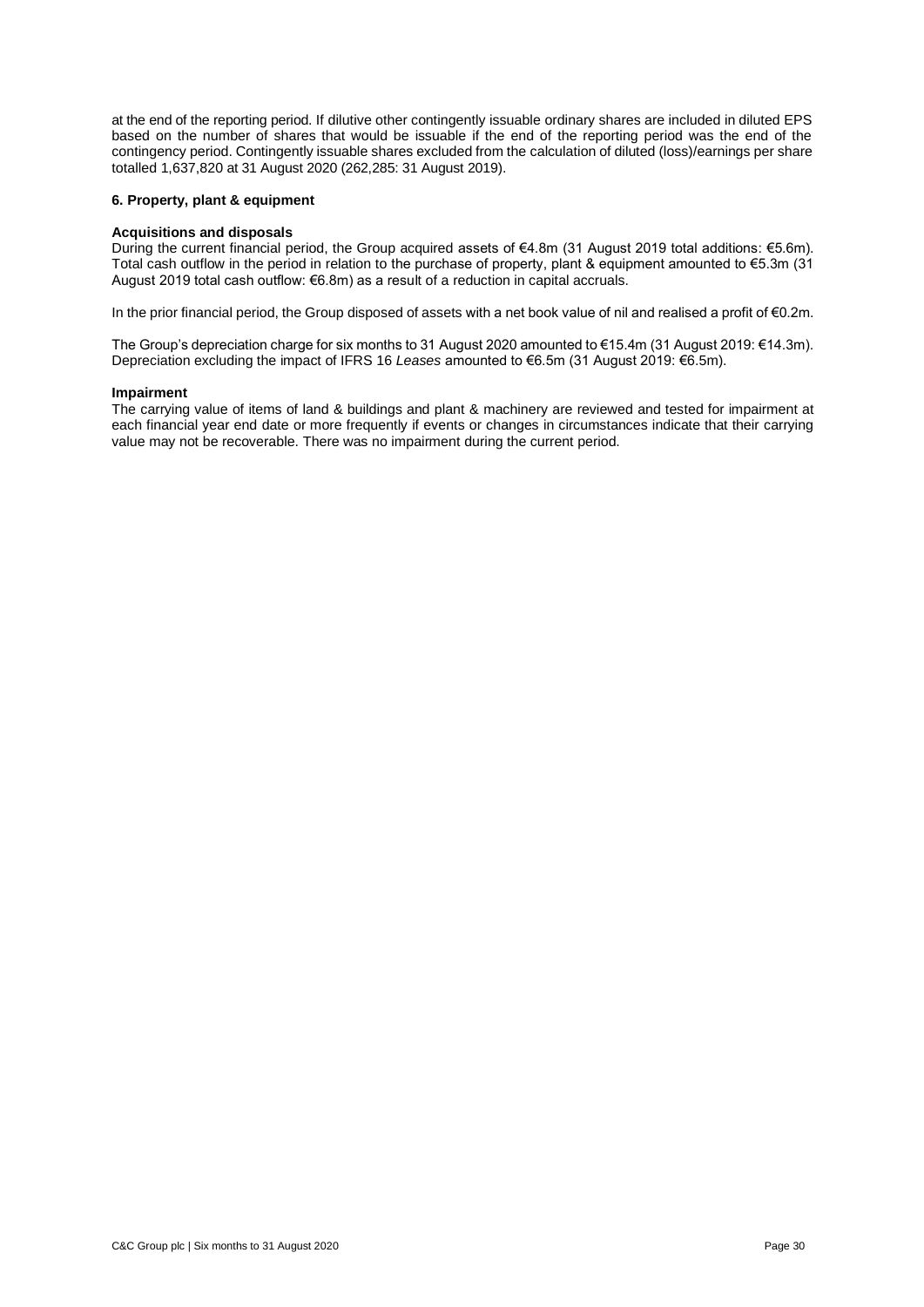# **7. Goodwill & intangible assets**

|                                                 |                 |               | Other      |              |
|-------------------------------------------------|-----------------|---------------|------------|--------------|
|                                                 |                 |               | intangible |              |
|                                                 | <b>Goodwill</b> | <b>Brands</b> | assets     | <b>Total</b> |
|                                                 | €m              | €m            | €m         | €m           |
| Cost                                            |                 |               |            |              |
| At 1 March 2019                                 | 601.2           | 322.1         | 34.7       | 958.0        |
| Additions                                       |                 |               | 0.8        | 0.8          |
| <b>Translation adjustment</b>                   | (8.2)           | (4.6)         | (0.6)      | (13.4)       |
| At 31 August 2019                               | 593.0           | 317.5         | 34.9       | 945.4        |
| Write-back relating to non-controlling interest | 0.6             |               |            | 0.6          |
| Additions                                       |                 |               | 3.7        | 3.7          |
| Disposals                                       |                 |               | (0.1)      | (0.1)        |
| Translation adjustment                          | 9.3             | 6.6           | 0.7        | 16.6         |
| At 29 February 2020                             | 602.9           | 324.1         | 39.2       | 966.2        |
| Additions                                       |                 |               | 0.2        | 0.2          |
| Translation adjustment                          | (7.7)           | (5.2)         | (0.6)      | (13.5)       |
| <b>At 31 August 2020</b>                        | 595.2           | 318.9         | 38.8       | 952.9        |
| Amortisation and impairment                     |                 |               |            |              |
| At 1 March 2019                                 | (76.2)          | (180.4)       | (17.7)     | (274.3)      |
| Charge for the period ended 31 August 2019      |                 |               | (1.2)      | (1.2)        |
| At 31 August 2019                               | (76.2)          | (180.4)       | (18.9)     | (275.5)      |
| Disposals                                       |                 |               | 0.1        | 0.1          |
| Impairment charge for the year                  |                 | (34.2)        | (2.4)      | (36.6)       |
| Charge for the period ended 29 February 2020    |                 |               | (1.3)      | (1.3)        |
| At 29 February 2020                             | (76.2)          | (214.6)       | (22.5)     | (313.3)      |
| Charge for the period ended 31 August 2020      |                 |               | (1.2)      | (1.2)        |
| <b>At 31 August 2020</b>                        | (76.2)          | (214.6)       | (23.7)     | (314.5)      |
| Net Book Value at 31 August 2020                | 519.0           | 104.3         | 15.1       | 638.4        |
| Net Book Value at 29 February 2020              | 526.7           | 109.5         | 16.7       | 652.9        |
| Net Book Value at 31 August 2019                | 516.8           | 137.1         | 16.0       | 669.9        |

Goodwill consists both of goodwill capitalised under Irish GAAP which at the transition date to IFRS was treated as deemed cost and goodwill that arose on the acquisition of businesses since that date which was capitalised at fair value and represents the synergies arising from cost savings and the opportunity to utilise the extended distribution network of the Group to leverage the marketing of acquired products. All goodwill is regarded as having an indefinite life and is not subject to amortisation under IFRS but is subject to annual impairment testing.

Capitalised brands are regarded as having indefinite useful economic lives and therefore have not been amortised. The brands are protected by trademarks, which are renewable indefinitely in all major markets where they are sold and it is the Group's policy to support them with the appropriate level of brand advertising. In addition, there are not believed to be any legal, regulatory or contractual provisions that limit the useful lives of these brands. Accordingly, the Directors believe that it is appropriate that the brands be treated as having indefinite lives for accounting purposes.

Other intangible assets comprise of software, licenses and the fair value of trade relationships acquired as part of the acquisition of Matthew Clark and Bibendum in FY2019, TCB Wholesale in FY2015, Gleeson trade relationships acquired in FY2014 and 20 year distribution rights for third party beer products acquired as part of the acquisition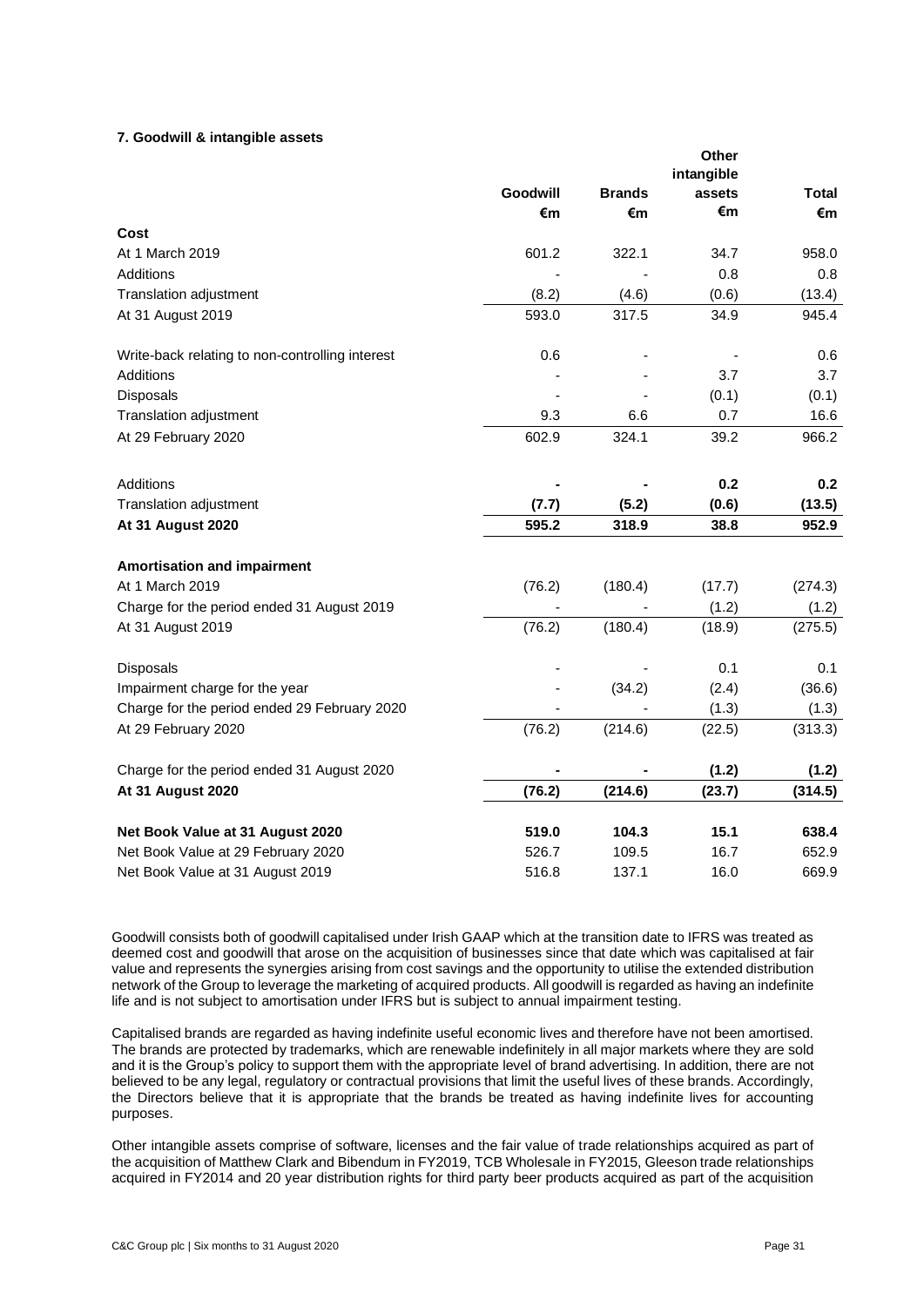of the Tennent's business during FY2010. These were valued at fair value on the date of acquisition in accordance with the requirements of IFRS 3 (2008) *Business Combinations* by independent professional valuers. The intangible assets have a finite life and are subject to amortisation on a straight line basis.

Other intangible asset additions for the period was €0.2m (31 August 2019: €0.8m) and the amortisation charge for the period ended 31 August 2020 was €1.2m (31 August 2019: €1.2m).

Brands and goodwill assets considered to have an indefinite life, are reviewed for indicators of impairment regularly and are subject to impairment testing on an annual basis unless events or changes in circumstances indicated that the carrying values may not be recoverable and impairment testing is required earlier.

The value of brands and goodwill considered to have an indefinite life were assessed for impairment at 29 February 2020. This assessment at 29 February 2020 reflected the forecasted impact of COVID-19 on the Group's cash flows. While the impact of COVID-19 continues to evolve, the changes in circumstances and the impact on related projected cash flows would not be material relative to the headroom that existed across cash generating units at 29 February 2020. Consequently a formal assessment was not carried out at period end but will be completed as at 28 February 2021.

## **8. Interest bearing loans & borrowings**

|                                                        | 31 August<br>2020 | 31 August<br>2019 | 28 February<br>2020 |
|--------------------------------------------------------|-------------------|-------------------|---------------------|
|                                                        | €m                | €m                | €m                  |
| <b>Current liabilities</b>                             |                   |                   |                     |
| Unsecured loans repayable by one repayment on maturity | 0.8               | 0.9               | 0.8                 |
| Unsecured loans repayable by instalment                | $(115.9)^*$       | (55.8)            | (34.0)              |
| Private Placement notes                                | 0.1               |                   |                     |
|                                                        | (115.0)           | (54.9)            | (33.2)              |
| <b>Non-current liabilities</b>                         |                   |                   |                     |
| Unsecured loans repayable by one repayment on maturity | (234.1)           | (337.7)           | (235.5)             |
| Unsecured loans repayable by instalment                |                   | (93.3)            | (88.3)              |
| Private Placement notes                                | (139.5)           |                   |                     |
|                                                        | (373.6)           | (431.0)           | (323.8)             |
|                                                        |                   |                   |                     |
| <b>Total borrowings</b>                                | (488.6)           | (485.9)           | (357.0)             |

*\* As a result of the renegotiation of the Euro term loan repayment schedule post period end, €60.0m which was classified as a current liability at 31 August 2020 is now a non-current liability.*

Outstanding borrowings of the Group are net of unamortised issue costs which are being amortised to the Income Statement over the remaining life of the Euro term loan, multi-currency revolving facilities agreement and the US Private Placement notes to which they relate. The value of unamortised issue costs at 31 August 2020 is €4.5m (29 February 2020: €3.7m, 31 August 2019: €4.4m) of which €1.1m (29 February 2020: €1.0m, 31 August 2019: €1.2m) is netted against current liabilities and €3.4m is netted against non-current liabilities (29 February 2020: €2.7m, 31 August 2019: €3.2m).

In July 2018, the Group amended and updated its committed €450m multi-currency five year syndicated revolving loan facility and executed a three-year Euro term loan. Both the multi-currency facility and the Euro term loan were negotiated with eight banks, namely ABN Amro Bank, Allied Irish Bank, Bank of Ireland, Bank of Scotland, Barclays Bank, HSBC, Rabobank and Ulster Bank.

In FY2020, the Group availed of an option within the Group's multi-currency revolving loan facility agreement to extend the tenure for a further 364 days from termination date. The multi-currency facility agreement is therefore now repayable in a single instalment on 11 July 2024. The Euro term loan is repayable in instalments, with the last instalment due to have been paid in July 2021. Subsequent to period end the Group successfully renegotiated an extension of the repayment schedule with its lenders and the last instalment is now payable in July 2022. Accordingly, €60.0m included in the table above as a current liability as at 31 August 2020 has become a noncurrent liability post period end.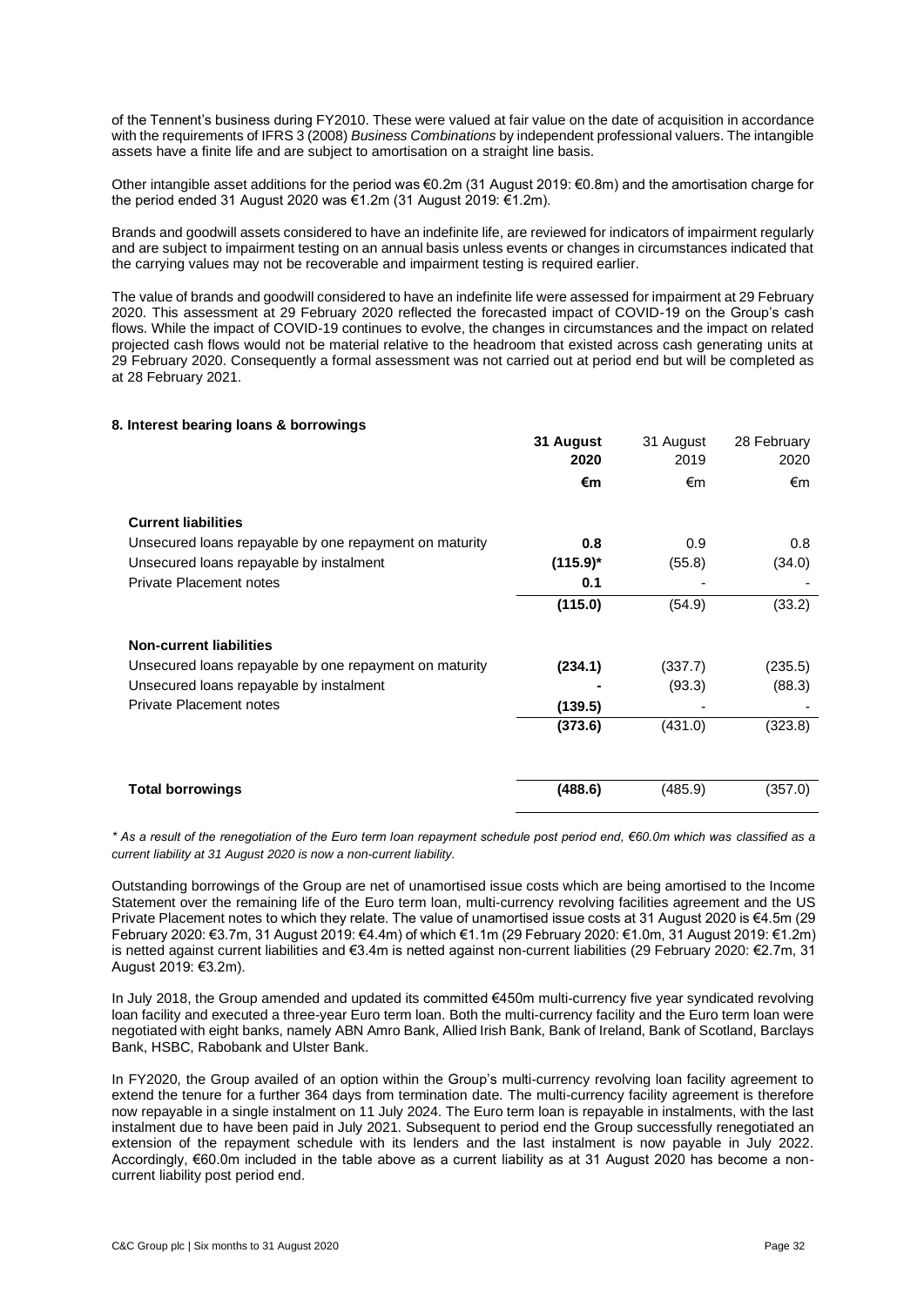During the current financial period, the Group completed the successful issue of new US Private Placement (USPP) notes. The unsecured notes, denominated in both Euro and GBP, have maturities of 10 and 12 years.

Due to the impact of COVID-19, the Group had successfully negotiated financial covenant waivers for the covenant testing dates of 31 August 2020 and 28 February 2021. Post period end the Group successfully negotiated the extension of these waivers to cover the testing period 31 August 2021. These have now been replaced by a minimum liquidity covenant in which the Group must have liquidity of at least €150.0m at the end of each month during the waiver period (except for December 2020 when the liquidity requirement is €120.0m) and with a gross debt restriction, which restricts the total amount of gross debt that the Group is allowed to incur of €775.0m in the period through to 28 February 2021 and €750.0m thereafter through to the end of the waiver period. The Group complied with these new covenant requirements during the period.

Under the terms of the multi-currency facility and the Euro term loan, the Group must pay a commitment fee based on 35% of the applicable margin on undrawn committed amounts and variable interest on drawn amounts based on variable Euribor/Libor interest rates plus a margin, the level of which is dependent on the net debt:EBITDA ratio, plus a utilisation fee, the level of which is dependent on percentage utilisation. The Group may select an interest period of one, two, three or six months.

Under the terms of the USPP, the Group pays a margin of 1.6% with respect to €19.0m notes with a 10 year tenure; 1.73% with respect to €57.0m notes with a 12 year tenure and 2.74% with respect to £58.0m notes with a 10 year tenure. A waiver fee was payable with respect to the covenant waiver secured. A reduced EBITDA fee is also payable while EBITDA is below €120.0m and a below investment grade fee is payable should the Group's credit rating fall below investment grade. The maximum payable under the three components during the period; waiver fee, reduced EBITDA and below investment grade is 1.5%.

The Group has further financial indebtedness of €11.2m at 31 August 2020 (29 February 2020: €17.6m; 31 August 2019: €22.1m), which is repayable by instalments with the last instalment payable on 3 April 2021. The Group pays variable interest on these drawn amounts based on a variable Libor interest rate plus a margin of 2%.

The Euro term loan and multi-currency revolving facilities agreement provides for a further €100m in the form of an uncommitted accordion facility.

The rules changed in October 2020 in relation to access to the Bank of England COVID-19 Corporate Financing Facility scheme. It remains a possible source of liquidity for the Group but now requires specific application and approval prior to being able to issue commercial paper under the scheme. The Group had not drawn down on this facility as at 21 October 2020.

All bank loans drawn are unsecured and rank pari passu. All borrowings of the Group are guaranteed by a number of the Group's subsidiary undertakings. The Euro term loan and multi-currency facilities agreement allows the early repayment of debt without incurring additional charges or penalties.

All borrowings of the Group at 31 August 2020 are repayable in full on change of control of the Group.

The Group's Euro term loan and multi-currency debt facility incorporated the following financial covenants for the prior year (before the current waivers were secured) and will revert to these covenants for the testing period 28 February 2022:

- Interest cover: The ratio of EBITDA to net interest for a period of 12 months ending on each half-year date was not less than 3.5:1.
- Net debt: EBITDA: The ratio of net debt on each half-year date to EBITDA for a period of 12 months ending on a half-year date did not exceed 3.5:1.

With respect to non-bank financial indebtedness:

- Interest cover: The ratio of EBITDA to net interest for a period of 12 months ending on each half-year date was not less than 3.5:1.
- Net debt: EBITDA: The ratio of net debt on each half-year date to EBITDA for a period of 12 months ending on a half-year date did not exceed 3.5:1.

The Group complied with all covenants throughout the current and prior financial periods. There is no effect on the Group's covenants as a result of implementing IFRS 16 *Leases* in the prior financial year as all covenants are calculated on a pre IFRS 16 *Leases* adoption basis.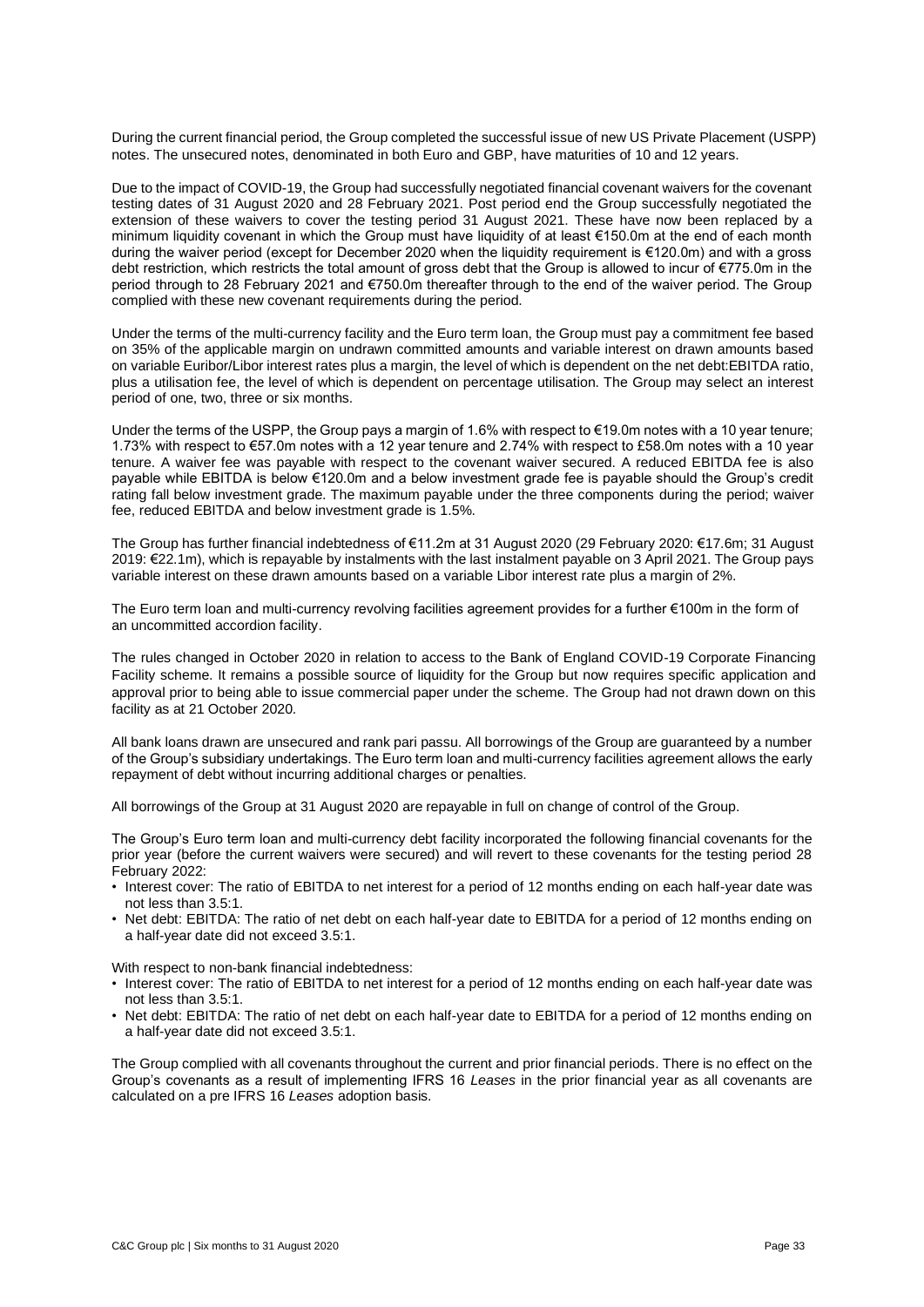# **9. Analysis of net debt**

|                           | 1 March<br>2020<br>€m | Translation<br>adjustment<br>€m | <b>Additions</b><br>€m | Cash<br>flow, net<br>€m | changes<br>€m | Non-cash 31 August<br>2020<br>€m |
|---------------------------|-----------------------|---------------------------------|------------------------|-------------------------|---------------|----------------------------------|
| Interest bearing loans &  |                       |                                 |                        |                         |               |                                  |
| borrowings                | (357.0)               | $2.5\,$                         | ۰                      | (133.5)                 | (0.6)         | (488.6)*                         |
| Cash                      | 123.4                 | (6.5)                           | $\blacksquare$         | 84.7                    |               | 201.6                            |
| Net debt excluding leases | (233.6)               | (4.0)                           | ٠                      | (48.8)                  | (0.6)         | (287.0)                          |
| Lease liabilities         | (93.3)                | 4.4                             | (5.0)                  | $11.4**$                | (2.1)         | (84.6)                           |
| Net debt including leases | (326.9)               | 0.4                             | (5.0)                  | (37.4)                  | (2.7)         | (371.6)                          |

\* *Interest bearing loans & borrowings at 31 August 2020 are net of unamortised issue costs of €4.5m.*

*\*\* Payments are apportioned between Finance charges €1.8m and payment of lease liabilities €9.6m in the Condensed Consolidated Cash Flow Statement.*

|                           | 1<br><b>September</b><br>2019<br>€m | <b>Adjustment</b><br>on initial<br>application<br>of IFRS 16<br>€m | <b>Translation</b><br>adjustment<br>€m | <b>Additions</b><br>€m | Cash<br>flow,<br>net<br>€m | Non-<br>cash<br>changes<br>€m | 29<br>February<br>2020<br>€m |
|---------------------------|-------------------------------------|--------------------------------------------------------------------|----------------------------------------|------------------------|----------------------------|-------------------------------|------------------------------|
| Interest bearing loans &  |                                     |                                                                    |                                        |                        |                            |                               |                              |
| borrowings                | (485.9)                             |                                                                    | (3.9)                                  |                        | 133.5                      | (0.7)                         | (357.0)*                     |
| Cash                      | 230.5                               | ۰                                                                  | 7.3                                    | ۰.                     | (114.4)                    | ۰                             | 123.4                        |
| Net debt excluding leases | (255.4)                             |                                                                    | 3.4                                    | ۰.                     | 19.1                       | (0.7)                         | (233.6)                      |
| Lease liabilities         | (88.2)                              | (0.3)                                                              | (5.1)                                  | (9.7)                  | 11.7                       | (1.7)                         | (93.3)                       |
| Net debt including leases | (343.6)                             | (0.3)                                                              | (1.7)                                  | (9.7)                  | 30.8                       | (2.4)                         | (326.9)                      |

*\*Interest bearing loans & borrowings at 29 February 2020 are net of unamortised issue costs of €3.7m.*

|                           | 1 March<br>2019 | Translation<br>adjustment | <b>Additions</b> | Cash<br>flow, net | Non-cash<br>changes | 31 August<br>2019 |
|---------------------------|-----------------|---------------------------|------------------|-------------------|---------------------|-------------------|
|                           | €m              | €m                        | €m               | €m                | €m                  | €m                |
| Interest bearing loans &  |                 |                           |                  |                   |                     |                   |
| borrowings                | (446.0)         | 5.7                       |                  | (44.9)            | (0.7)               | $(485.9)^*$       |
| Cash                      | 144.4           | (8.3)                     |                  | 94.4              |                     | 230.5             |
| Net debt excluding leases | (301.6)         | (2.6)                     |                  | 49.5              | (0.7)               | (255.4)           |
| Lease liabilities         | (99.3)          | 4.6                       | (1.9)            | 10.3              | (1.9)               | (88.2)            |
| Net debt including leases | (400.9)         | 2.0                       | (1.9)            | 59.8              | (2.6)               | (343.6)           |

\* *Interest bearing loans & borrowings at 31 August 2019 are net of unamortised issue costs of €4.4m.*

The non-cash changes for interest bearing loans & borrowings in the current and prior periods relate to the amortisation of issue costs. The non-cash changes for lease liabilities in the current and prior periods relate to discount unwinding.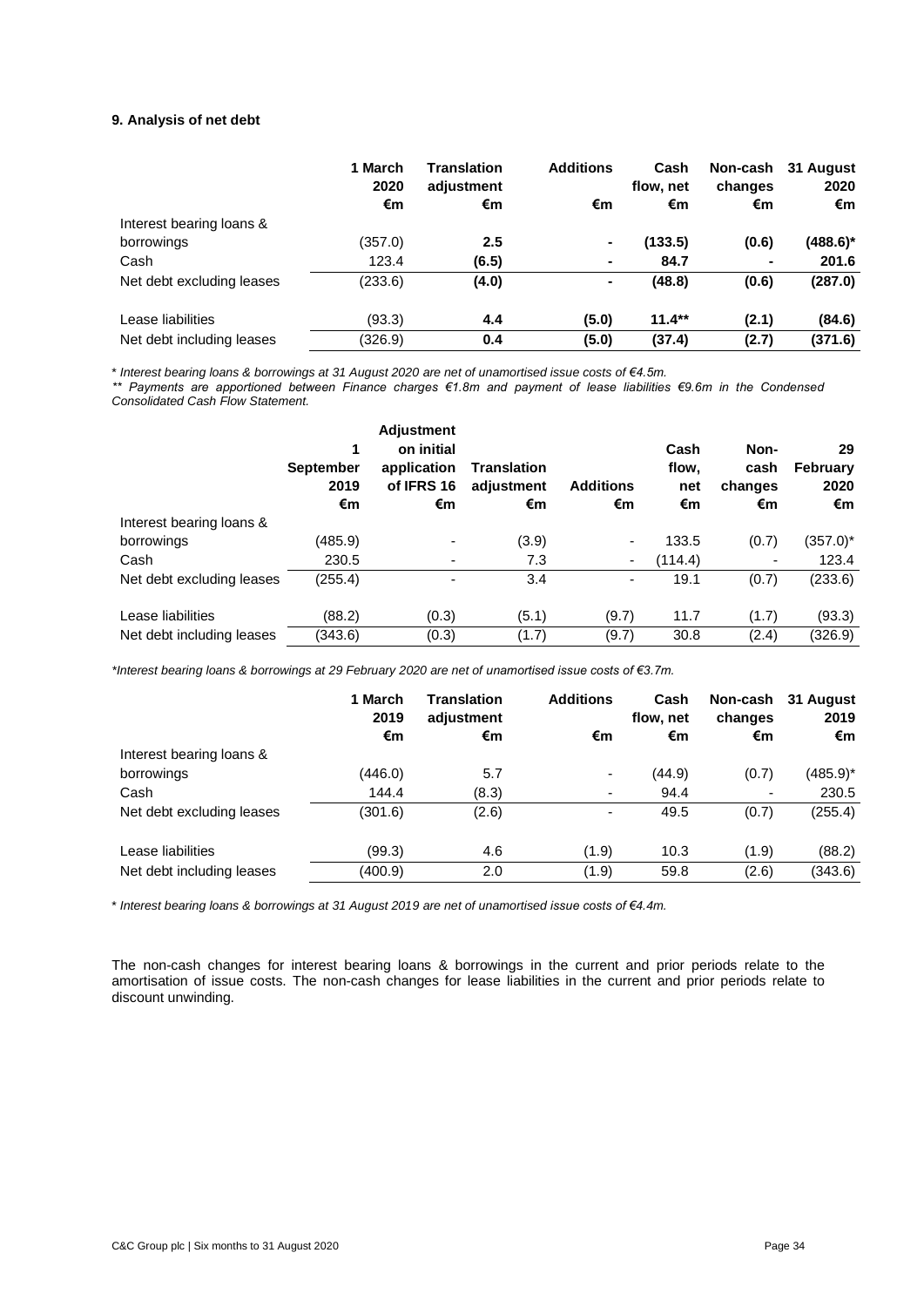## **10. Financial assets and liabilities**

The carrying and fair values of financial assets and liabilities at 31 August 2020 and 31 August 2019 were as follows:

|                                     | <b>Derivative</b>  | <b>Other</b>   | <b>Other</b>       |          |         |
|-------------------------------------|--------------------|----------------|--------------------|----------|---------|
| 31 August 2020                      | financial          | financial      | financial          | Carrying | Fair    |
|                                     | <b>instruments</b> | assets         | <b>liabilities</b> | value    | value   |
|                                     | €m                 | €m             | €m                 | €m       | €m      |
| <b>Financial assets:</b>            |                    |                |                    |          |         |
| Cash                                | ۰                  | 201.6          | ۰.                 | 201.6    | 201.6   |
| Trade receivables                   | ۰                  | 162.2          | ۰                  | 162.2    | 162.2   |
| Advances to customers               | $\blacksquare$     | 42.4           | $\blacksquare$     | 42.4     | 42.4    |
| Derivative contracts                | 0.3                | $\blacksquare$ |                    | 0.3      | 0.3     |
| <b>Financial liabilities:</b>       |                    |                |                    |          |         |
| Lease liabilities                   | $\blacksquare$     | $\blacksquare$ | (84.6)             | (84.6)   | (84.6)  |
| Interest bearing loans & borrowings | $\blacksquare$     | $\blacksquare$ | (488.6)            | (488.6)  | (493.1) |
| Trade & other payables              | $\blacksquare$     | $\blacksquare$ | (403.1)            | (403.1)  | (403.1) |
| <b>Provisions</b>                   |                    | $\blacksquare$ | (7.3)              | (7.3)    | (7.3)   |
|                                     | 0.3                | 406.2          | (983.6)            | (577.1)  | (581.6) |

| 31 August 2019                      | Derivative<br>financial<br>instruments<br>€m | Other<br>financial<br>assets<br>€m | Other<br>financial<br>liabilities<br>€m | Carrying<br>value<br>€m | Fair<br>value<br>€m |
|-------------------------------------|----------------------------------------------|------------------------------------|-----------------------------------------|-------------------------|---------------------|
| <b>Financial assets:</b>            |                                              |                                    |                                         |                         |                     |
| Cash                                | ٠                                            | 230.5                              | ۰                                       | 230.5                   | 230.5               |
| Trade receivables                   | ٠                                            | 128.4                              | ۰                                       | 128.4                   | 128.4               |
| Advances to customers               | $\overline{\phantom{0}}$                     | 48.5                               |                                         | 48.5                    | 48.5                |
| Derivative contracts                | 0.3                                          | $\overline{\phantom{0}}$           | ۰                                       | 0.3                     | 0.3                 |
| <b>Financial liabilities:</b>       |                                              |                                    |                                         |                         |                     |
| Lease liabilities                   |                                              | $\overline{\phantom{a}}$           | (88.2)                                  | (88.2)                  | (88.2)              |
| Interest bearing loans & borrowings |                                              | $\blacksquare$                     | (485.9)                                 | (485.9)                 | (490.3)             |
| Trade & other payables              |                                              | $\overline{\phantom{a}}$           | (367.3)                                 | (367.3)                 | (367.3)             |
| <b>Provisions</b>                   |                                              | ٠                                  | (6.0)                                   | (6.0)                   | (6.0)               |
|                                     | 0.3                                          | 407.4                              | (947.4)                                 | (539.7)                 | (544.1)             |

*Short term bank deposits and cash* 

The nominal amount of all short term bank deposits and cash is deemed to reflect fair value at the balance sheet date.

# *Trade receivables/payables & other payables*

The nominal amount of all trade receivables after provision for expected loss is deemed to reflect fair value at the balance sheet date. The nominal amount of all trade payables & other payables is deemed to reflect fair value at the balance sheet date with the exception of provisions which are discounted to fair value.

#### *Advances to customers*

Advances to customers, adjusted for advances of discount prepaid and expected loss, is considered to reflect fair value.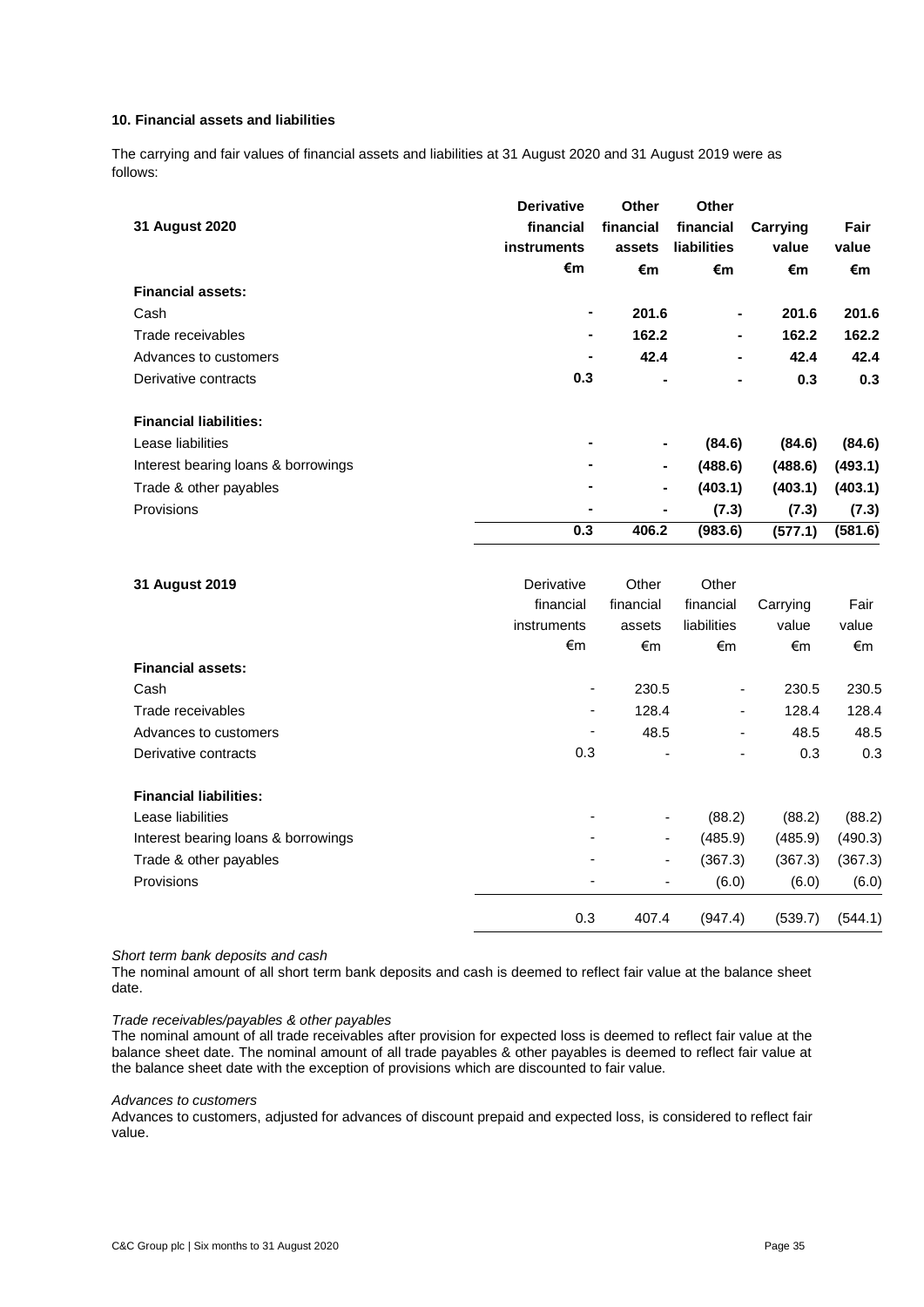#### *Interest bearing loans & borrowings*

The fair value of all interest bearing loans & borrowings has been calculated by discounting all future cash flows to their present value using a market rate reflecting the Group's cost of borrowing at the balance sheet date. All loans bear interest at floating rates.

#### *Derivatives (forward currency contracts)*

The fair value of forward currency contracts are based on market price calculations using financial models.

The Group has adopted the following fair value measurement hierarchy for financial instruments that are measured in the balance sheet at fair value:

- Level 1: quoted prices (unadjusted) in active markets for identical assets and liabilities.
- Level 2: Inputs other than quoted prices included within level 1 that are observable for the asset or liability, either directly (that is, as prices) or indirectly (that is, derived from prices)
- Level 3: Inputs for the asset or liability that are not based on observable market data (that is, unobservable inputs).

The carrying values of all forward currency contracts held by the Group at 31 August 2020 were based on fair values arrived at using Level 2 inputs.

## **11. Retirement benefits**

As disclosed in the Annual Report for the year ended 29 February 2020, the Group operates a number of defined benefit pension schemes for certain employees, past and present, in the Republic of Ireland (ROI) and in Northern Ireland (NI), all of which provide pension benefits based on final salary and the assets of which are held in separate trustee administered funds. The Group closed its defined benefit pension schemes to new members in March 2006 and provides only defined contribution pension schemes for employees joining the Group since that date. The Group provides permanent health insurance cover for the benefit of certain employees and separately charges this to the Income Statement.

There are no active members remaining in the Group's executive defined benefit pension scheme (31 August 2019: no active members) while there are 55 active members (31 August 2019: 56 active members), representing less than 10% of total membership, in the ROI Staff defined benefit pension scheme and 2 active members in the NI defined benefit pension scheme (31 August 2019: 3 active members).

Independent actuarial valuations of the defined benefit pension schemes are carried out on a triennial basis using the attained age method. The most recent actuarial valuations of the ROI defined benefit pension schemes were carried out with an effective date of 1 January 2018 while the date of the most recent actuarial valuation of the NI defined benefit pension scheme was 31 December 2017. The actuarial valuations are not available for public inspection; however the results of the valuations are advised to members of the various schemes.

The funding requirements in relation to the Group's ROI defined benefit pension schemes are assessed at each valuation date and are implemented in accordance with the advice of the actuaries. Arising from the formal actuarial valuations of the Group's staff defined benefit pension scheme, the Group has committed to contributions of 27.5% of pensionable salaries. There is no funding requirement with respect to the Group's ROI executive defined benefit pension scheme or the Group's NI defined benefit pension scheme, both of which are in surplus. The Group has an unconditional right to any surplus remaining in these schemes in the event the scheme concludes.

The Balance Sheet valuation of the Group's defined benefit pension schemes' assets and liabilities have been marked-to-market as at 31 August 2020 to reflect movements in the fair value of assets and changes in the assumptions used by the schemes' actuaries to value the liabilities.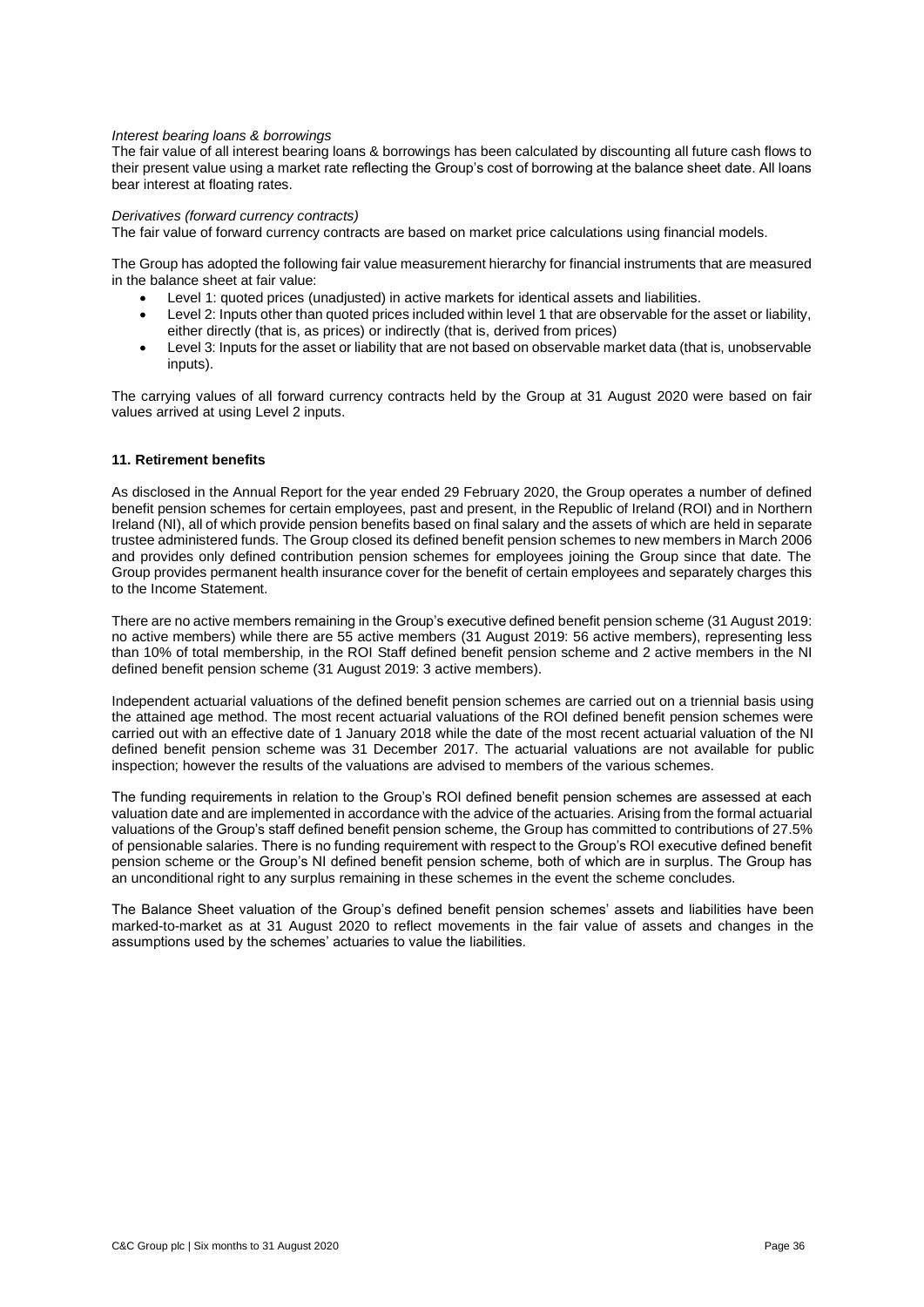The key factors influencing the change in valuation of the Group's defined benefit pension scheme obligations are as outlined below:

|                                                                                                 | <b>Period ended 31</b><br>August 2020<br>€m | Period ended 31<br>August 2019<br>€m | Year ended 29<br>February 2020<br>€m |
|-------------------------------------------------------------------------------------------------|---------------------------------------------|--------------------------------------|--------------------------------------|
| Retirement benefit deficit at beginning of period<br>(ROI schemes)                              | (16.7)                                      | (12.2)                               | (12.2)                               |
| Retirement benefit surplus at beginning of period<br>(ROI schemes)                              | 3.3                                         | 3.5                                  | 3.5                                  |
| Retirement benefit surplus at beginning of period<br>(NI scheme)<br>Current service cost        | 5.5                                         | 5.5                                  | 5.5                                  |
|                                                                                                 | (0.4)                                       | (0.4)                                | (0.6)                                |
| Net interest cost on scheme liabilities/assets                                                  | 0.9                                         | 0.4                                  | (0.1)<br>2.2                         |
| Experience gains and losses on scheme liabilities<br>Effect of changes in financial assumptions | 14.5                                        | (31.9)                               | (28.0)                               |
| Effect of changes in demographic assumptions                                                    |                                             |                                      | 4.4                                  |
| Actual return less Interest income on scheme assets                                             | (0.2)                                       | 20.3                                 | 17.0                                 |
| <b>Employer contributions</b>                                                                   | 0.2                                         | 0.2                                  | 0.4                                  |
| <b>Translation adjustment</b>                                                                   | (0.3)                                       | (0.3)                                |                                      |
| Net pension surplus/(deficit) before deferred tax                                               | 6.8                                         | (14.9)                               | (7.9)                                |
| Retirement benefit deficit at end of period<br>(ROI schemes)                                    | (4.2)                                       | (23.4)                               | (16.7)                               |
| Retirement benefit surplus at end of period<br>(ROI schemes)                                    | 5.2                                         | 2.9                                  | 3.3                                  |
| Retirement benefit surplus at end of period<br>(NI scheme)                                      | 5.8                                         | 5.6                                  | 5.5                                  |
| Related deferred income tax asset                                                               | 0.5                                         | 2.9                                  | 2.1                                  |
| Related deferred income tax liability                                                           | (2.6)                                       | (2.3)                                | (2.3)                                |
| Net pension surplus/(deficit)                                                                   | 4.7                                         | (14.3)                               | (8.1)                                |

The change from a net deficit of the Group's defined benefit pension schemes at 29 February 2020, to a net surplus at 31 August 2020, as computed in accordance with IAS 19(R) *Employee Benefits* is primarily due to an increase in the discount rate over the six month period. This reflects an increase in Corporate bond yields over the same period. The discount rate for the ROI schemes range from 1.2%-1.4% (31 August 2019: 0.8%-1.0%, 29 February 2020: 0.8%-1.0%) and the discount rate for the NI Scheme used was 1.8% (31 August 2019: 1.8%, 29 February 2020: 1.7%).

#### **12. Other reserves**

## **Share premium**

The movement in prior period related to the issuance of a scrip dividend to those who elected to receive additional ordinary shares in place of a cash dividend with respect to their final dividend entitlement for the year ended 28 February 2019.

#### **Other reserves – other undenominated reserve and capital reserve**

Other capital reserve includes the Other undenominated reserve of €0.9m and the Capital reserve of €24.9m. These reserves initially arose on the conversion of preference shares into share capital of the Company and other changes and reorganisations of the Group's capital structure.

#### **Cash flow hedging reserve**

The hedging reserve includes the effective portion of the cumulative net change in the fair value of cash flow hedging instruments related to hedging transactions that have not yet occurred.

#### **Share-based payment reserve**

The reserve relates to amounts expensed in the Income Statement in connection with share option grants falling within the scope of IFRS 2 *Share-based Payment,* less reclassifications to retained income following exercise/forfeit post vesting or lapse of such share options and Interests.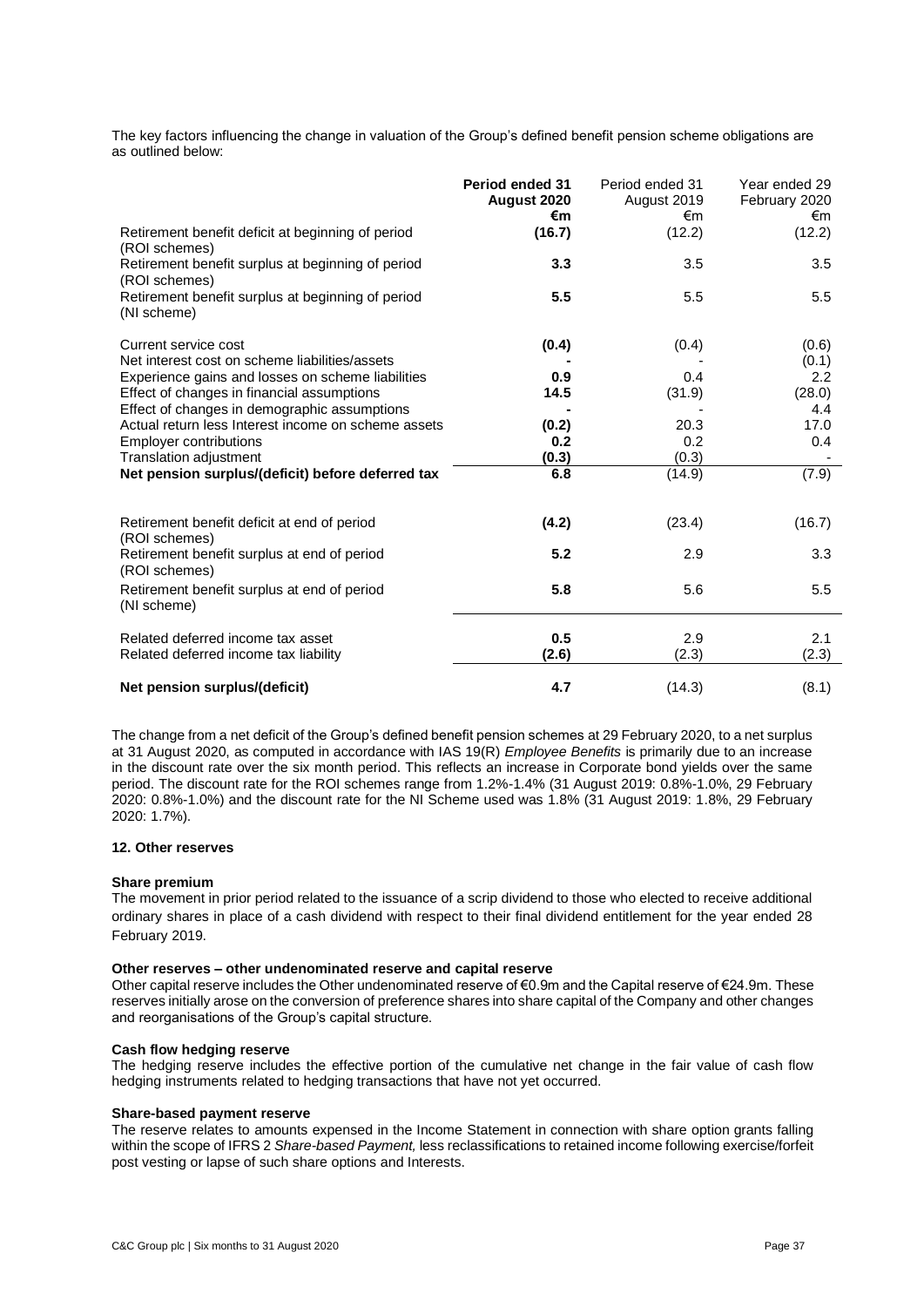#### **Currency translation reserve**

The translation reserve comprises all foreign exchange differences from 1 March 2004, arising from the translation of the Group's net investment in its non-Euro denominated operations, including the translation of the profits of such operations from the average exchange rate for the year to the exchange rate at the Balance Sheet date, as adjusted for the translation of foreign currency borrowings designated as net investment hedges and long-term intra group loans for which settlement is neither planned nor likely to happen in the foreseeable future, and as a consequence are deemed quasi-equity in nature and are therefore part of the Group's net investment in foreign operations.

#### **Revaluation reserve**

Since 2009 the Group has completed a number of external and internal valuations on its property, plant and equipment. Gains arising from such revaluations are posted to the Group's revaluation reserve, unless it reverses a revaluation decrease on the same asset previously recognised as an expense, where it is first credited to the Income Statement to the extent of the write down. Any decreases in the value of the Group's property, plant and equipment as a result of external or internal valuations are recognised in the Income Statement except where there had been a previously recognised gain in the revaluation reserve as a result of the same asset, in which case, the gain is eliminated from the revaluation reserve to offset the loss in the first instance.

#### **Treasury shares**

Included in this reserve is where the Company issued equity share capital under its Joint Share Ownership Plan, which was held in trust by the Group's Employee Trust. All interests have now vested or lapsed and all vested Interests have now been exercised. Remaining in the Trust are shares that lapsed and shares that were withheld by the Trust in lieu of some, or all, of the consideration due with respect to exercised Interests. Also included in the reserve is the purchase of 9,025,000 of the Company's own shares in the financial year ended 28 February 2015 at an average price of €3.29 per share under the Group's share buyback programme.

The prior period movement in the reserve relates to the sale of excess shares by the Trust to satisfy other share entitlements.

## **Share buyback**

In the prior financial period, the Group invested €11.2m (€11.3m including commission and related fees) as part of this on-market buyback programme, purchasing 3,000,000 of the Company's shares at an average price of €3.71. The Group's stockbroker, Davy, conducted the share buyback programme. All shares acquired as part of the share buyback programme in the prior financial period were subsequently cancelled by the Group.

#### **13. Dividend**

Due to the emergence of COVID-19, no final dividend was paid with respect FY2020 and no interim dividend is being declared with respect to FY2021.

In the prior financial period, a final dividend of 9.98 cent per ordinary share was paid to shareholders on 19 July 2019 equating to a distribution of €30.8m, of which €18.3m was paid in cash and €12.5m as a scrip alternative.

#### **14. Related parties**

The principal related party relationships requiring disclosure under IAS 24 *Related Party Disclosures* pertain to the existence of subsidiary undertakings and equity accounted investments, transactions entered into by the Group with these subsidiary undertakings and equity accounted investments and the identification and compensation of, and transactions with, key management personnel.

#### **Transactions**

Transactions between the Group and its related parties are made on terms equivalent to those that prevail in arm's length transactions.

## **Subsidiary undertakings**

The Condensed Consolidated Interim Financial Statements include the financial statements of the Company and its subsidiaries. Sales to and purchases from subsidiary undertakings, together with outstanding payables and receivables, are eliminated in the preparation of the Condensed Consolidated Interim Financial Statements in accordance with IFRS 10 *Consolidated Financial Statements*.

#### **Key management personnel**

For the purposes of the disclosure requirements of IAS 24 *Related Party Disclosures*, the Group has defined the term "key management personnel", as its executive and non-executive Directors. Executive Directors participate in the Group's equity share award schemes, permanent health insurance (or reimbursement of premiums paid into a personal policy) and death in service insurance programme. Executive Directors may also benefit from medical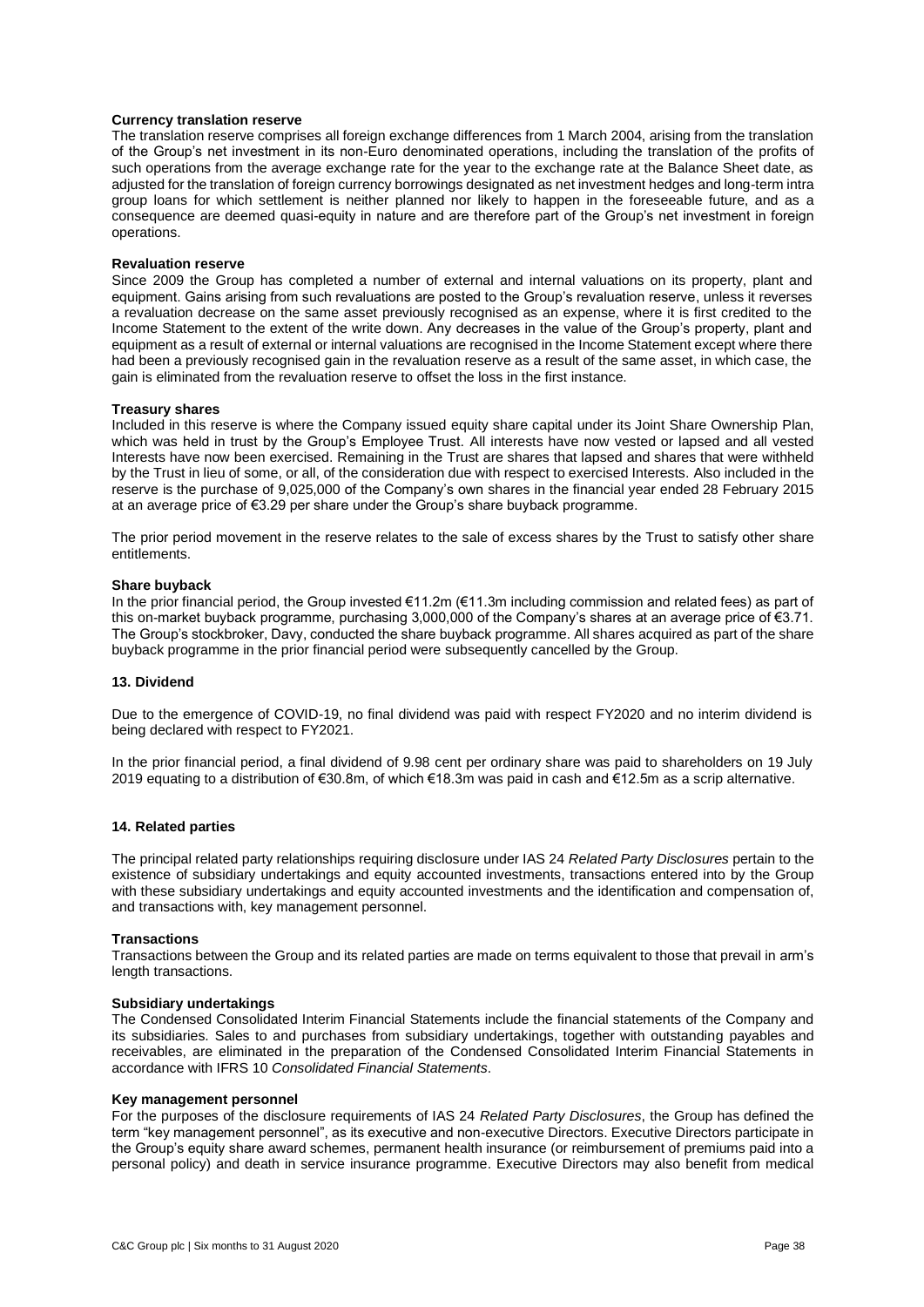insurance under a Group policy (or the Group will reimburse premiums). No other non-cash benefits are provided. Non-executive Directors do not receive share-based payments or post-employment benefits.

Compensation with respect to key management personnel, including Income Statement net credit/charge for sharebased payments was €0.8m for the six months ended 31 August 2020 (31 August 2019: €2.5m) of which €0.9m pertains to non share-based payment compensation, €0.6m is with respect to a payment in lieu of notice and these costs are offset by a credit of €0.7m with respect to share-based payment compensation (31 August 2019: €1.6m pertains to non share-based payment compensation and €0.9m to share-based compensation).

#### **Equity accounted investments**

#### **Admiral Taverns**

On 6 December 2017, the Group entered into a joint venture arrangement for a 49.9% share in Brady P&C Limited, a UK incorporated entity with Proprium Capital Partners (50.1%). Brady P&C Limited subsequently incorporated a UK company, Brady Midco Limited where Admiral management acquired 6.5% of the shares. Brady Midco Limited incorporated Brady Bidco Limited which acted as the acquisition vehicle to acquire the entire share capital of AT Brit Holdings Limited (trading as Admiral Taverns). The equity investment by the Group was 46.65% of the issued share capital of Admiral Taverns. Admiral Taverns currently own and operate pubs, mainly in England and Wales, with a broad geographic distribution. In the prior financial year, Admiral management disposed of 2% of their shareholding which in turn increased C&C's shareholding from 46.65% to 47.7%.

During the current financial period, the Group made an equity investment in Admiral Taverns for €6.7m (£6.0m). Also during the current financial period, Admiral management disposed of 2.4% of their shareholding which in turn increased C&C's shareholding from 47.7% to 48.85%.

#### **Drygate Brewing Company Limited**

During FY2015, the Group entered into a joint venture arrangement with Heather Ale Limited, run by the Williams brothers who are recognised as leading family craft brewers in Scotland, to form a new entity Drygate Brewing Company Limited. The joint venture, which is run independently of the joint venture partners existing businesses, operates a craft brewing and retail facility adjacent to Wellpark brewery.

#### **Canadian Investment**

In the prior financial period, the Group disposed of its equity accounted investment in a Canadian company for cash proceeds of €6.1m, realising a profit of €2.6m on disposal.

#### **Whitewater Brewing Co. Limited**

In FY2017, the Group acquired 25% of the equity share capital of Whitewater Brewing Company Limited, an Irish Craft brewer for £0.3m (€0.3m).

## **Other**

During the current financial period, the Group made a 1% investment in an English entity Bramerton Condiments Limited for €0.1m (£0.1m).

In the prior financial period, on 5 March 2019, the Group made a 10% investment in an English registered entity Jubel Limited, a craft beer producer for €0.3m (£0.3m).

In FY2018, the Group made a 33.3% investment in a Belguim entity CVBA Braxatorium Parcensis for less than €0.1m. In the prior financial period, the Group made an additional investment of €0.2m in this entity.

The Group also has equity investments in Shanter Inns Limited, Beck & Scott (Services) Limited (Northern Ireland) and the Irish Brewing Company (Ireland). The value of each of these investments is less than €0.1m in the current and prior financial periods.

Loans extended by the Group to equity accounted investments are considered trading in nature and are included within advances to customers in Trade & other receivables.

All outstanding trading balances with equity accounted investments, which arose from arm's length transactions, are to be settled in cash within 60 days of the reporting date.

Details of transactions with equity accounted investments during the period and related outstanding balances at the period end are as follows: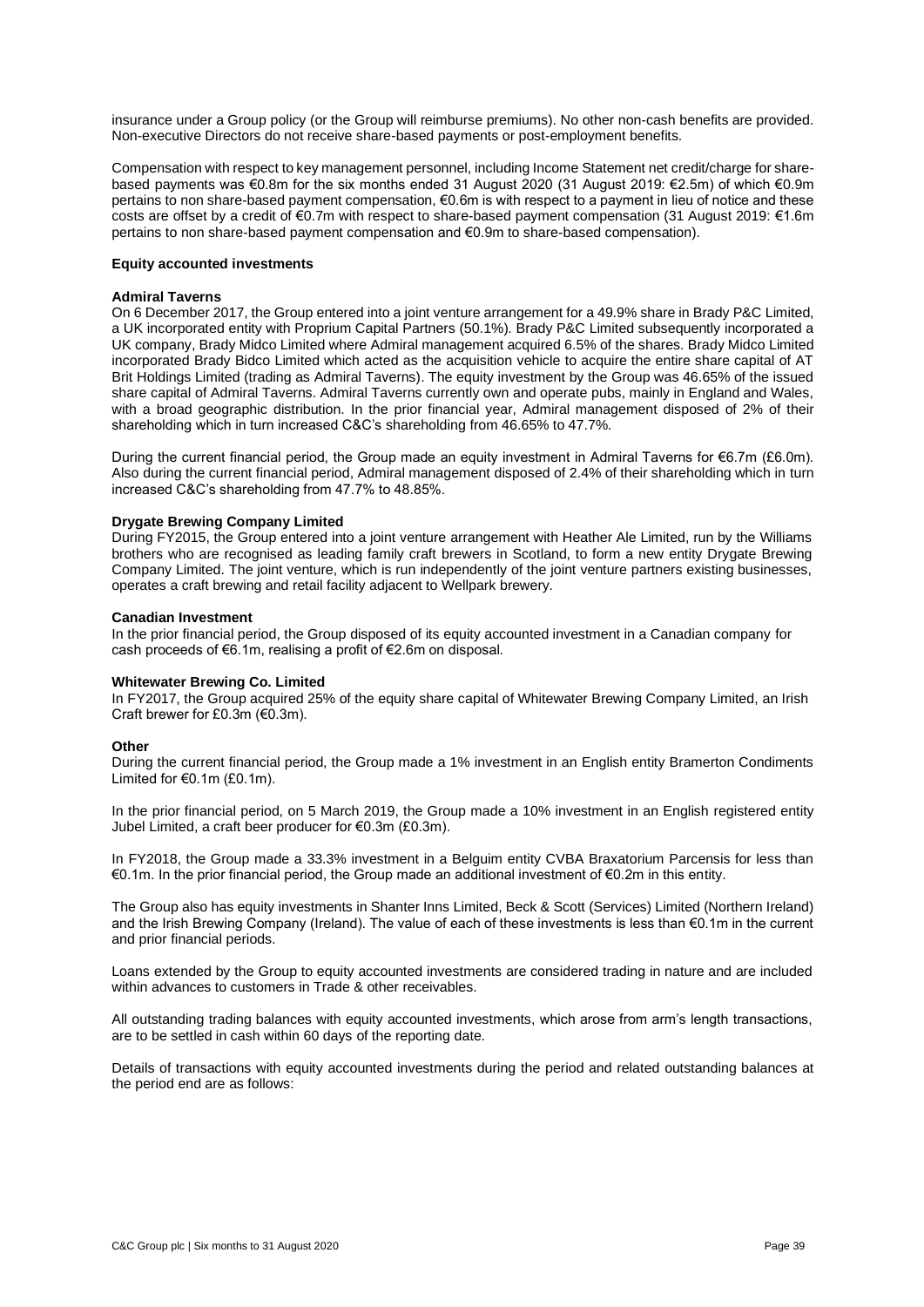|                           | <b>Joint ventures</b> |        | <b>Associates</b> |        |  |
|---------------------------|-----------------------|--------|-------------------|--------|--|
|                           | 31                    | 31     | 31                | 31     |  |
|                           | <b>August</b>         | August | <b>August</b>     | August |  |
|                           | 2020                  | 2019   | 2020              | 2019   |  |
|                           | €m                    | €m     | €m                | €m     |  |
| Net revenue               | 0.3                   | 0.7    | $\blacksquare$    | 0.3    |  |
| Trade & other receivables | 0.2                   | 0.3    | 0.1               | 0.1    |  |
| Purchases                 | 0.2                   | 0.4    | 0.1               | 0.3    |  |
| Trade & other payables    | 0.1                   | 0.2    | 0.1               | 0.1    |  |
| Loans                     | 1.5                   | 1.5    | 1.0               | 1.1    |  |

There have been no other related party transactions that could have a material impact on the financial position or performance of the Group for the first six months of the financial year.

## **15. Events after the balance sheet date**

As part of a strategic review, in October, the business has divested of the non-core Tipperary Water Cooler business, for an initial consideration of €7.4m. Further consideration may be payable and is dependent on further revenue targets being met.

As disclosed in note 8, post period end the Group successfully negotiated an extension of the waiver period on its debt covenants to February 2022 and renegotiated an extension of the repayable schedule of its Euro term loan, with the last instalment now payable in July 2022.

There were no other material events subsequent to the balance sheet date of 31 August 2020 which would require disclosure in this report.

## **16. Board approval**

The Board approved the financial report for the six months ended 31 August 2020 on 21 October 2020.

# **17. Distribution of interim report**

This report and further information on C&C is available on the Group's website (www.candcgroupplc.com).